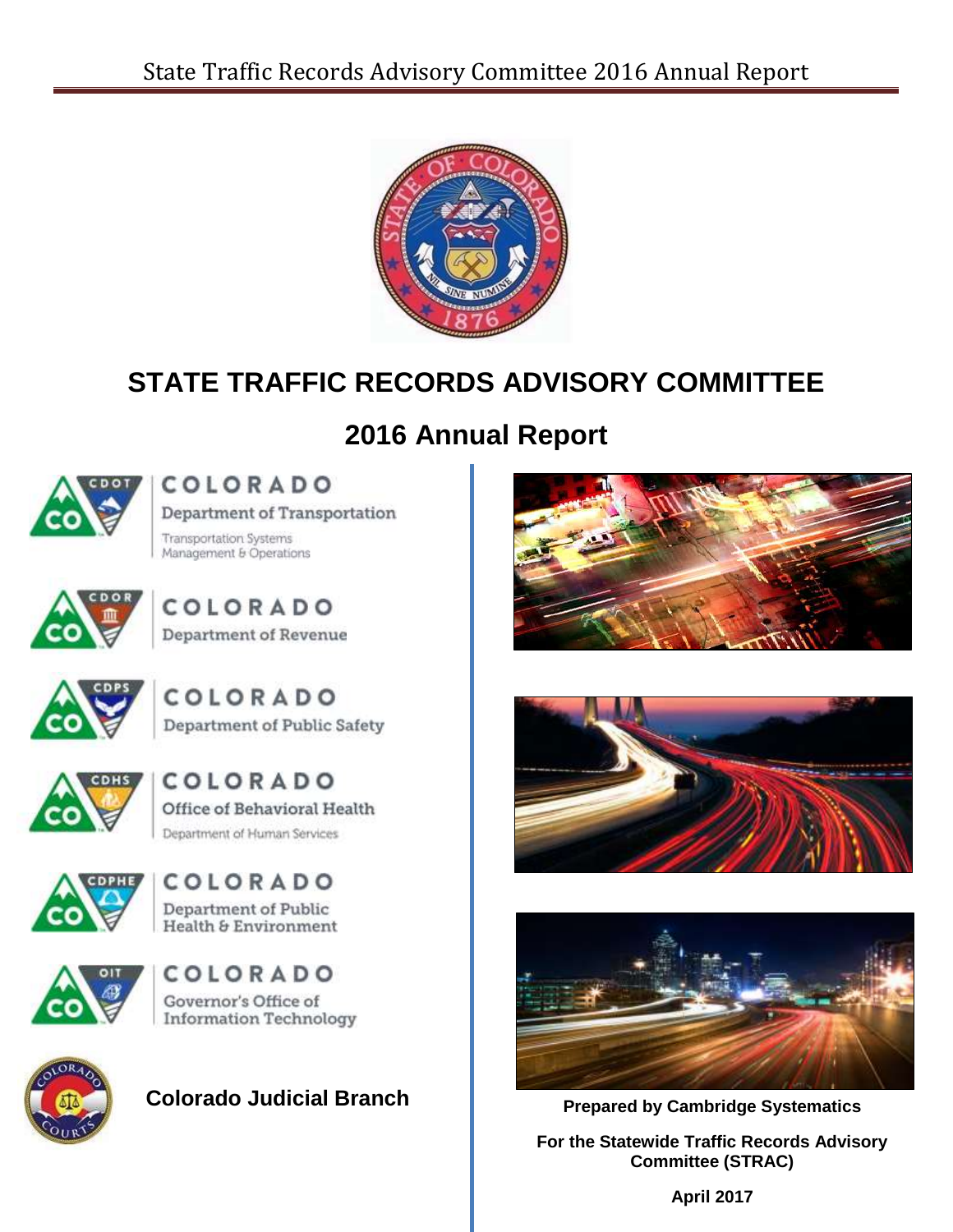# **CONTENTS**

| FFY 2016 405C Projects (October 2015 to September 2016) 11 |  |
|------------------------------------------------------------|--|
| FFY 2017 STRAC Projects (October 2016 - September 2017) 19 |  |
|                                                            |  |
|                                                            |  |
|                                                            |  |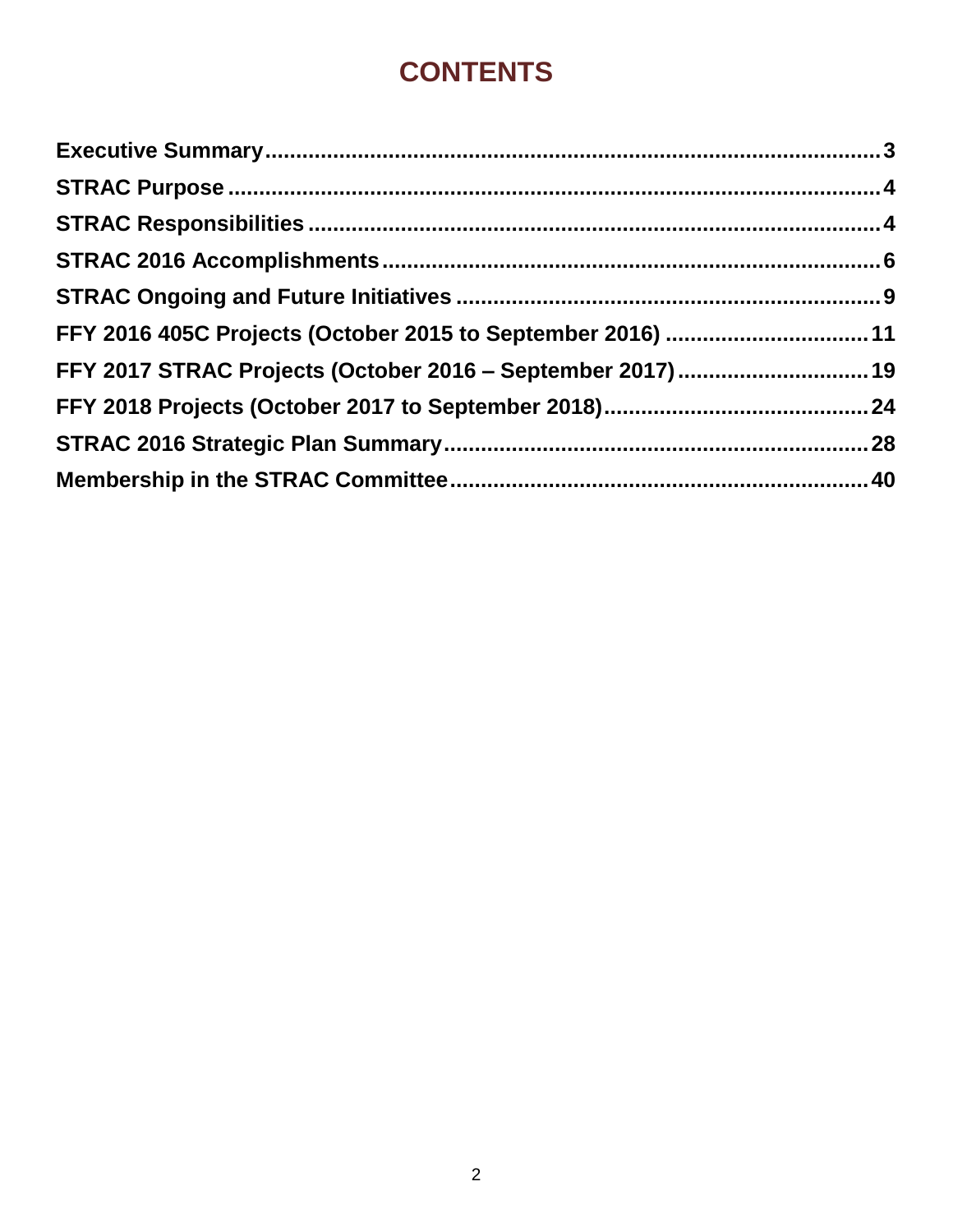## <span id="page-2-0"></span>**Executive Summary**

This report summarizes the activities of the Colorado Statewide Traffic Records Advisory Committee (STRAC) for Federal Fiscal Years (FFY) 2016 and 2017 through December 2016. Current proposals being considered for FFY 2018 also are noted in this report. The report identifies the responsibilities of the committee, successes and challenges, grant funds distributed, and planned activities.

The STRAC was formed as part of a federally-sponsored effort to improve traffic records. The Committee is charged with overseeing the development, implementation, and management of a strategic plan for the improvement of state traffic records. Through a memorandum of understanding (MOU), six state agencies have agreed to implement the STRAC strategic plan to develop a comprehensive integrated traffic records system that is accurate, complete, timely, and accessible.

In FFY 2015, STRAC provided oversight of the distribution of \$295,867 in Federal funds intended to improve traffic records. In FFY 2016, STRAC again provided oversight of an additional \$978,626 in funds. For FFY 2017, STRAC has approved projects totaling \$898,189 to date.

The result of these expenditures has been:

- Development of the new STRAC Strategic Plan based on the 2015 assessment.
- An increase in agencies reporting crashes electronically to the Department of Revenue.
	- 90 percent of agencies are now completing electronic crash reports.
	- 43 percent of crash reports submitted to DOR are now submitted electronically.
- An increase in the number of agencies completing citations electronically.
- Began work on the revision of the DR 2447 crash form to increase compliance with the Model Minimum Uniform Crash Criteria (MMUCC) and to capture more data, pertinent to current conditions.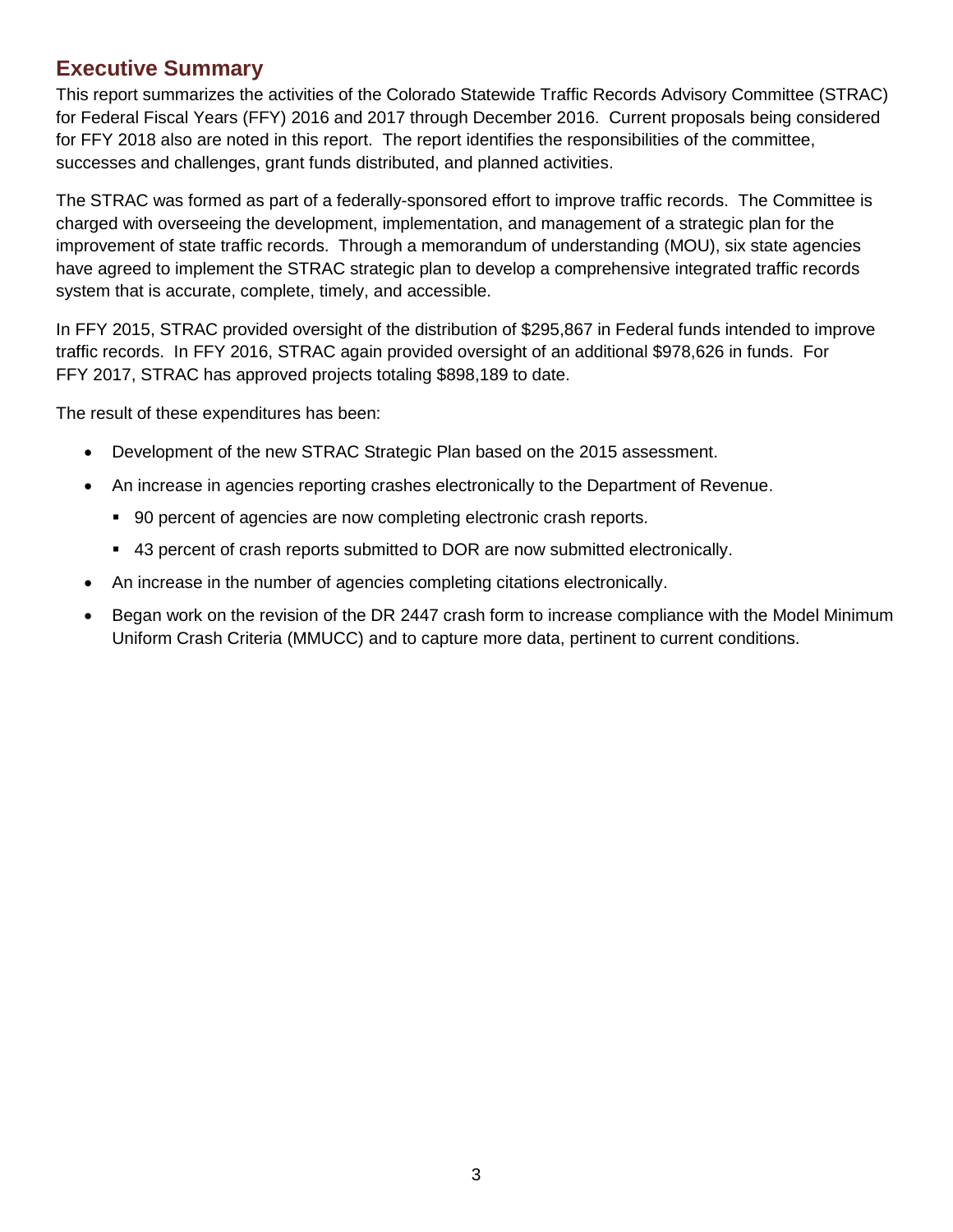## <span id="page-3-0"></span>**STRAC Purpose**

Colorado's Traffic Records system is a virtual system comprised of independent crash data systems. These systems collectively form the information base for the management of the State's highway and traffic safety activities. The different sources of our traffic records system can be found within seven principal state agencies. Membership in the State Traffic Records Advisory Committee (STRAC) consists of voting representation from each of these seven agencies and nonvoting representation from local government representatives, universities, researchers and others. During 2016, the Judicial Branch decided not to sign the MOU, and became inactive in STRAC. However, STRAC will continue to work with the Judicial Branch to improve data. Collectively, these state agencies, in cooperation with local partners, improve the data used to develop and further initiatives to reduce both the number and severity of traffic crashes on the State's roadways.

The highway safety provisions of Federal transportation legislation provide significant additional funding to each state for the improvement of Traffic Records information systems. However, this funding is conditional. To obtain it, each state must have a statewide Traffic Records Coordinating Committee (TRCC) with certain roles and responsibilities, a current Strategic Plan for traffic records, and a current traffic records assessment. STRAC has served in the role of the TRCC since the 1970s.

#### Mission Statement

Our mission is to coordinate and facilitate the interagency and intra-agency acquisition and disbursement of accurate, timely, and accessible traffic records to data consumers for use in the traffic safety improvement processes in a user-friendly environment.

#### Vision Statement

It is the vision of STRAC to provide a traffic records data system which delivers complete, timely, and accurate data, incorporating data from all available sources, for use by approved data consumers in traffic safety decision-making processes.

#### <span id="page-3-1"></span>STRAC Responsibilities

- Develop and oversee the long-range planning efforts of the traffic records system.
- Review potential changes to traffic records systems and highway safety data before changes are implemented.
- Follow the direction provided by the 2015 Traffic Records Assessment and implement changes as needed.
- Consider and coordinate the views of organizations in the State that are involved in the administration, collection, and use of traffic records systems and highway safety data.
- Represent the interests of agencies and organizations within the traffic records system to outside organizations.
- Review and evaluate new technologies and keep the traffic records system and highway safety data up to date.
- Investigate the possibilities of linking traffic records systems.
- Provide recommendations to the respective departments, divisions and agencies on the collection, management, and enhancement of statewide traffic records system.
- Provide a forum for discussion and reporting of highway safety data and traffic records issues to agencies and organizations in the State that create, maintain and use traffic records and highway safety data.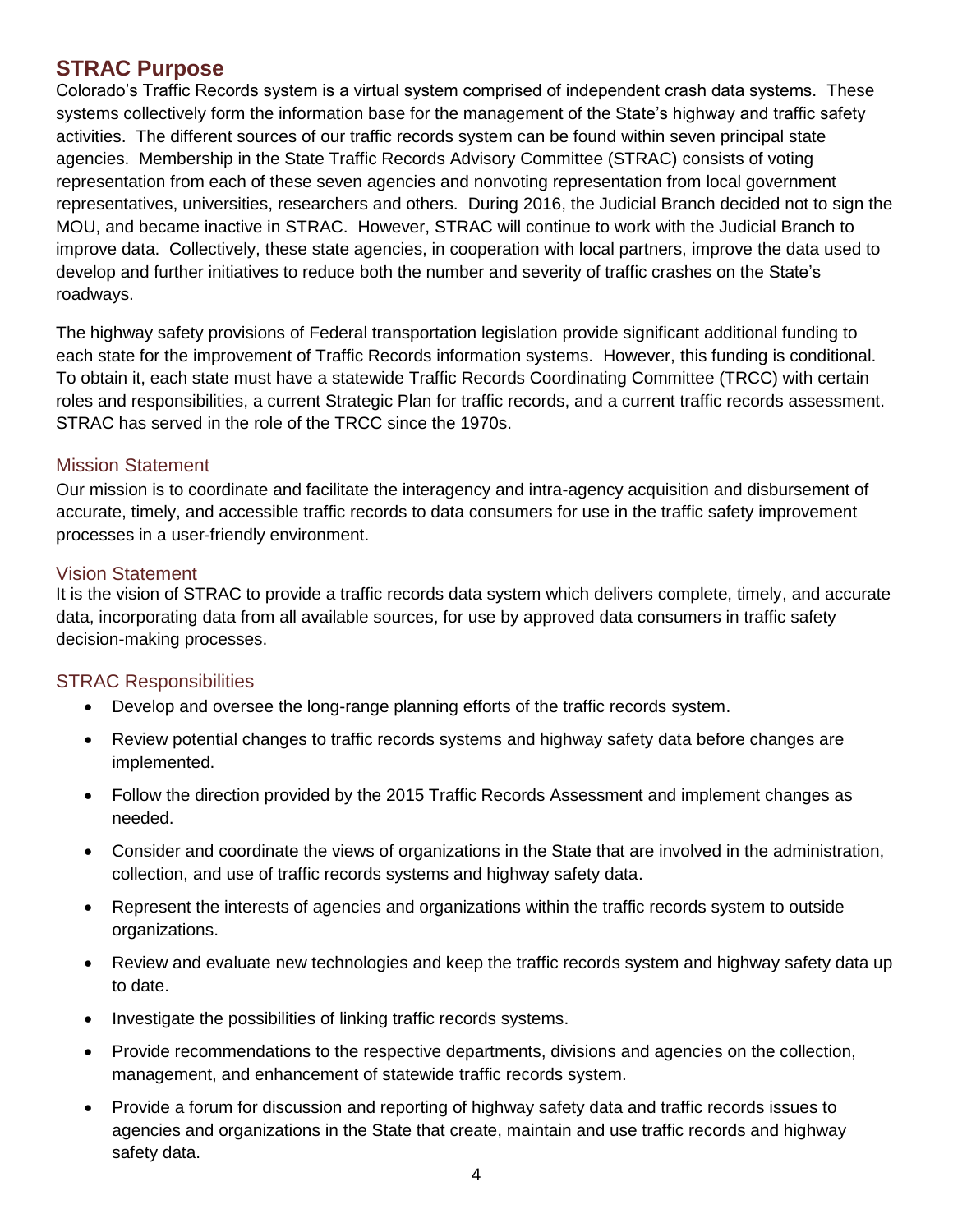- Review national initiatives and best practices of other states.
- Provide education to law enforcement officers in an endeavor to enhance the quality of traffic accident reporting.

## Annual Implementation of the Action Plan

On an annual basis, STRAC evaluates projects for eligibility for National Highway Traffic Safety Administration (NHTSA) 405(c) funding, and encourages projects that serve the key goals and objectives of the STRAC Strategic Plan. STRAC reviews the status and progress towards the key strategic goals and objectives, reports to executive management, and revises the Strategic Plan for Traffic Records, as needed, to meet the changing technologies and demands of the Traffic Records environment.

## Performance Goals and Coordination

The Moving Ahead for Progress in the 21<sup>st</sup> Century Act (MAP-21) established a performance-based framework, which was reaffirmed in the subsequent Fixing America's Surface Transportation (FAST Act). The safety target setting requirements were finalized via rulemaking issued in March 2016. States are required to establish targets for the number and rate of fatalities and serious injuries and the number of nonmotorized fatalities and serious injuries. States must report performance targets annually to the Federal Highway Administration (FHWA) through the Highway Safety Improvement Program (HSIP) Online Reporting Tool (ORT) and to NHTSA through the Highway Safety Plan (HSP). State Departments of Transportation (DOT) and State Highway Safety Offices (SHSO) must work together to set targets for performance measures common to each agency's respective program (HSIP and HSP).

Due to the increased importance of data and coordination among transportation partners, the STRAC has taken an increased role in measuring performance goals. Similar to most of the nation, Colorado has seen a recent rise in fatalities. Based on the polynomial best fit line, seen in the table below, Colorado anticipates seeing an increase in fatal crash numbers over the next few years. In an effort to reverse this trend and continue the effort of working Towards Zero Deaths in Colorado, the STRAC remains committed to ensuring more accurate and timely data for decision-makers.

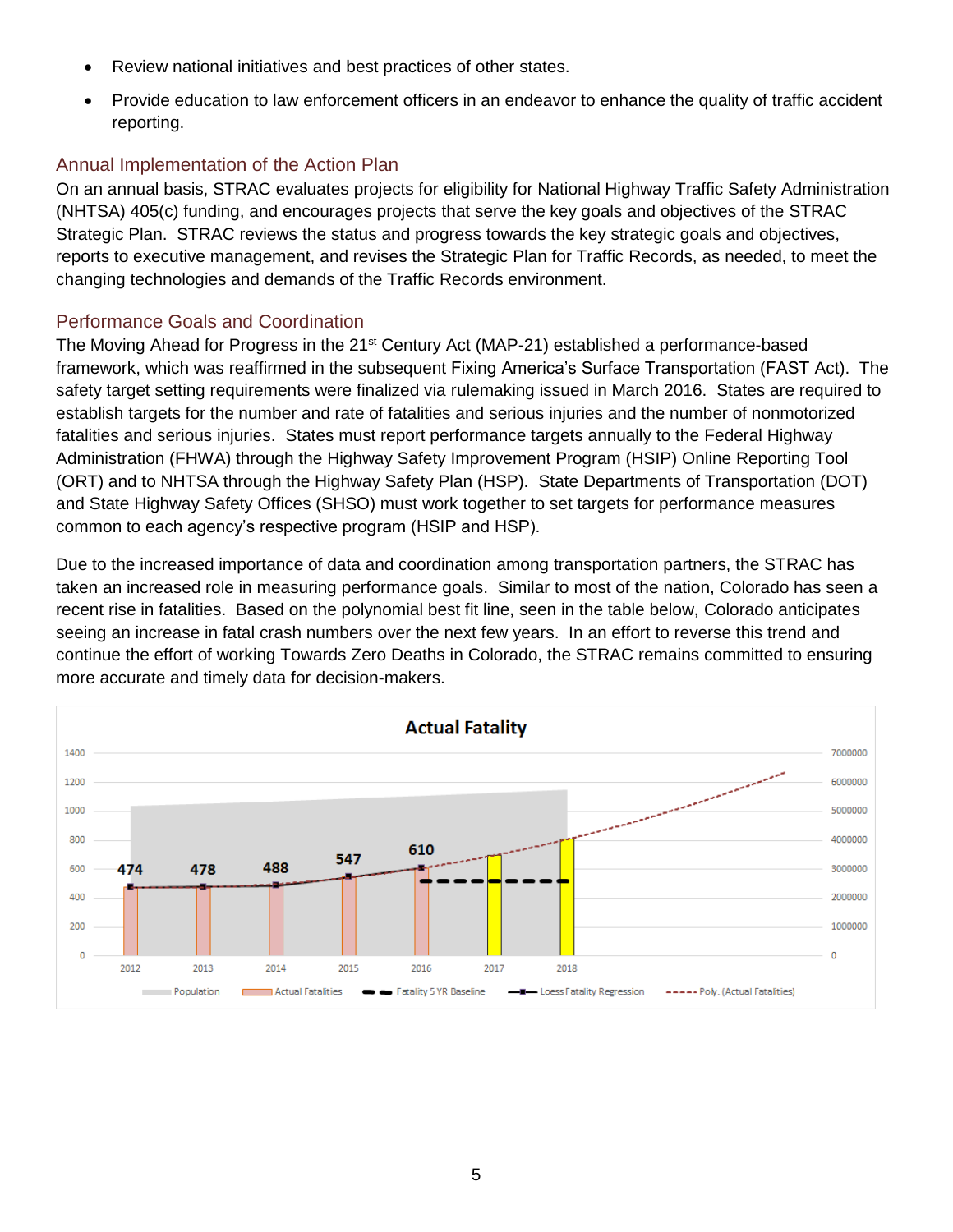# <span id="page-5-0"></span>**STRAC 2016 Accomplishments**

### Grant Management

The STRAC oversees the solicitation, application, review, approval, and recommendation of NHTSA 405(c) grant projects to improve traffic records. In past years, a request for project applications was sent to every police department throughout the State, as well as all STRAC members, who then passed on the request to any appropriate associates. This process resulted in 12 projects worth \$581,000 in FFY 2014 and nine projects worth \$399,000 in FFY 2015.

Colorado used two crash/timeliness performance measures to show improvement to NHTSA, thus securing funding for another year. Colorado improved from 22.14 days, average from crash to entry in Department of Revenue's (DOR) systems, to 19.83 days, average. Colorado also improved the percentage of reports received within 30 days of crash from 85.38 percent to 99.15 percent. Crash Records Data Collection and **Processing** 

## Crash Records Data Collection and Processing

DOR continued to enter crash records information into the Electronic Accident Report System (EARS) database and the Electronic Document Warehouse (EDW). NHTSA assesses Colorado's traffic record data quality by measuring how quickly Colorado accident reports are available electronically, and by measuring the accuracy and completeness of the accident reports. Colorado's goal for processing a report, from receipt of the report to entry into the EARS or EDW systems, was three days. In the past, the State consistently struggled to meet that goal, often taking five to seven days before a crash report was available electronically. With increased electronic data collection and increased electronic submission of crash records to DOR, the State is now processing crashes within six days, thereby exceeding the State's goal.

In addition to the need for timely entry into the EARS database, the Colorado Department of Transportation (CDOT) needs accurate and timely crash data to respond to emerging traffic safety concerns. CDOT continues to use staff and temporary employees to cleanse the crash data and provide more accurate crash location information, which improves the accuracy and completeness of crash data for safety analyses (CDOT database).

To accomplish this, CDOT reviews a minimum of 51 data fields per crash and routinely makes corrections or additions to 98 percent of crash records. Of these changes, 34 percent are enhancements done for CDOT's benefit, 30 percent are corrections and 36 percent are completion of blank fields. The most common changes are the crash type description and crash location, both critical elements to conducting data analysis and making program resource distribution decisions. Since 2010, the delay in accurate, processed crash data has been reduced from over three years to three to six months.

## Task Force on Statewide Crash Data Base

A group of STRAC members and partners met to begin the initial planning process for the development of a statewide crash data base. In early 2016, a Traffic Records Coordinator (TRC) was hired to move this project forward. A key part of this initiative is the DRIVES project, which will result in a new DOR crash, vehicle, and driver databases. STRAC worked closely with DOR in 2016 to ensure that DRIVES account is integrated with other state databases and processes, to the extent possible.

#### Higher Education Partnership

CDOT strengthened ties with Metropolitan State University (MSU) by undertaking two cooperative projects. MSU assisted CDOT on the 2012 Crash Book display project, and a geo-coding project in 2014 and 2015. There currently are no projects planned for 2016 and 2017.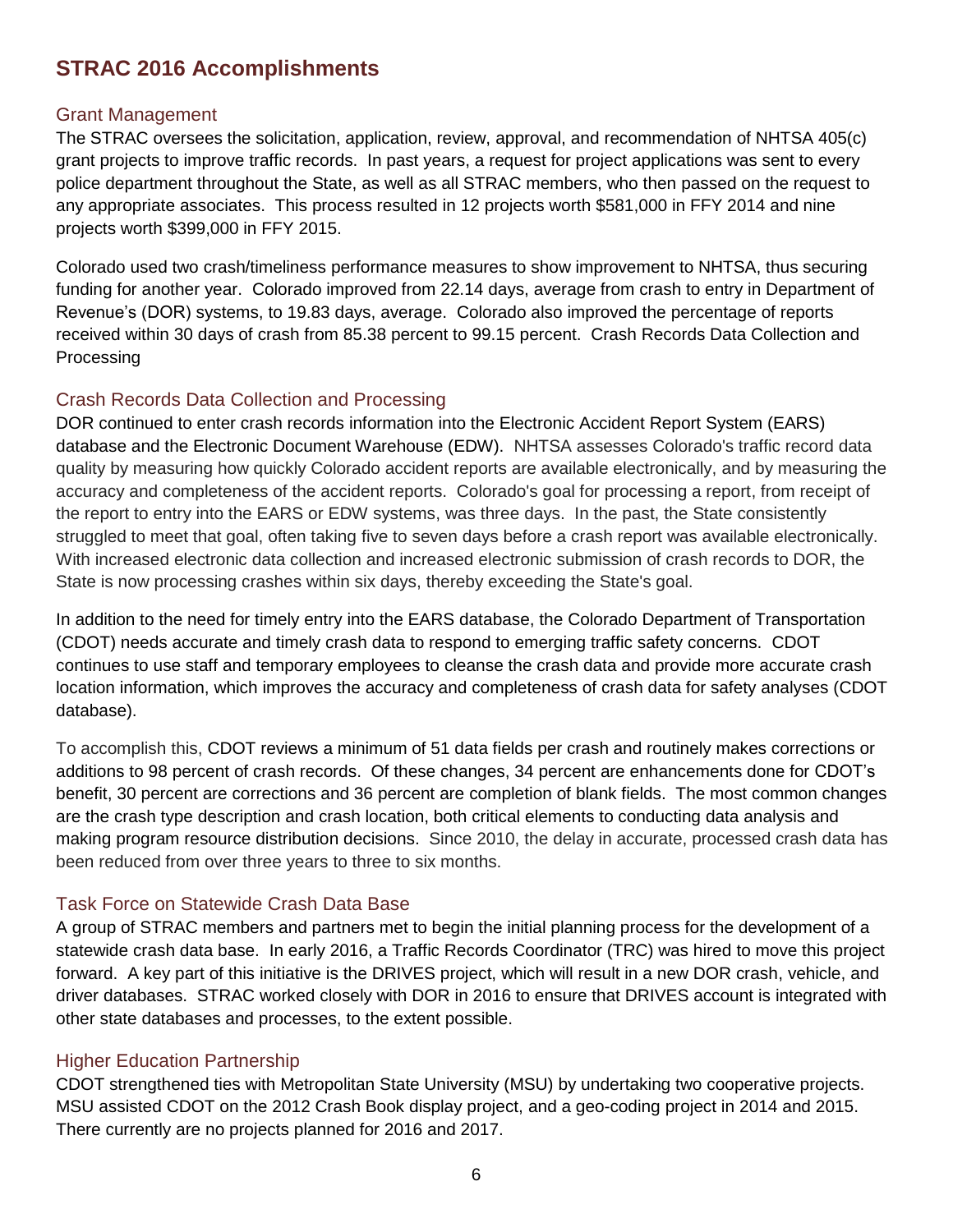## E-Citation Program

Electronic citation (E-Citation) projects are progressing throughout the State. These projects will ensure DOR and the Courts can communicate electronically with the law enforcement agencies utilizing E-Citation systems. While E-Citations are a core element in improving officer safety by decreasing exposure time on our roads, electronic entry also reduces manual data entry, improving accuracy, completeness, and timeliness of this important traffic record.

## E-Crash Program

The top 20 agencies, as determined by the percentage of crash reports submitted in 2015, account for 82.1 percent of all crash reports submitted that year. Of those, the Colorado State Patrol, and police departments in Aurora, Greenwood Village, Longmont, Colorado Springs, Weld County/Greeley, and Broomfield currently are submitting electronic crash reports to the DOR. Additional agencies are planning to submit crash reports electronically to DOR in the coming year or two.

Table 1 reflects the status of the E-Crash program as of February 2017.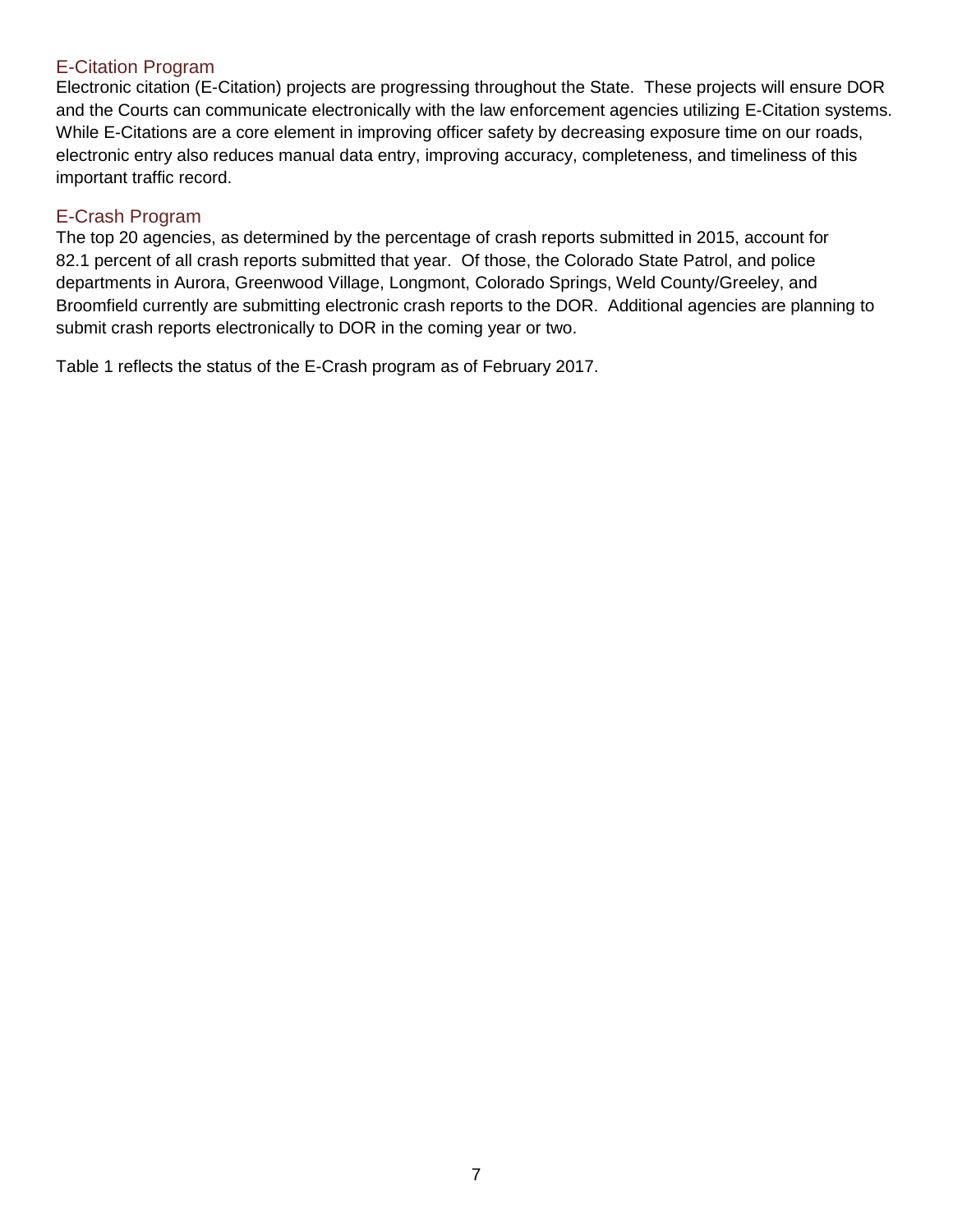# **Table 1 E-Crash Program Status by Agency**

|                                                     | <b>Crashes</b><br><b>Reported</b> | <b>Percent of</b><br><b>Statewide Crashes</b> |                                                                                                                               |
|-----------------------------------------------------|-----------------------------------|-----------------------------------------------|-------------------------------------------------------------------------------------------------------------------------------|
| <b>Agency Name</b>                                  | in 2015                           | Reported in 2015                              | <b>Status of E-Crash Program</b>                                                                                              |
| <b>Colorado State Patrol</b>                        | 25,239                            | 20.9%                                         | Currently sending reports electronically.                                                                                     |
| <b>Denver Police Department</b>                     | 22,163                            | 18.4%                                         | In Testing Phase, scheduled to submit<br>electronically in 2017.                                                              |
| <b>Colorado Springs Police</b><br><b>Department</b> | 9,450                             | 7.8%                                          | Currently sending reports electronically.                                                                                     |
| <b>Aurora Police Department</b>                     | 8,055                             | 6.7%                                          | Currently sending reports electronically.                                                                                     |
| <b>Lakewood Police Department</b>                   | 3,845                             | 3.2%                                          | Scheduled to submit electronically in 2018.                                                                                   |
| <b>Ft. Collins Police Department</b>                | 3,607                             | 3.0%                                          | Scheduled to submit electronically in 2018.                                                                                   |
| <b>Pueblo Police Department</b>                     | 2,815                             | 2.3%                                          | The department is internally completing<br>electronic crash reports. STRAC is working<br>toward electronic submission to DOR. |
| <b>Westminster Police Department</b>                | 2,784                             | 2.3%                                          | Scheduled to submit electronically in 2018.                                                                                   |
| <b>Greeley Police Department</b>                    | 2,271                             | 1.9%                                          | Scheduled to submit electronically in 2018.                                                                                   |
| <b>Thornton Police Department</b>                   | 2,265                             | 1.9%                                          | The department is internally completing<br>electronic crash reports. STRAC is working<br>toward electronic submission to DOR. |
| <b>Longmont Police Department</b>                   | 2,118                             | 1.8%                                          | Currently sending reports electronically                                                                                      |
| <b>Boulder Police Department</b>                    | 2,057                             | 1.7%                                          | The department is internally completing<br>electronic crash reports. STRAC is working<br>toward electronic submission to DOR. |
| <b>Arvada Police Department</b>                     | 1,970                             | 1.6%                                          | The department is internally completing<br>electronic crash reports. STRAC is working<br>toward electronic submission to DOR. |
| <b>Arapahoe Sheriff's Office</b>                    | 1,687                             | 1.4%                                          | The department is testing for sending<br>reports electronically.                                                              |
| <b>Grand Junction Police</b><br><b>Department</b>   | 1,685                             | 1.4%                                          | The department is testing for sending<br>reports electronically.                                                              |
| <b>Douglas Sheriff's Office</b>                     | 1,510                             | 1.3%                                          | Interested in submitting electronically.                                                                                      |
| <b>Wheat Ridge Police Department</b>                | 1,488                             | 1.2%                                          | Unclear of plans for submitting<br>electronically                                                                             |
| <b>Broomfield Police Department</b>                 | 1,467                             | 1.2%                                          | Currently sending reports electronically                                                                                      |
| <b>Commerce City Police</b><br><b>Department</b>    | 1,367                             | 1.1%                                          | Unclear of plans for submitting<br>electronically                                                                             |
| <b>Greenwood Village</b>                            | 1,189                             | 1.0%                                          | Currently sending reports electronically                                                                                      |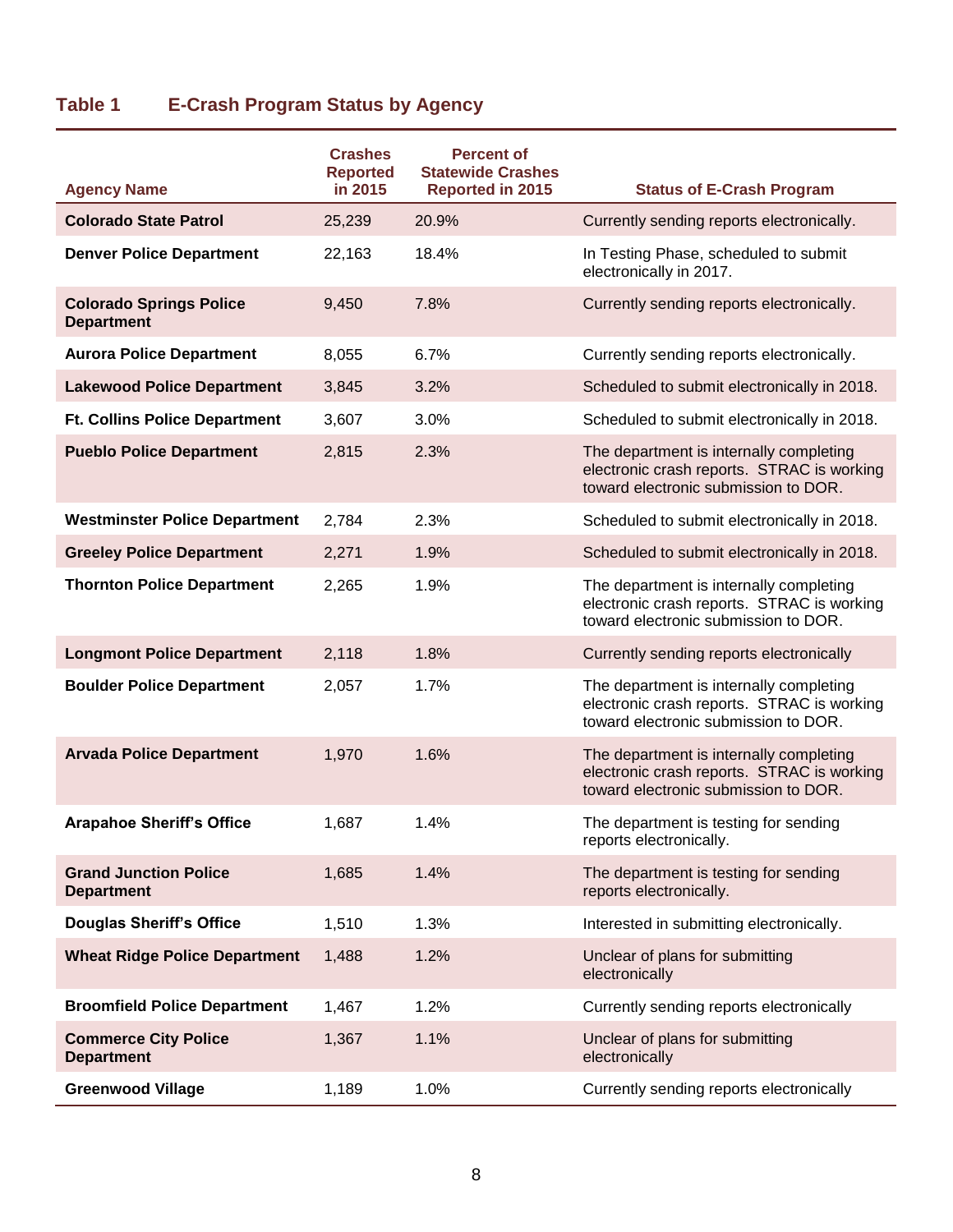### Traffic Records Forum

STRAC continues to send representatives to the Traffic Records Forum utilizing a variety of funding sources. In 2015, two representatives from DOR and one from CSP attended the Forum, funded by the 405c grant. Two more staff from CDOT and one from CDPHE also attended from STRAC, funded from other sources. In 2016, one representatives from DOR, one from OIT and two from CSP attended the Forum, funded by the 405c grant. Two more staff from CDOT also attended from STRAC, funded from another source.

## Traffic Records Assessment

The five-year NHTSA Traffic Assessment was completed in April 2015. The recommendations from the assessment are being reviewed by the STRAC to inform the development of future traffic records projects.

## <span id="page-8-0"></span>**STRAC Ongoing and Future Initiatives**

Traffic records reflect a multitude of different types of data, including citations, crash reports, traffic volume, roadway inventory data, injury outcome data, and EMS trip reports. This data is collected by multiple agencies and resides in multiple databases making data retrieval and sharing difficult. For example, the State of Colorado produces over 100,000 crash reports each year from approximately 230 separate law enforcement agencies. The data from these reports is officially stored at the Colorado Department of Revenue's Motor Vehicle Division, and then extracted to the Colorado Department of Transportation for data processing, data scrubbing, coding, analysis, and sharing of summary data among the Federal, state, local agencies, and stakeholders responsible for improving safety on Colorado's transportation network.

STRAC guides Colorado agencies on the use of NHTSA grant funding to improve the collection, storing, linking, and sharing of this data through grant-awarded projects. Below are key future projects as well as a listing of 2016 and 2017 projects and accomplishments.

## DRIVES

The DOR continued to update the State's crash database (including crash, vehicle, and person datasets). This project requires coordination from STRAC members to ensure it meets the needs of data providers and users, most notably the revision of the current crash form and manual. Upon completion, the new crash form will capture more robust crash data for analysis in developing countermeasures to reduce crashes in the State.

#### Statewide Traffic Records Database

A conceptual proposal is under consideration to identify ways to create a statewide data sharing system. This system will link all major Traffic Records (TR) stakeholders and combine their data for more universal use. This project, if developed, will involve several projects over several years.

## Electronic Reporting of Crash Data

STRAC is working to add all communities that capture their crash reports electronically also to electronically submit them to the Department of Revenue. For the FFY 2016 and 2017 grant years, 11 projects were funded to improve the electronic capturing and submission of crash reports. Currently, it is estimated that over 90 percent of the statewide crashes are collected electronically, but only 43 percent are submitted electronically to DOR.

## Traffic Records Coordinator (TRC)

Currently all STRAC members have other full-time responsibilities that limit the amount of time that can be devoted to traffic records projects. A Traffic Records Coordinator was hired in late 2015 to assist STRAC with various projects and to represent STRAC in discussions with member agencies and partner; this partnership was continued into FFY 2017. The TRC continues to review best practices, lead, organize, and facilitate crash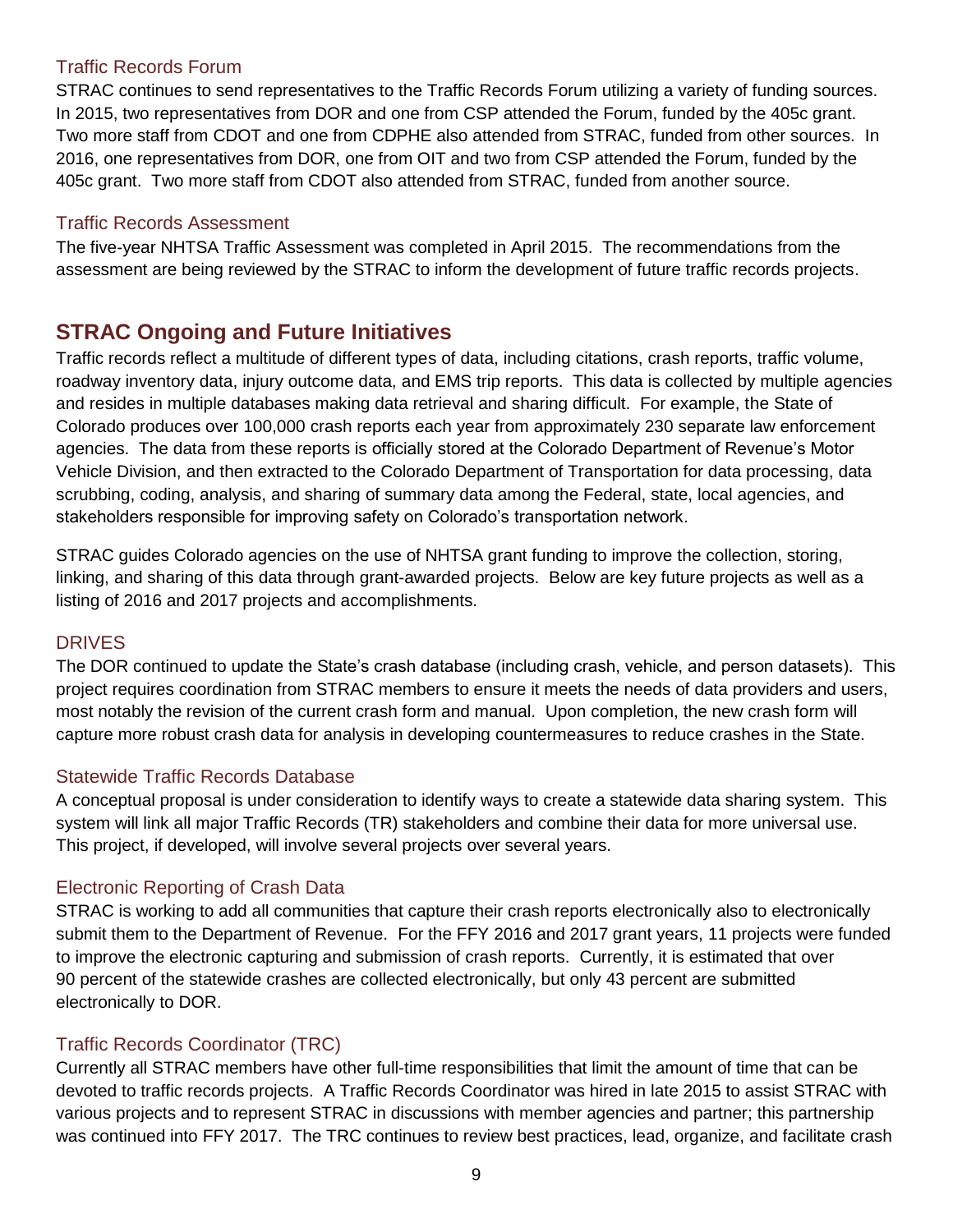reporting form and crash manual updates in FFY 2017. Other accomplishments were assisting in the reduction of the backlog of crash reports being submitted to DOR from Denver PD, development of an updated crash report form, and development of a new STRAC Strategic Plan, and the Annual Report.

## New Crash Report

This year STRAC continued working with our partners to develop, present, and implement an updated crash report that is in line with new technology and concerns to improve traffic safety. In conjunction with the new crash form and with input from law enforcement, the crash manual also is being updated.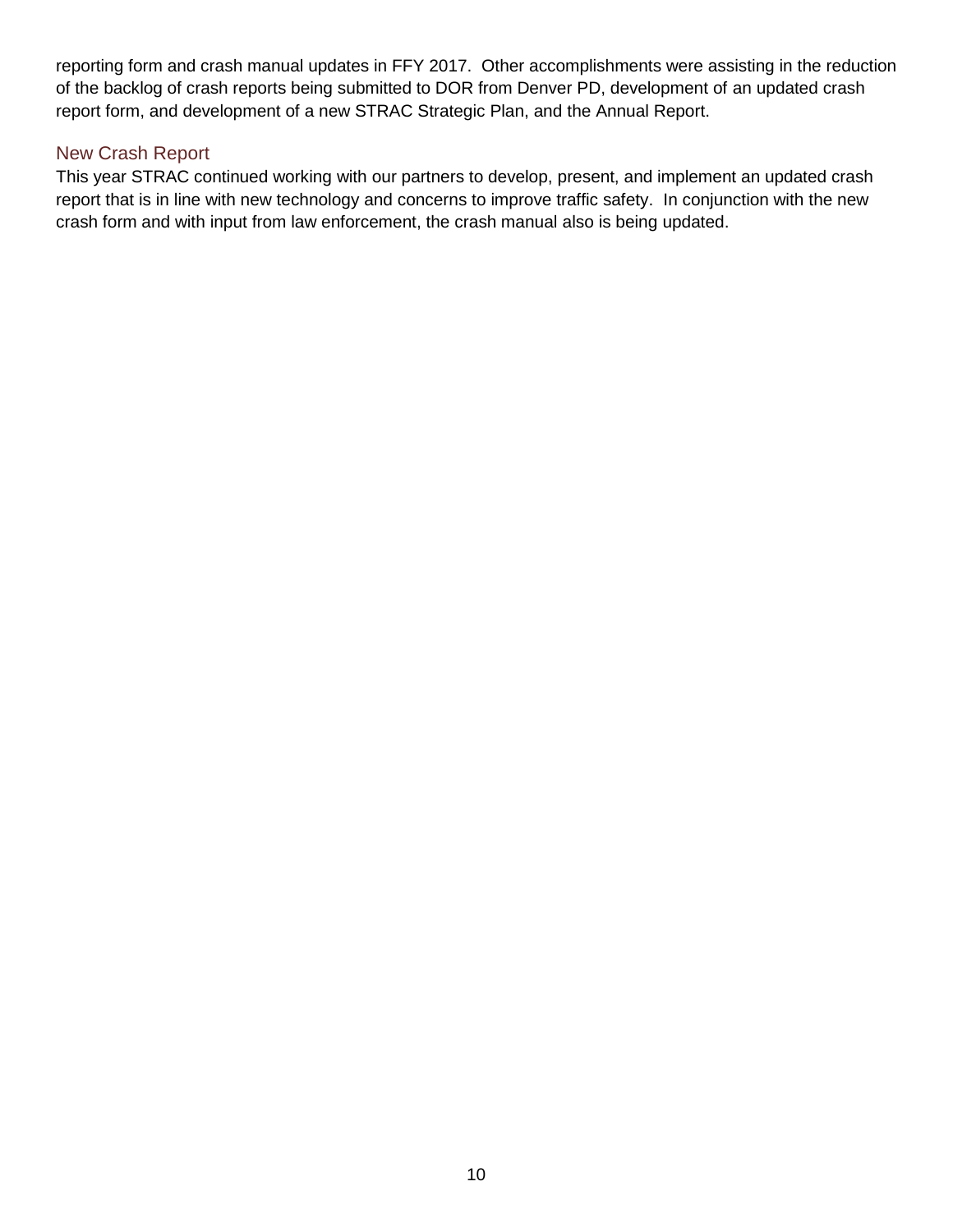# <span id="page-10-0"></span>**FFY 2016 405C Projects (October 2015 to September 2016)**

For FFY 2016, STRAC approved projects totaling \$1,098,316. Of this budget, \$978,626, was spent. FFY 2016 marked the most 405c and 408 funding spent and the greatest number of projects in any year. Following are details on each project.

| <b>Greeley Police Department</b> |                                                                              |
|----------------------------------|------------------------------------------------------------------------------|
| <b>Project Name:</b>             | Expand E-Ticket System 16-04-41-03                                           |
| <b>Grant Amount:</b>             | \$89,375                                                                     |
| <b>Actual Amount Spent:</b>      | \$89,375                                                                     |
| <b>Performance Measure:</b>      | <b>Improved Citation Completeness</b><br><b>Improved Citation Timeliness</b> |

**Project:** The goal of this project was to install electronic ticketing (E-Ticket) in the remainder of the Greeley Police Department patrol fleet. The Greeley Police Department uses an E-Citation system for its traffic unit and a few patrol vehicles. The project was designed to purchase additional hardware and software licenses to outfit the remainder of their patrol fleet to improve the accuracy of traffic citations, reduce the involvement of the police records section, reduce the number of persons "touching" a citation in process, and increase the efficiency of the entire citation methodology. The system will improve the accuracy, completeness and timeliness of citation data submitted by the officers to the court system. Safeguards prevent incomplete citations from being submitted.

**Conditions:** The project must be designed to match the State Judicial schema so that when Judicial is ready, the ability to send citations to them is in place.

**Progress/Results:** Equipment was purchased to outfit the remainder of the patrol fleet with E-Ticket capability and was installed. All patrol units now have the software and printers for the officers to issue E-Tickets. Less officer time on a contact reduced exposure time for both the officer and citizen. Costs included the purchase of 35 units, additional software licenses, mounting hardware, and battery eliminators. Match money covered training and implementation expenses and five units. All citations will be electronically transmitted to records and the court through the current process.

#### City of Lone Tree Police Department

| <b>Project Name:</b>        | E-Ticket System 16-04-41-04           |  |
|-----------------------------|---------------------------------------|--|
| <b>Grant Amount:</b>        | \$101,042                             |  |
| <b>Actual Amount Spent:</b> | \$101.042                             |  |
| <b>Performance Measure:</b> | <b>Improved Citation Completeness</b> |  |
|                             | <b>Improved Citation Accuracy</b>     |  |
|                             | <b>Improved Citation Timeliness</b>   |  |

**Project:** The Lone Tree Police Department received a grant to purchase an Electronic Ticketing System to help improve the accuracy, completeness, and timeliness of citations written by law enforcement officers. Specifically, the project helps increase the percentage of citation records with no missing critical data elements; increase the number of citation reports with no unknowns or blanks in critical citation data elements for which unknown or blank is not an acceptable value, and decrease the time it takes to get a citation to the court after the officer has completed it.

**Conditions:** The project must be designed to match the State Judicial schema so that when Judicial is ready, the ability to send citations to them is in place.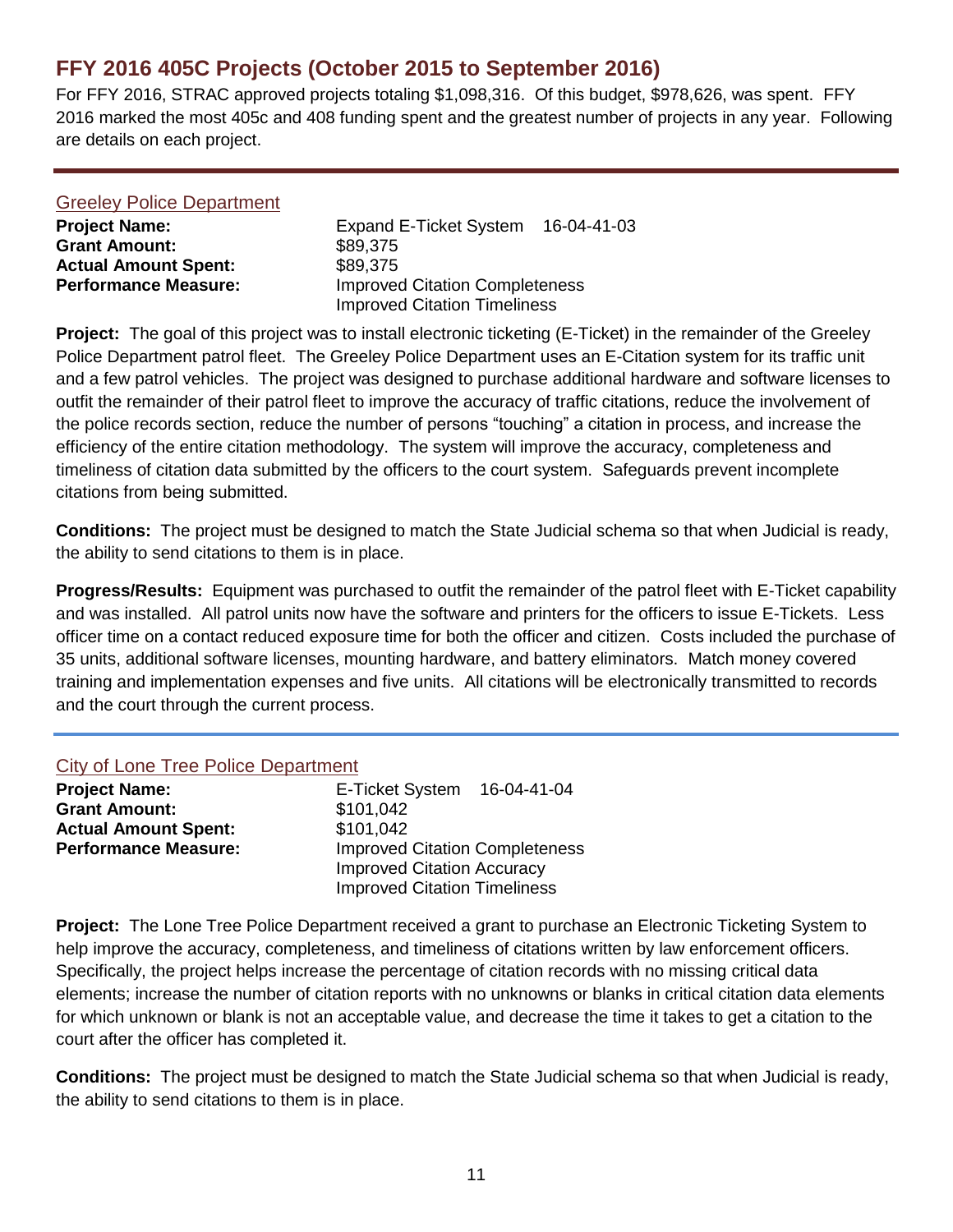**Progress/Results:** Three train-the-trainer classes were completed by the project manager in September, 2016. Trainers continued to test the software for defects and worked with the vendor for the successful transfer of data. Citation data began transferring into the Records Management System (RMS) as of September 30, 2016. In-service training was held for the remaining officers in October, 2016.

#### City of Broomfield Police Department

| <b>Project Name:</b>        | E-Ticket System for Traffic Unit 16-04-41-05 |  |
|-----------------------------|----------------------------------------------|--|
| <b>Grant Amount:</b>        | \$30,580                                     |  |
| <b>Actual Amount Spent:</b> | \$0 (Moved to 2017)                          |  |
| <b>Performance Measure:</b> | <b>Improved Citation Completeness</b>        |  |
|                             | <b>Improved Citation Accuracy</b>            |  |
|                             | <b>Improved Citation Timeliness</b>          |  |

**Project:** The goal of this project was to improve the efficiency, accuracy, accessibility, and integration of traffic records by implementing E-Ticketing in Broomfield Police Department's (BPD) Traffic Unit and include officers in patrol-related functions, eliminating paper ticketing within two years.

A 10-unit system with implementation and training would allow officers to issue citations electronically and download to both police and courts systems, minimizing the need for data entry by records or court clerks.

**Conditions:** The project must be designed to match the State Judicial schema so that when Judicial is ready, the ability to send citations to them is in place.

**Progress/Results:** After extensive research on interfaces and equipment for E-Ticketing, Broomfield decided to decline grant funds from 2016 and move the project to FFY 2017.

#### Englewood Police Department

| <b>Project Name:</b>        | Electronic Citation Project 16-04-41-11                                                                           |  |
|-----------------------------|-------------------------------------------------------------------------------------------------------------------|--|
| <b>Grant Amount:</b>        | \$75,485                                                                                                          |  |
| <b>Actual Amount Spent:</b> | \$75,485                                                                                                          |  |
| <b>Performance Measure:</b> | <b>Improved Citation Completeness</b><br><b>Improved Citation Accuracy</b><br><b>Improved Citation Timeliness</b> |  |

**Project:** The goal of this project was to purchase an electronic ticketing system designed to improve the completeness, accuracy, and uniformity of traffic citations, and the flow of information from the Englewood Police Department to the court system.

**Conditions:** The project must be designed to match the State Judicial schema so that when Judicial is ready, the ability to send citations to them is in place.

**Progress/Results:** To implement this project ten handheld E-Ticketing units were purchased; the Englewood Police Department worked with three vendors to implement the E-Ticketing system to include creating an interface between the E-Ticketing system; the Records Management System (RMS) and the court system; training was provided to train the trainers; administrative users and information technology staff; and training was provided to 34 officers.

The number of electronically issued citations having no missing critical data elements will be compared with the total number of electronic citations for three months after the project is fully operational. This percentage will be compared to the same ratio for manually written citations for a three-month period before the project started. During that same three-month period, the Police Department will average and compare the number of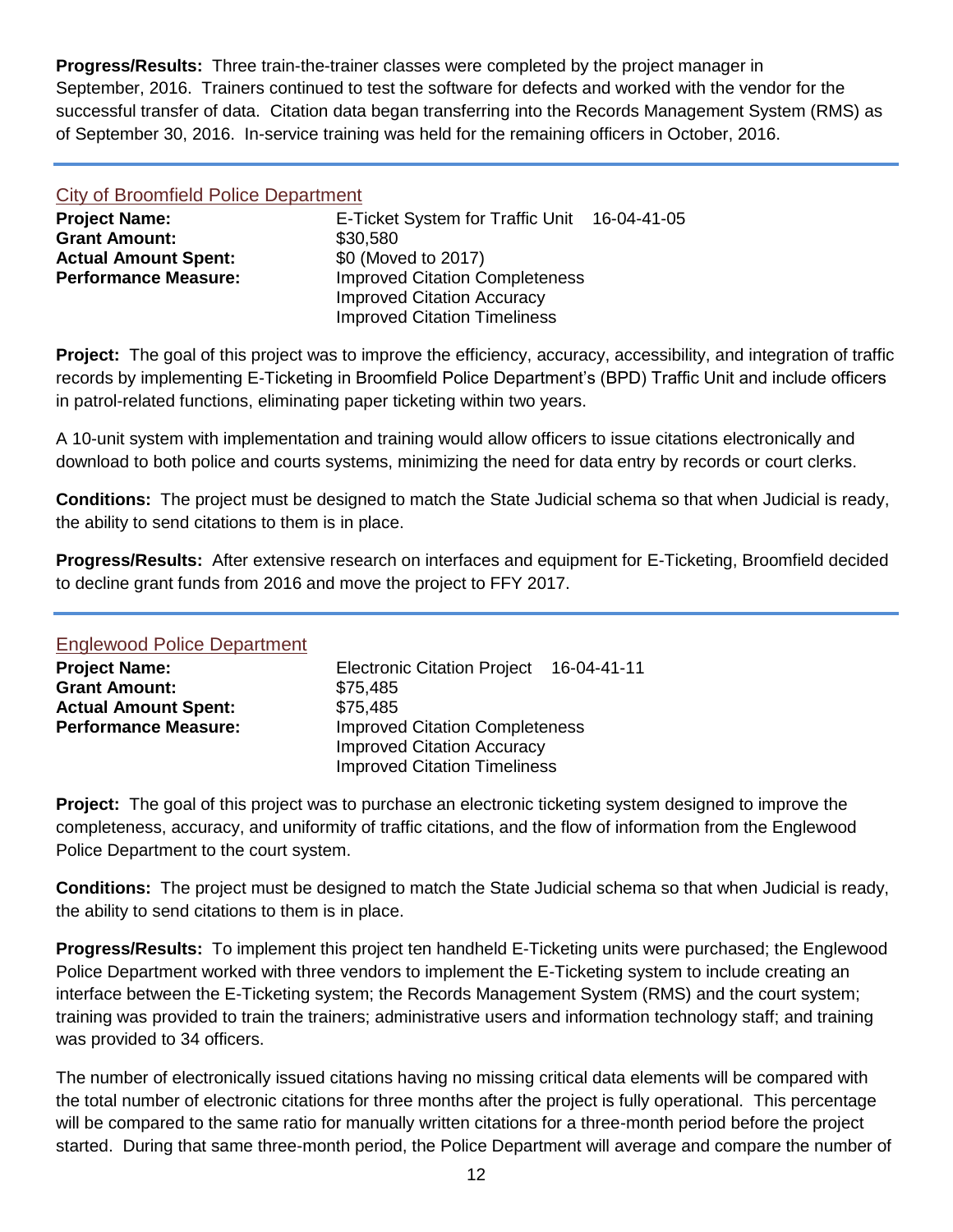days required for the transfer of data from the Police Department to the courts using the electronic citation system with the number of days required for the transfer of manual citation information to the courts.

| <b>Erie Police Department</b> |                                       |             |
|-------------------------------|---------------------------------------|-------------|
| <b>Project Name:</b>          | <b>Electronic Citation Project</b>    | 16-04-41-14 |
| <b>Grant Amount:</b>          | \$38,920                              |             |
| <b>Actual Amount Spent:</b>   | \$37,366                              |             |
| <b>Performance Measure:</b>   | <b>Improved Citation Accuracy</b>     |             |
|                               | <b>Improved Citation Completeness</b> |             |

**Project:** The goal of this project was to increase the percentage of citation records with no missing critical data elements and to decrease the percentage of citations with blanks in critical data elements for which unknown or blank is not an acceptable value.

All of the software and hardware for 10 hand-held units was purchased to deploy an electronic ticketing solution. As of October 2016, the units have not been deployed to the officers because the interface between the software and the municipal court and police records software is still being built.

**Conditions:** The project must be designed to match the State Judicial schema so that when Judicial is ready, the ability to send citations to them is in place.

**Progress/Results:** An agreement with the vendor was signed to deliver an electronic ticketing solution, hardware, and software, to the Erie Police Department. Hardware for the electronic ticketing solution was delivered. All data base deliverables were sent to the vendor for implementation into the interface between the Police Records Management Software and Municipal Court software. Deployment of the devices will take place after November 29, 2016. Data on effectiveness of the devices will be available after usage has been implemented.

| <b>Grand Junction Police Department</b> |                                                 |             |
|-----------------------------------------|-------------------------------------------------|-------------|
| <b>Project Name:</b>                    | Implement Integrated Electronic Crash Reporting | 16-04-41-06 |
| <b>Grant Amount:</b>                    | \$129,175                                       |             |
| <b>Actual Amount Spent:</b>             | \$129.175                                       |             |
| <b>Performance Measure:</b>             | <b>Improved Crash Timeliness</b>                |             |

**Project:** The goal of this project was to implement an Integrated Electronic Crash Reporting project to replace its current crash system with an improved integrated solution. This new system integrates into the Records Management System, allowing for electronic submission into the State's Traffic Records System to improve timeliness.

**Progress/Results:** This project addressed performance measures in timeliness, Accuracy, Completeness, Uniformity and Integrity. The goal of this project was to eliminate manual entry of data into the records management system, decrease errors reported to the State and reduce reporting delays related to crash reports. The field report when integrated into the records management system will be timely and comprehensive thus improving information made available to the public and internal entities.

The Crash Data Software purchased is integrated into the New World Records Management system already in existence.

1. The software go live was in July 2016 and by the end of August 2016 all of Patrol was utilizing the new software.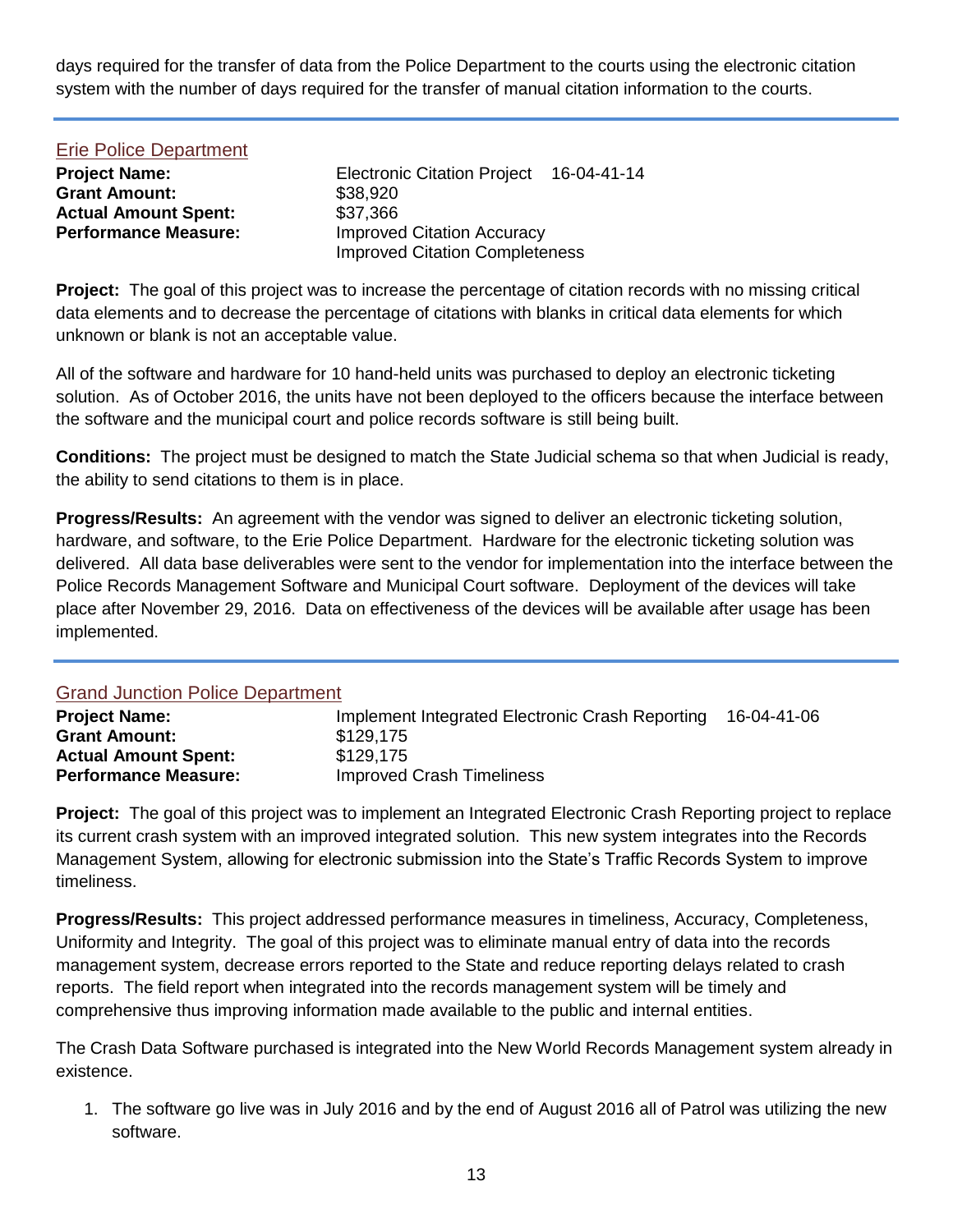- 2. The average number of days from crash date to the date entered in the Records Management System was cut in half, from eight to four days.
- 3. The electronic transfer of crash reports increased data accuracy and integrity. There is a validation check built into the system to ensure required fields are valid and complete.
- 4. Prior to the software integration, minimal information was captured in the Records Management System. The software is now populating over 50 data fields allowing for more statistical data to be accumulated and analyzed.

| Avon and Vail Police Departments (Eagle County) |                                       |  |
|-------------------------------------------------|---------------------------------------|--|
| <b>Project Name:</b>                            | E-Ticketing and E-Crash 16-04-41-12   |  |
| <b>Grant Amount:</b>                            | \$77,270                              |  |
| <b>Actual Amount Spent:</b>                     | \$77,270                              |  |
| <b>Performance Measure:</b>                     | <b>Improved Citation Timeliness</b>   |  |
|                                                 | <b>Improved Citation Uniformity</b>   |  |
|                                                 | <b>Improved Citation Completeness</b> |  |

**Project:** The Vail and Avon Police Departments received a grant to implement an Integrated Electronic Crash Reporting and Citation system to produce more accurate and efficient crash and citation data and also improve the timely communication and data transfer to the courts and the State.

**Conditions:** The project must be designed to match the State Judicial schema so that when Judicial is ready, the ability to send citations to them is in place.

**Progress/Results:** The project significantly improved and streamlined the life-cycle of a citation from issuance to appearing on the driver's license history at the Department of Motor Vehicles from 8 to 12 months to 4 to 6 months. As a result of the project, handwritten tickets were eliminated and the error rate has dropped to zero. The degree of citation uniformity has improved by 10 percent due to use of consistent violation codes statewide. As a result of the E-Ticketing implementation a more efficient process was created and traffic data attributes improved by accelerating the ticket issuing process, interfacing with courts, sharing real-time information statewide through interfacing with the Department of Revenue, the Department of Motor Vehicles, and four local and county courts.

| <b>Greeley Traffic Engineering</b> |                                          |             |
|------------------------------------|------------------------------------------|-------------|
| <b>Project Name:</b>               | Improvements of Crash Records in Greeley | 16-04-41-13 |
| <b>Grant Amount:</b>               | \$8,000                                  |             |
| <b>Actual Amount Spent:</b>        | \$8,000                                  |             |
| <b>Performance Measure:</b>        | <b>Improved Crash Accuracy</b>           |             |

**Project:** The City of Greeley's project was designed to improve accuracy, uniformity, and completeness of the off-system crash records in the city of Greeley. This was done by developing unified street naming convention, correcting crash attributes, and improving locational accuracy for the off-system crash records for 2009 to 2014.

Frequently police officers make errors related to crash type, crash location, direction of travel and other crash attributes. Errors in crash data often obscure crash causality and lead to the construction of inappropriate counter measures. Implementation of this project substantially improved the quality of crash records in the City of Greeley.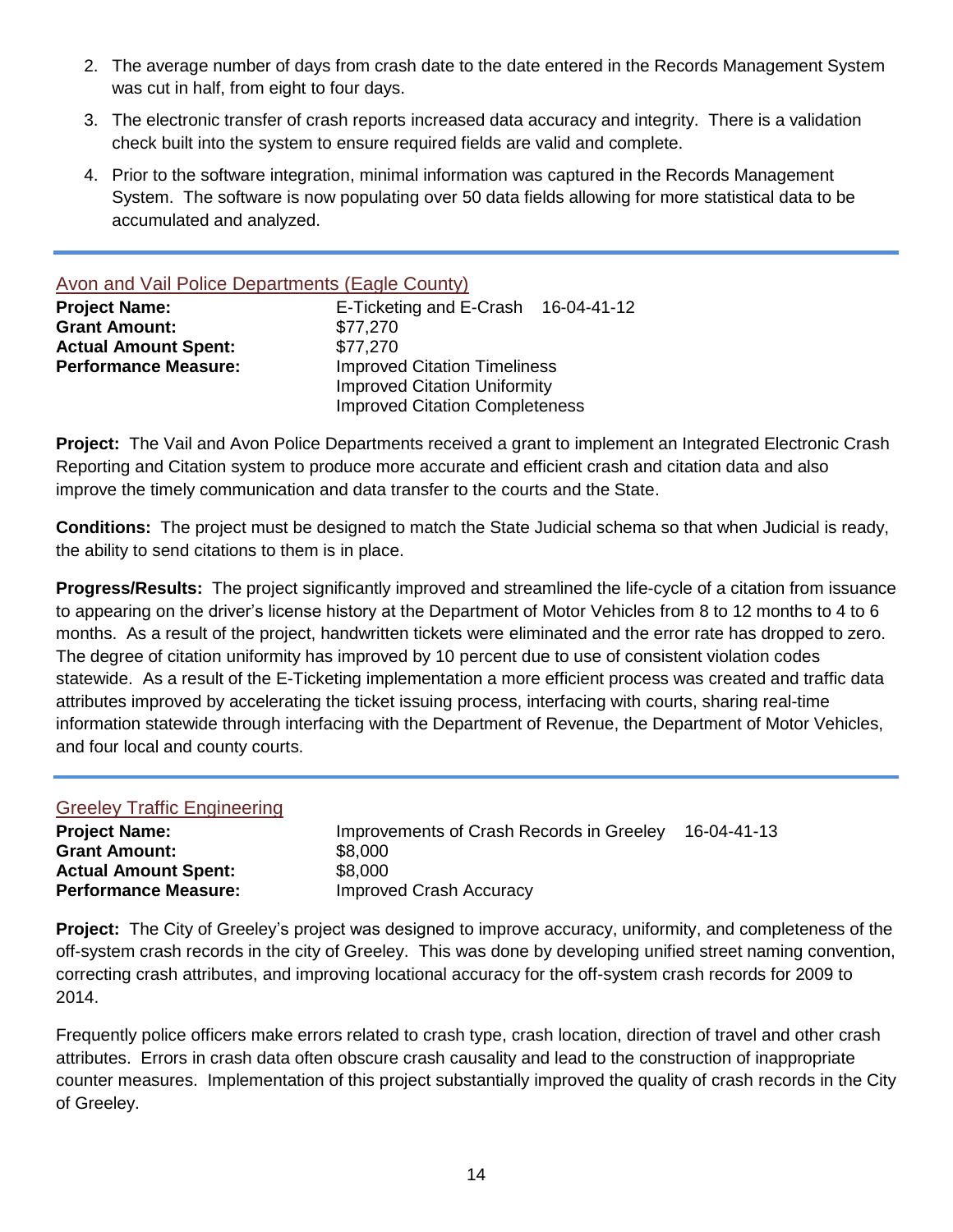**Progress/Results:** This project developed a unified street naming convention, correcting crash attributes and improving locational accuracy for the off-system crash records for 2009 to 2014. More than 12,000 crash data records have been cleansed and entered into the City and the State crash databases. The corrected location data for off system crashes was returned to CDOT to improve Colorado's crash data. The project has been completed, delivered and accepted by the City.

| Colorado State Patrol       |                                                  |  |
|-----------------------------|--------------------------------------------------|--|
| <b>Project Name:</b>        | Improve Accessibility to Crash Files 16-04-41-07 |  |
| <b>Grant Amount:</b>        | \$157,509                                        |  |
| <b>Actual Amount Spent:</b> | \$0 (Moved to 2017)                              |  |
| <b>Performance Measure:</b> | <b>Improved Record Accessibility</b>             |  |
|                             |                                                  |  |

**Project:** The goal of this project was to improve the end-users' satisfaction level with access to CSP crash files by centralizing the records to one point of contact, and to improve quality by providing a digitized case file with access to updates.

Crash reports for calendar years 2012 through 2015 were stored at various CSP statewide locations. Electronic records can be obtained more quickly than providing photo copies. CSP has restructured the records management into a Centralized Records Unit (CRU) to provide a central point of contact for traffic record requests.

**Progress/Results:** Due to the complexity involved in developing the project, defining the scope of services, and finalizing costs required to digitize the past records, CSP was unable to complete this project in FY 2016. An extension of this project was approved for FFY 2017. CSP has streamlined the record request processing for the 2016 files, but the 2012 through 2015 reports still need to be scanned. By centralizing record access, the public can obtain records at one location. CSP piloted a survey to measure public customer satisfaction with access to crash reports. This survey will be distributed to customers requesting a copy of the scanned files through CRU during the FFY 2017 grant period.

#### Colorado Department of Transportation

| <b>Project Name:</b>        | <b>International Traffic Records Forum</b> |
|-----------------------------|--------------------------------------------|
|                             | (Tech Transfer) 16-04-41-08                |
| <b>Grant Amount:</b>        | \$20,000                                   |
| <b>Actual Amount Spent:</b> | \$13.340                                   |
| <b>Performance Measure:</b> | <b>Attendee Reports</b>                    |

**Project:** To fund the attendance of core STRAC Members (to be determined based on priority) to attend the 41<sup>st</sup> and 42<sup>nd</sup> International Traffic Records Conference hosted by National Safety Council and sponsored by NHTSA, FHWA, FMCSA, and BTS (Bureau of Transportation Statistics).

**Progress/Results:** Two forums are included, since the 2015 forum was at the end of October, 2015 and the 2016 forum was August of 2016. This put two forums within FFY 2016. STRAC members have shown more interest in attending the forum: three members were sent in 2015 and four members in 2016.

#### Colorado Department of Transportation

| <b>Project Name:</b>        | Traffic Records Coordinator 16-04-41-10            |
|-----------------------------|----------------------------------------------------|
| <b>Grant Amount:</b>        | \$297,845                                          |
| <b>Actual Amount Spent:</b> | \$225,561                                          |
| <b>Performance Measure:</b> | Deliverables presented satisfactorily and on time. |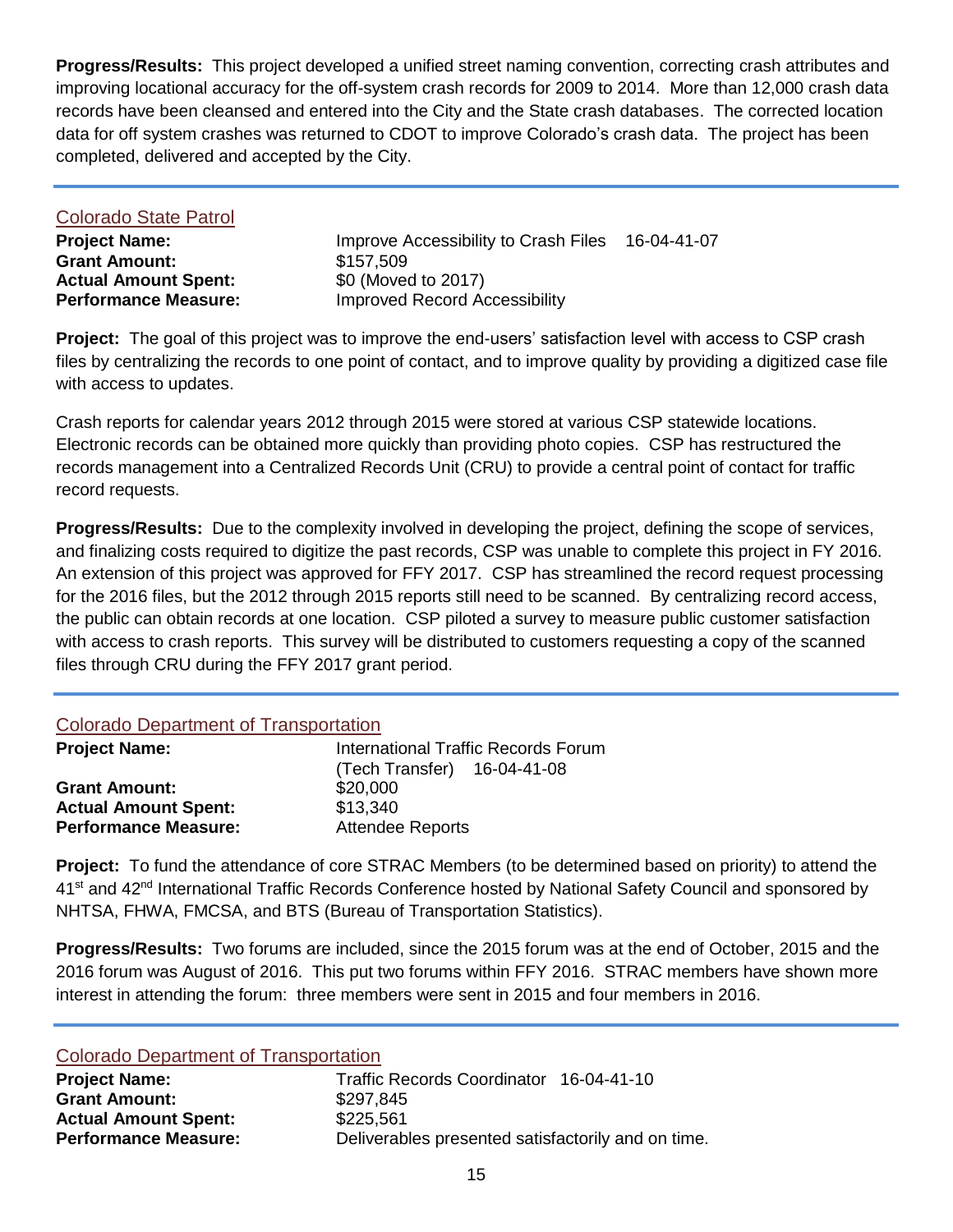**Project:** This project was created to supply Colorado with a Traffic Records Coordinator (TRC) to organize traffic records systems among all the agencies involved. The TRC worked closely with the STRAC, CDOT, DOR, CSP and other agencies (including Police Departments) involved with traffic records as well as acting as a liaison among the involved agencies, under the guidance of the CDOT Project Manager.

**Progress/Results:** Reviewed best practices, led, organized and facilitated seven crash-reporting form sessions to gain input from stakeholders on the development of a new crash reporting form which will incorporate additional Model Minimum Uniform Crash Data (MMUCC) elements. Worked with the Denver Police Department and DOR to develop a plan to submit electronic crash reports and eliminate the backlog of crash reports not submitted. Updated action plans and provided reports for the SHSP Data Emphasis Area Plans action plan. Began development of a Traffic Records Resource Guide. Developed, facilitated, and presented traffic safety and records presentations for the Colorado Safety Summit. Developed and finalized the new STRAC Strategic Plan and Annual Report. Developed Traffic Records Assessment Status Report.

## Colorado Department of Transportation

| <b>Project Name:</b>        | Traffic Records Program Support 16-12-98-03 |  |
|-----------------------------|---------------------------------------------|--|
| <b>Grant Amount:</b>        | \$120,000                                   |  |
| <b>Actual Amount Spent:</b> | \$82,343                                    |  |
| <b>Performance Measure:</b> | N/A                                         |  |

**Project:** This project supports the statewide goals and objectives through review of the 2015 Traffic Records Assessment Report and projects identified in that report. The project also supports 405C Traffic Records Program Management, including but not limited to: grant and project management, participation in STRAC events and facilitation, operating costs and participation in the Traffic Records Forum.

**Progress/Results:** Activities included establishing resource requirements, departmental roles and responsibilities, assignment of tasks and schedules, and program management of the FFY 2016 grants. Costs included external project audit costs, program-specific staff training, necessary operating expenses, and participation of the key staff (Traffic Records Unit) in the 41<sup>st</sup> and 42<sup>nd</sup> International Traffic Records Forum. Topics included Traffic Records, Highway Safety Information Systems and other related training and/or meetings.

### Colorado Department of Transportation

| FARS Program Support 16-04-41-09 |  |
|----------------------------------|--|
| \$11,294                         |  |
| \$11,294                         |  |
| N/A                              |  |
|                                  |  |

**Project:** This project supports the ongoing cooperative agreement with NHTSA/NCSA for Colorado to provide an overall measure of highway safety using fatal crash data. This project contributes to collecting, entering and maintaining the fatal crash data base.

**Progress/Results:** This project added \$11,294 for supplemental funding to the main funding allocated from NHTSA. The FARS Database for Colorado was finalized for 2014 and kept up to date for 2015 and 2016. All deadlines and data requests were filled on time and met NHTSA requirements.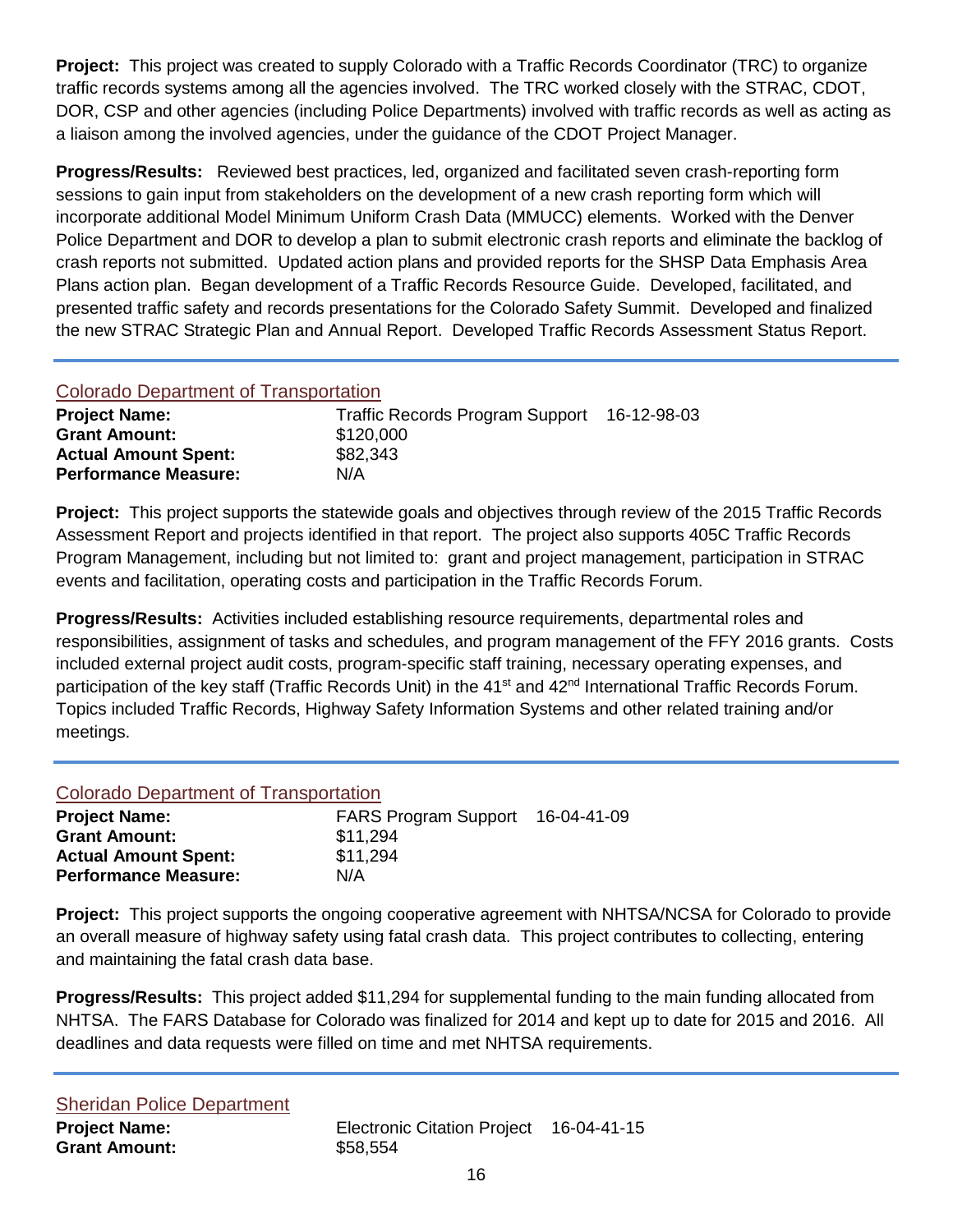# Actual Amount Spent: \$57.582

**Performance Measure: Improved Citation Timeliness** Improved Citation Uniformity Improved Citation Completeness

**Project:** Purchased an electronic ticketing system which will help improve the completeness, timeliness, and uniformity of citations written by our officers which will eliminate the need for manual entry into RMS. It also will eliminate the need for citations to be hand delivered to the courts.

**Conditions:** The project must be designed to match the State Judicial schema so that when Judicial is ready, the ability to send citations to them is in place.

**Progress/Results:** The interface between Logistic Systems and Tyler Technologies has been completed, as has the3 interface between CSDC and Tyler Technologies. All hardware has been ordered and all operating expenses and Contractual Services have been paid in full.

Sheridan PD currently is in the process of completing the setup and configuration of the E-Citation interface and hardware. Once setup is complete training and project implementation will begin.

| <b>City of Grand Junction</b> |                                                |             |
|-------------------------------|------------------------------------------------|-------------|
| <b>Project Name:</b>          | Review and Correct Crash Data for 2009 to 2014 | 16-04-41-17 |
| <b>Grant Amount:</b>          | \$6,000                                        |             |
| <b>Actual Amount Spent:</b>   | \$6,000                                        |             |
| <b>Performance Measure:</b>   | <b>Improved Crash Accuracy</b>                 |             |

**Project:** The goal of this project was to improve the data quality of crash records. This was done by developing a unified street naming conventions for the City of Grand Junction. This project also identified and corrected errors related to crash type, crash location, direction of travel, and other critical crash attributes.

**Progress/Results:** Corrections were made to 3,501 crash records, or 34 percent of the 10,340 crash records reviewed. Errors in the crash attributes or locations were reduced from approximately 30 percent of all records to a range of 0 to 5 percent of records. Errors in street naming convention were eliminated. The corrected location data for off system crashes was returned to CDOT to improve Colorado's crash data.

#### Firestone Police Department

| <b>Project Name:</b>        | E-Ticket and E-Crash Reporting       | 16-04-41-18 |
|-----------------------------|--------------------------------------|-------------|
| <b>Grant Amount:</b>        | \$63,687                             |             |
| <b>Actual Amount Spent:</b> | \$62,623                             |             |
| <b>Performance Measure:</b> | Improved Crash and Citation Accuracy |             |

**Project:** The goal of this project was to utilize E-Citation and E-Crash systems to help reduce errors made by Firestone Police Officers involving critical data elements for citations and DR 2447 reports. Reduce delivery time and costs associated with delivering DR 2447 reports to the State.

**Progress/Results:** Project results included, improved accuracy and speed of issuing typical citations; a decrease in errors has been achieved from eleven percent to approximately four percent, and increased accuracy and speed of completing and sending DR 2447 reports to the State.

This project impacted performance by:

Eliminating the opportunity to enter typographical information into citations;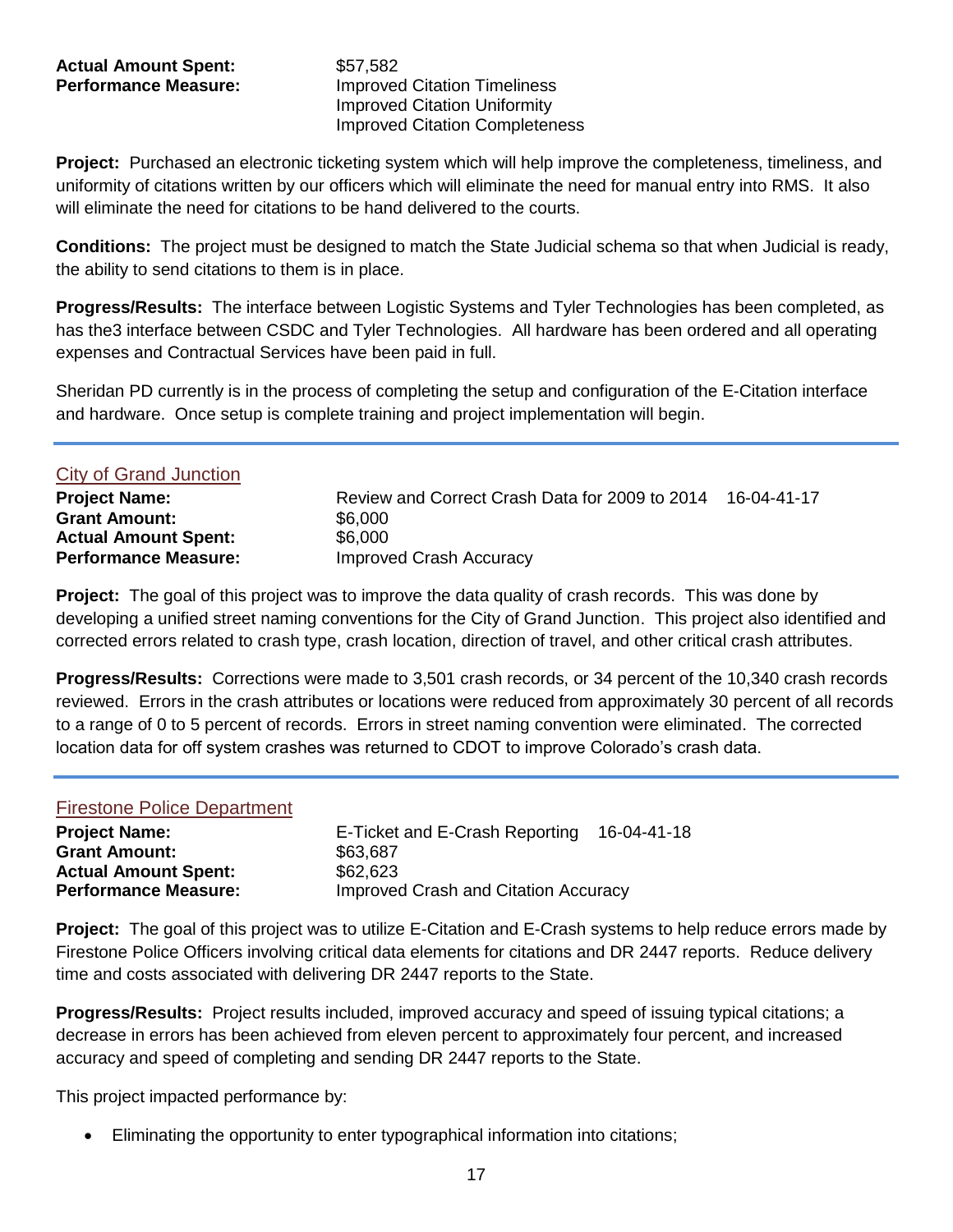- Electronically populating citations and DR 2447 reports using mag stripe readers;
- Using in-car printers that eliminated errors due to unreadable handwriting; and
- Syncing data from in-car computers to the printers and also integrating the information into the record management system.

#### Elbert County

| <b>Project Name:</b>        | E-Traffic Accident             | 16-04-41-19 |
|-----------------------------|--------------------------------|-------------|
| <b>Grant Amount:</b>        | \$2,170                        |             |
| <b>Actual Amount Spent:</b> | \$2.170                        |             |
| <b>Performance Measure:</b> | <b>Improved Crash Accuracy</b> |             |

**Project:** The Elbert County Sheriff's Office purchased five tablets, mounting hardware, and software for traffic enforcement. The Sheriff's Office to purchased the accident software. The Purpose of this project was to improve the information, accuracy, and speed of accident reports from the deputy to courts and Colorado Department of Motor Vehicle.

**Progress/Results:** Crash reports have significantly reduced errors. Software has vastly improved clarity and representation of the crash scene. Reports are submitted in a more timely fashion. Reports are now ready for electronic submission to the Department of Revenue. Performance measures tracking will continue with a percentage-based comparison at the end of the three-month review. When the work associated to the project is totally completed, Elbert County intends to submit crash reports to the State electronically.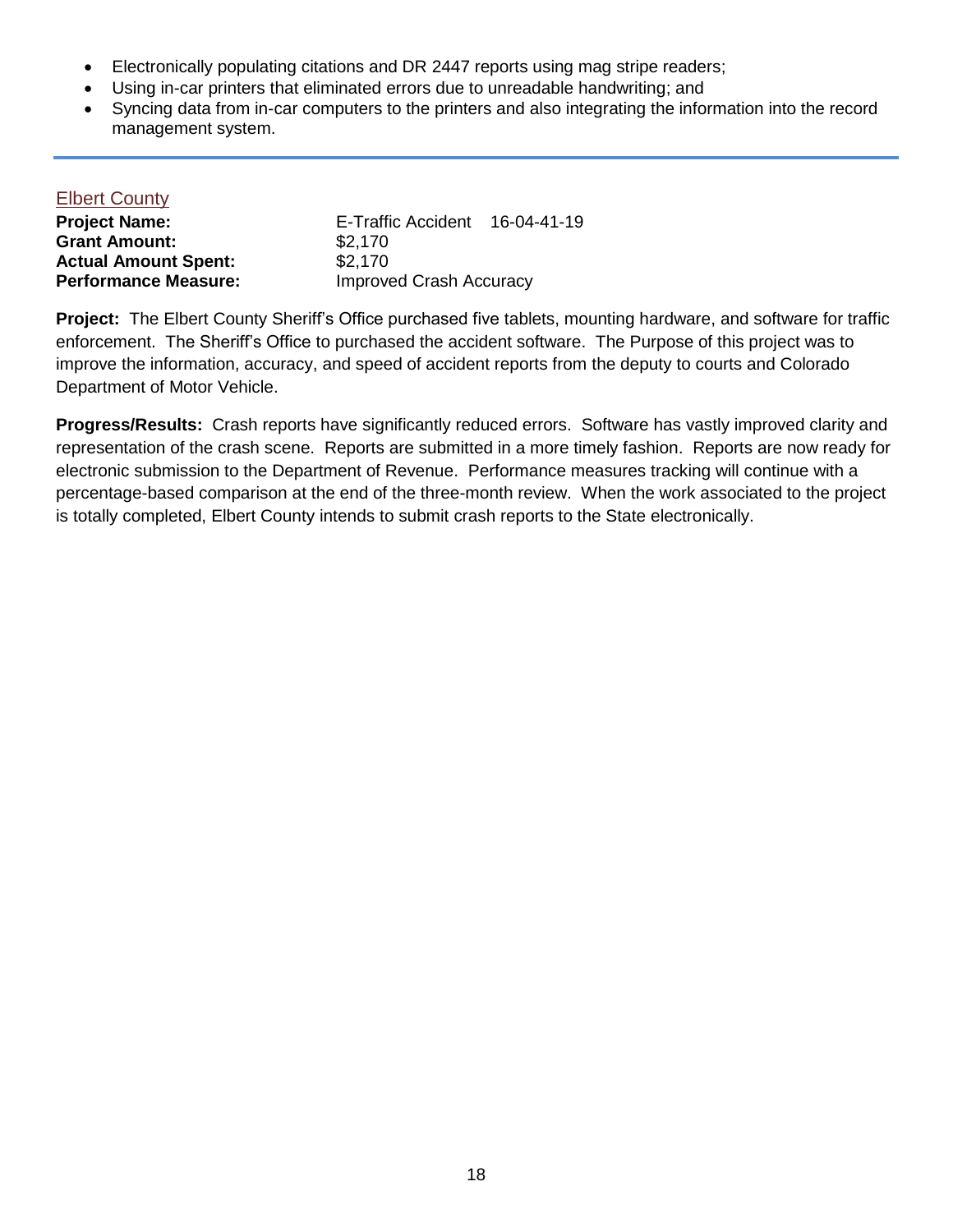# <span id="page-18-0"></span>**FFY 2017 STRAC Projects (October 2016 – September 2017)**

Through February 2017, STRAC approved projects totaling \$898,189 for FFY 2017. Only a small portion of those funds have been spent, as spending typically increases in the third and fourth quarters. Additional projects are likely to be identified, approved, and completed throughout 2017.

| Northglenn Police Department |                                   |  |
|------------------------------|-----------------------------------|--|
| <b>Project Name:</b>         | E-Citation System 17-04-41-03     |  |
| <b>Grant Amount:</b>         | \$13,643                          |  |
| <b>Actual Amount Spent:</b>  | <b>STBD</b>                       |  |
| <b>Performance Measure:</b>  | <b>Improved Citation Accuracy</b> |  |

**Project:** The Brazos E-Ticket writer system allows officers to complete summonses on a mobile data terminal and print out each summons, on scene, for the violating driver. The information for each summons is maintained in cloud storage and later downloaded into the municipal court's computer system. The Northglenn Police Department received funding to expand the use of the Brazos E-Ticket system to 10 additional mobile data terminals.

**Conditions:** The project must be designed to match the State Judicial schema so that when Judicial is ready, the ability to send citations to them is in place.

**Progress/Results:** The project is approved by STRAC and NHTSA and is working towards implementation.

#### Alamosa Police Department

| <b>Project Name:</b>        | E-Citation System 17-04-41-04         |  |
|-----------------------------|---------------------------------------|--|
| <b>Grant Amount:</b>        | \$88,575                              |  |
| <b>Actual Amount Spent:</b> | \$TBD                                 |  |
| <b>Performance Measure:</b> | <b>Improved Citation Accuracy</b>     |  |
|                             | <b>Improved Citation Completeness</b> |  |
|                             | <b>Improved Citation Uniformity</b>   |  |
|                             | <b>Improved Citation Timeliness</b>   |  |

**Project:** The Alamosa PD will be purchasing E-Citation equipment and software to streamline the process of issuing citations, transferring them to court systems, and generating reports. The system will be integrated with electronic equipment already in use at Alamosa PD. Moving to E-Citation software will reduce the amount of errors that are commonly seen in their current method.

**Conditions:** The project must be designed to match the State Judicial schema so that when Judicial is ready, the ability to send citations to them is in place.

**Progress/Results:** The project is approved by STRAC and NHTSA and is working towards implementation.

| Ft. Lupton Police Department and Municipal Court |                                            |             |
|--------------------------------------------------|--------------------------------------------|-------------|
| <b>Project Name:</b>                             | <b>Ticket Writer Software and Hardware</b> | 17-04-41-05 |
| <b>Grant Amount:</b>                             | \$17,973                                   |             |
| <b>Actual Amount Spent:</b>                      | <b>STBD</b>                                |             |
| <b>Performance Measure:</b>                      | <b>Improve Crash Timeliness</b>            |             |
|                                                  | Improve Crash Accuracy                     |             |

**Project:** The purpose of the project is to replace 11-year old electronic (DROID) ticket writers with updated and more compatible writers in vehicles. The Android platform allows the addition of third party applications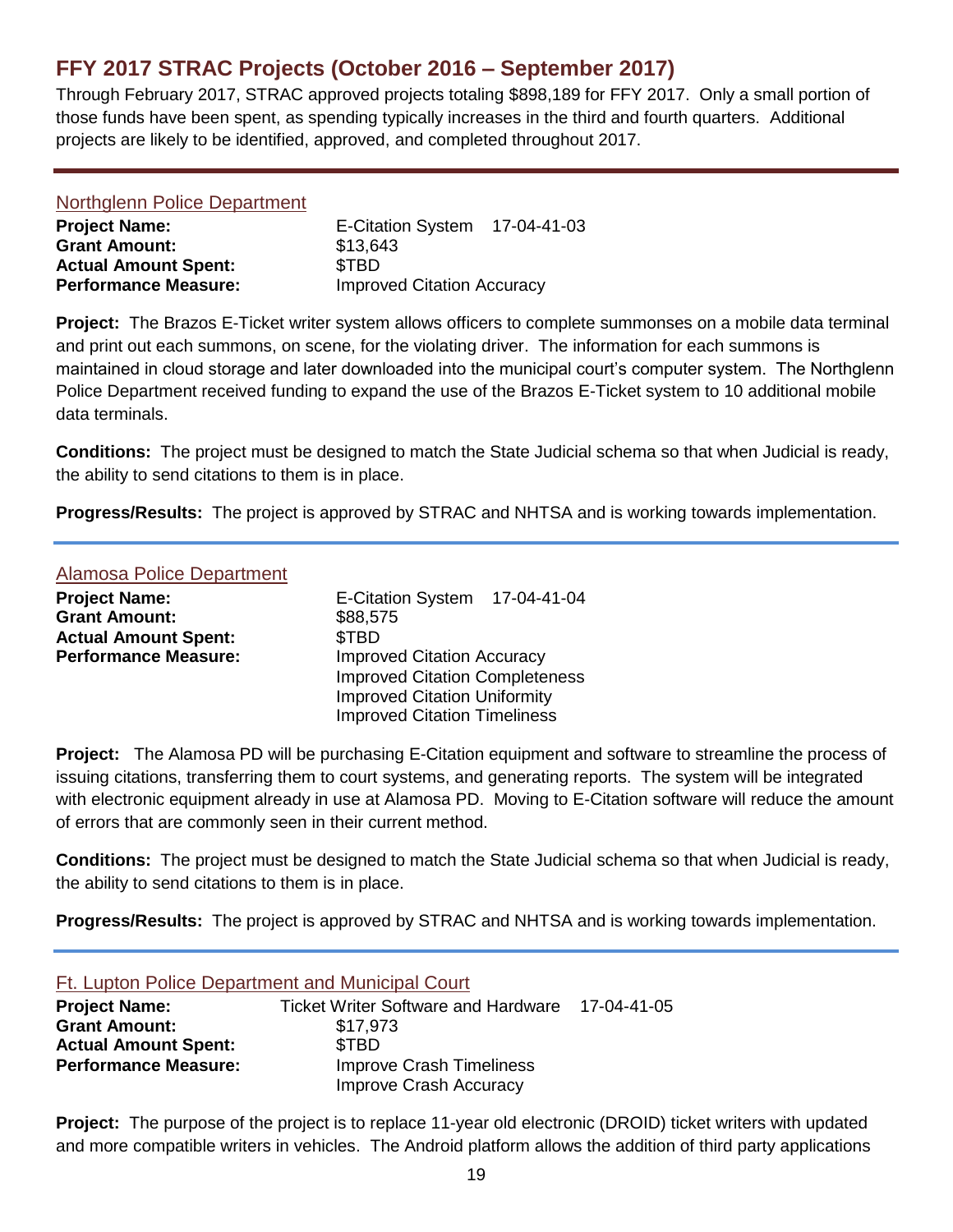that will accommodate future movement of County Courts to E-Tickets. The scanner is more accurate decreasing data transfer errors. Ticket writer will allow transfer of driver's license and registration data from state resources. The court software will electronically record and report convictions, including CDL data and allows for single activity capture of DMV driver's history.

**Progress/Results:** The project is approved by STRAC and NHTSA and is working towards implementation.

| <b>Broomfield Police Department</b> |          |                                  |
|-------------------------------------|----------|----------------------------------|
| <b>Project Name:</b>                |          | E-Citation 17-04-41-11           |
| <b>Grant Amount:</b>                | \$30,580 |                                  |
| <b>Actual Amount Spent:</b>         | \$TBD    |                                  |
| <b>Performance Measure:</b>         |          | <b>Improved Crash Accuracy</b>   |
|                                     |          | <b>Improved Crash Timeliness</b> |

**Project:** The goal of this project is to improve the efficiency, accuracy, accessibility, and integration of traffic records by implementing an E-Citation system in the Broomfield Police Department's Traffic Unit. Once the Traffic Unit perfects use of the software and hardware, the Department will expand the program to include others in patrol-related functions, with the goal of eliminating the need for paper ticketing within two years with the purchase of a 10-unit E-Citation system.

**Conditions:** The project must be designed to match the State Judicial schema so that when Judicial is ready, the ability to send citations to them is in place.

**Progress/Results:** The project is approved by STRAC and NHTSA and is working towards implementation.

| <b>Arapahoe County</b>      |                                    |
|-----------------------------|------------------------------------|
| <b>Project Name:</b>        | E-Crash System                     |
| <b>Grant Amount:</b>        | \$53,004                           |
| <b>Actual Amount Spent:</b> | \$TBD                              |
| <b>Performance Measure:</b> | <b>Improved Crash Accuracy</b>     |
|                             | <b>Improved Crash Uniformity</b>   |
|                             | <b>Improved Crash Completeness</b> |

**Project:** The intent of this project is to improve accuracy, uniformity, and completeness of the off-system crash records in Arapahoe County. This will be achieved as follows:

- Develop linear referencing system for county roads in Arapahoe County for the functional class of collector and above;
- Geocode Crashes that have No Coordinate Information for 2010 to 2014;
- Code (snap) Crash Data to newly developed Linear Referencing System;
- Develop geoprocessing model for future updates to crash data;
- Document the process for encoding off system crash data to newly developed linear referencing system to be used by Arapahoe County going forward; and
- Work in close cooperation with law enforcement officials reporting crashes in Arapahoe County to ensure that coordinates or locations such as mile postbased crash locations on off-system roads are reported going forward.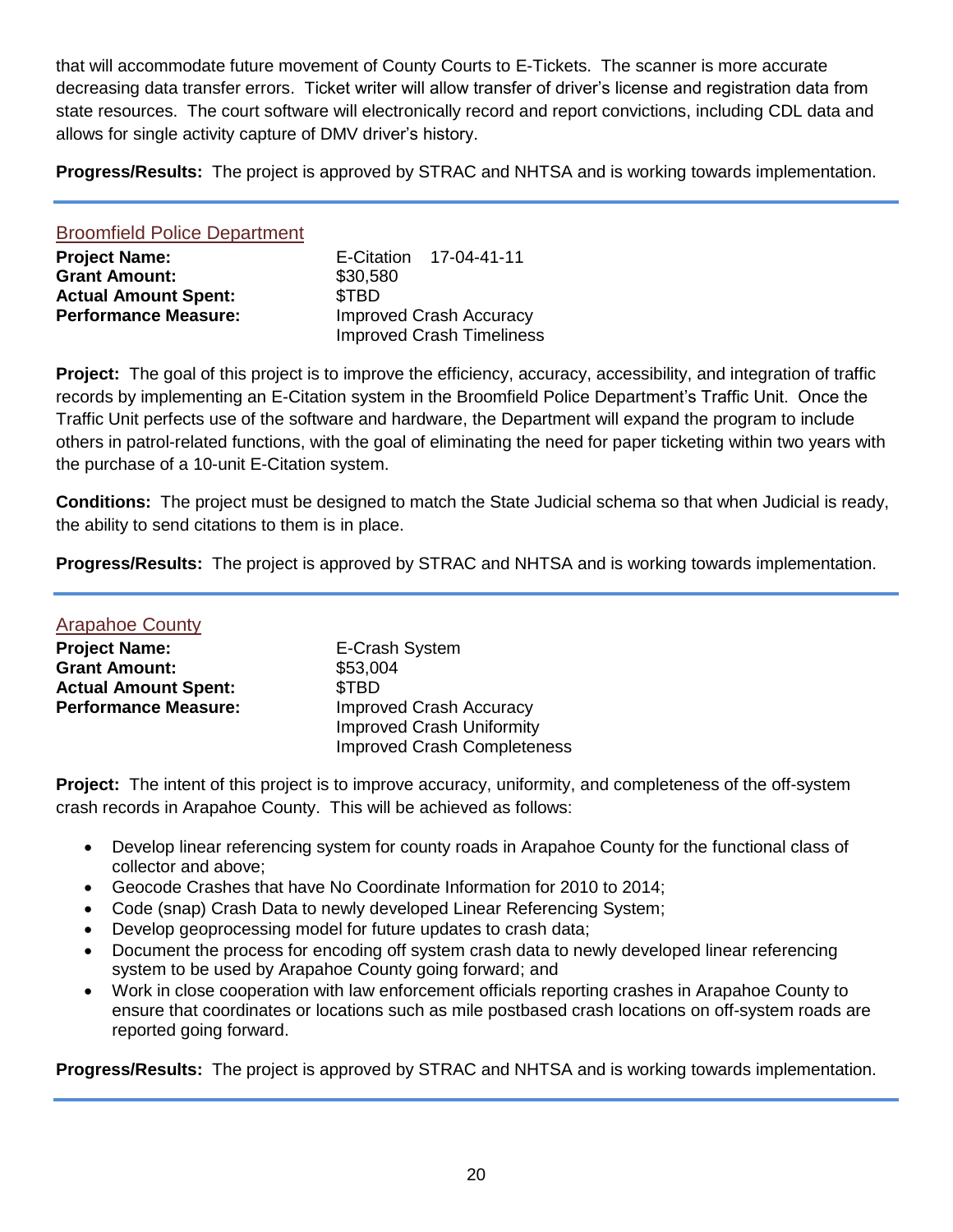#### Douglas County

**Grant Amount:** \$49,920 Actual Amount Spent: \$TBD

**Project Name:** Geocoding of Crashes and Creating LRS for County Roads 17-04-41-07 **Performance Measure:** Improved Crash Accuracy Improved Crash Uniformity Improved Crash Completeness

**Project:** The purpose of this project is to improve accuracy, uniformity and completeness of the off-system crash records in Douglas County. Project tasks include: developing linear referencing system for county roads in Douglas County for the functional class of collector and above; geocoding crashes without coordinate information for 2010 to 2014; coding (snap) crash data to newly developed Linear Referencing System (LRS), developing a geoprocessing model for future updates to crash data and document the process; and training law enforcement officers on the new system. Douglas County will provide corrected crash records to the CDOT.

**Progress/Results**: The project is approved by STRAC and NHTSA and is working towards implementation.

#### Colorado Department of Transportation

| <b>Project Name:</b>        | Traffic Records Coordinator 17-04-41-08           |  |
|-----------------------------|---------------------------------------------------|--|
| <b>Grant Amount:</b>        | \$297,845                                         |  |
| <b>Actual Amount Spent:</b> | <b>STBD</b>                                       |  |
| <b>Performance Measure:</b> | Deliverables presented satisfactorily and on time |  |

**Project:** This project is a continuation of the 2016 contract signed on 1/12/16 to provide Colorado with a Traffic Records Coordinator (TRC) to organize traffic records systems among all the agencies involved. The TRC will work closely with the STRAC, CDOT, DOR, CSP and other agencies (including Police Departments) involved with traffic records. The TRC will act as a liaison among the involved agencies, under the guidance of the CDOT Project Manager. Focus under this contract will be the completion of the update to the DR 3447 crash form and updating of the officers crash reporting manual, and completion of the STRAC Annual Report, update to the Strategic Plan.

**Progress/Results:** The project is approved by STRAC and NHTSA and is working towards implementation.

| <b>Colorado State Patrol</b> |                                           |  |
|------------------------------|-------------------------------------------|--|
| <b>Project Name:</b>         | Improve Access to Crash Files 17-04-41-09 |  |
| <b>Grant Amount:</b>         | \$157,509                                 |  |
| <b>Actual Amount Spent:</b>  | <b>STBD</b>                               |  |
| <b>Performance Measure:</b>  | Improved Accessibility of Crash Reports   |  |

**Project:** The CSP will contract with Integrated Document Solutions to scan and digitize statewide traffic crash records to improve accessibility to case files to end-users and centralize access to case files through the newly established RM Unit. Each case file will be associated with a bar code. Quality control measures will be performed after scanning. Costs will be contractual services to include, preparing documents for scanning, index with barcodes, scan, quality control measures, and destruction of records for case files from 2012 to 2015.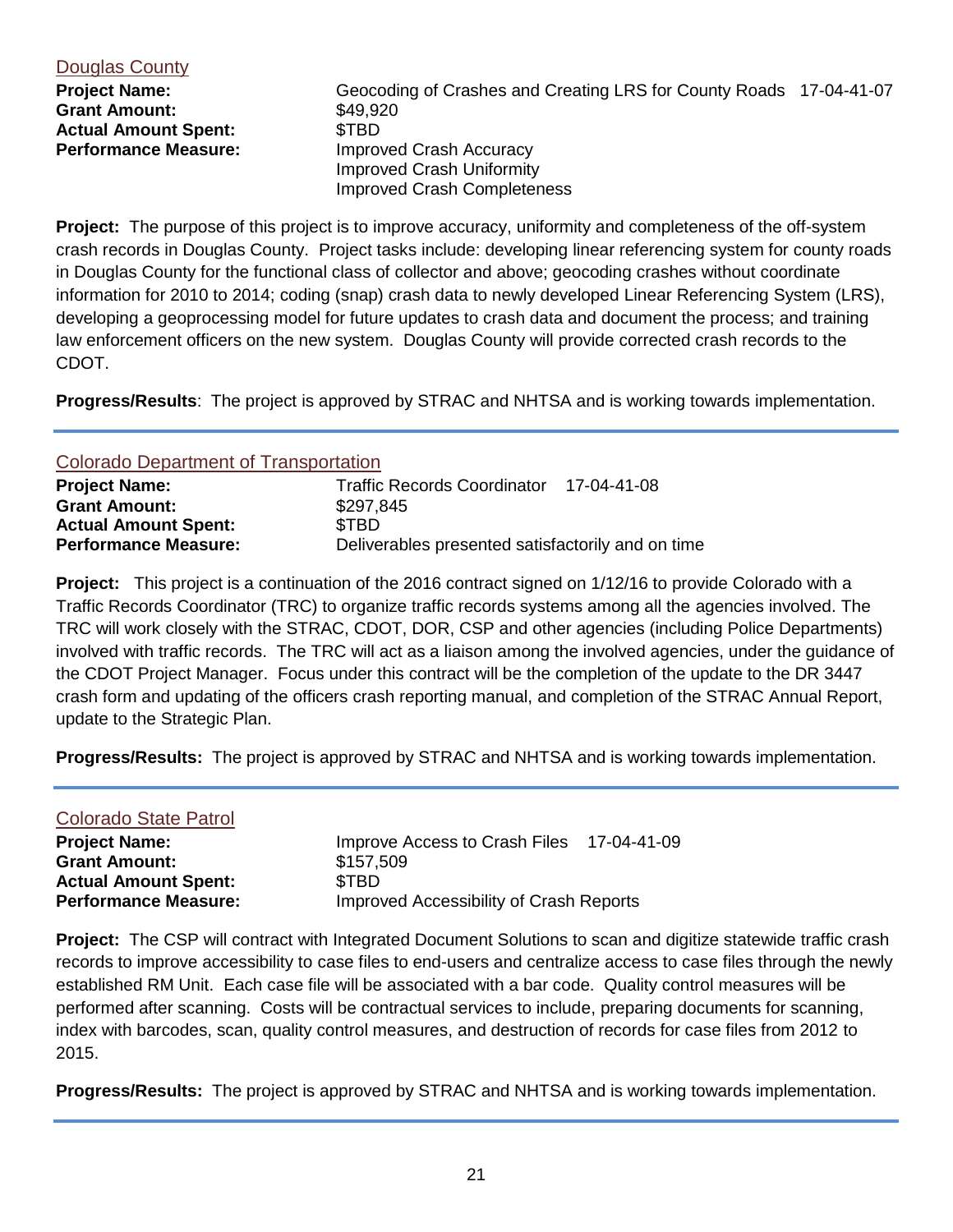#### **Jefferson County**

**Grant Amount:** \$47,140 Actual Amount Spent: \$TBD

**Project Name:** Geocoding of Crashes and County Roads LRS 17-04-41-12 **Performance Measure:** Improve Crash Accuracy Improve Crash Uniformity Improve Crash Completeness

**Project:** This project will improve accuracy, uniformity, and completeness of the off-system crash records in Jefferson County. This will be achieved as follows:

- Develop a linear referencing system for collector class and above roads in Jefferson Co.;
- Geocode crashes with no coordinate information for 2010 to 2014;
- Code (snap) crash data to newly developed linear referencing system;
- Develop geoprocessing model for future updates to crash data; and
- Document the process for encoding off-system crash data to newly developed linear referencing system (LRS) to be used by Jefferson County going forward.

**Progress/Results:** The project is approved by STRAC and NHTSA and is working towards implementation.

#### Pikes Peak Area Council of Governments (PPACG)

| <b>Project Name:</b>        | Pikes Peak Area Improvements of Crash Records (PPACG) 17-04-41-13 |
|-----------------------------|-------------------------------------------------------------------|
| <b>Grant Amount:</b>        | \$30,000                                                          |
| <b>Actual Amount Spent:</b> | <b>STBD</b>                                                       |
| <b>Performance Measure:</b> | Improve Crash Accuracy                                            |
|                             | Improve Crash Uniformity                                          |
|                             | Improve Crash Completeness                                        |

**Project:** The intent of this project is to improve accuracy and completeness of the off-system crash records in the PPACG Area (El Paso and Teller Counties). This will be achieved by developing unified street naming convention, correcting crash attributes and improving locational accuracy for the off-system crash records for 2010 to 2015.

**Progress/Results:** The project was approved by STRAC and NHTSA, but, due to key personnel changes at PPACG, this project has been delayed until FFY 2018.

#### Technology Transfer

| Technology Transfer 17-04-41-14   |
|-----------------------------------|
| \$10,000                          |
| \$TBD                             |
| Improve Traffic Records Knowledge |
|                                   |

**Project:** To fund the attendance of four core STRAC Members (to be determined based on priority) to attend the International Traffic Records Conference hosted by National Safety Council and sponsored by NHTSA, FHWA, FMCSA, and BTS. This task will enable the attendees to learn many aspects of traffic records.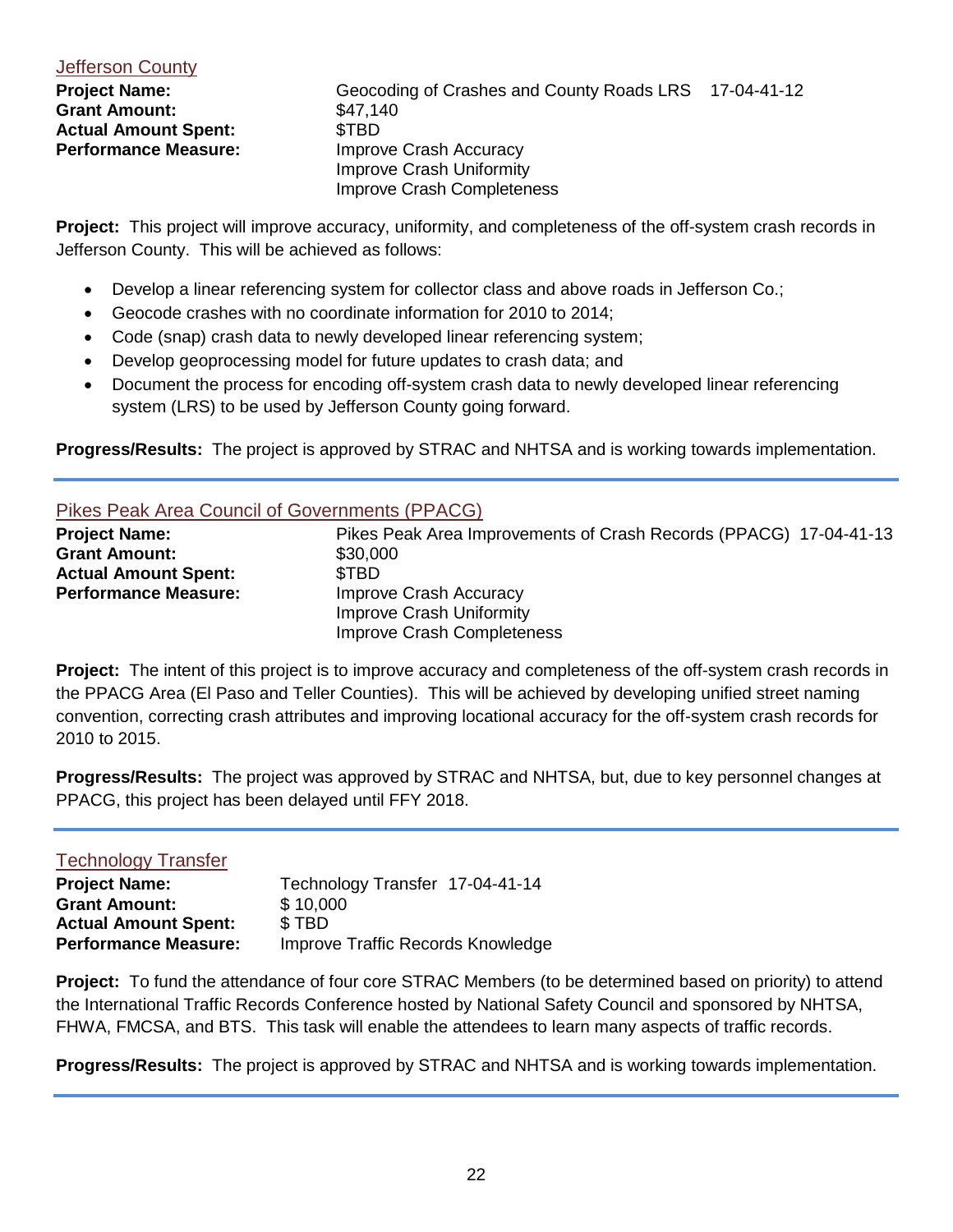#### Colorado Department of Transportation

| <b>Project Name:</b>        | Traffic Records Support 17-12-98-03                                |
|-----------------------------|--------------------------------------------------------------------|
| <b>Grant Amount:</b>        | \$120,000                                                          |
| <b>Actual Amount Spent:</b> | <b>STBD</b>                                                        |
| <b>Performance Measure:</b> | Overall advancement and support for all STRAC performance measures |

**Project:** This project supports the statewide goals and objectives through review of the 2015 Traffic Records Assessment Report and project as identified in that report. Project tasks include 405C Traffic Records Program Management, including but not limited to: grant and project management, participation in STRAC events and facilitation, operating costs and participation in the Traffic Records Forum.

**Progress/Results:** The project is approved by STRAC and NHTSA and is working towards implementation.

#### Colorado Department of Transportation

| <b>Project Name:</b>        | FARS Program Support 17-04-41-10 |
|-----------------------------|----------------------------------|
| <b>Grant Amount:</b>        | \$12,000                         |
| <b>Actual Amount Spent:</b> | \$TBD                            |
| <b>Performance Measure:</b> | <b>Improve Crash Timeliness</b>  |
|                             | Improve Crash Accuracy           |
|                             | Improve Crash Consistency        |

**Project:** Supports the ongoing cooperative agreement with NHTSA/NCSA for Colorado to provide an overall measure of highway safety using fatal crash data.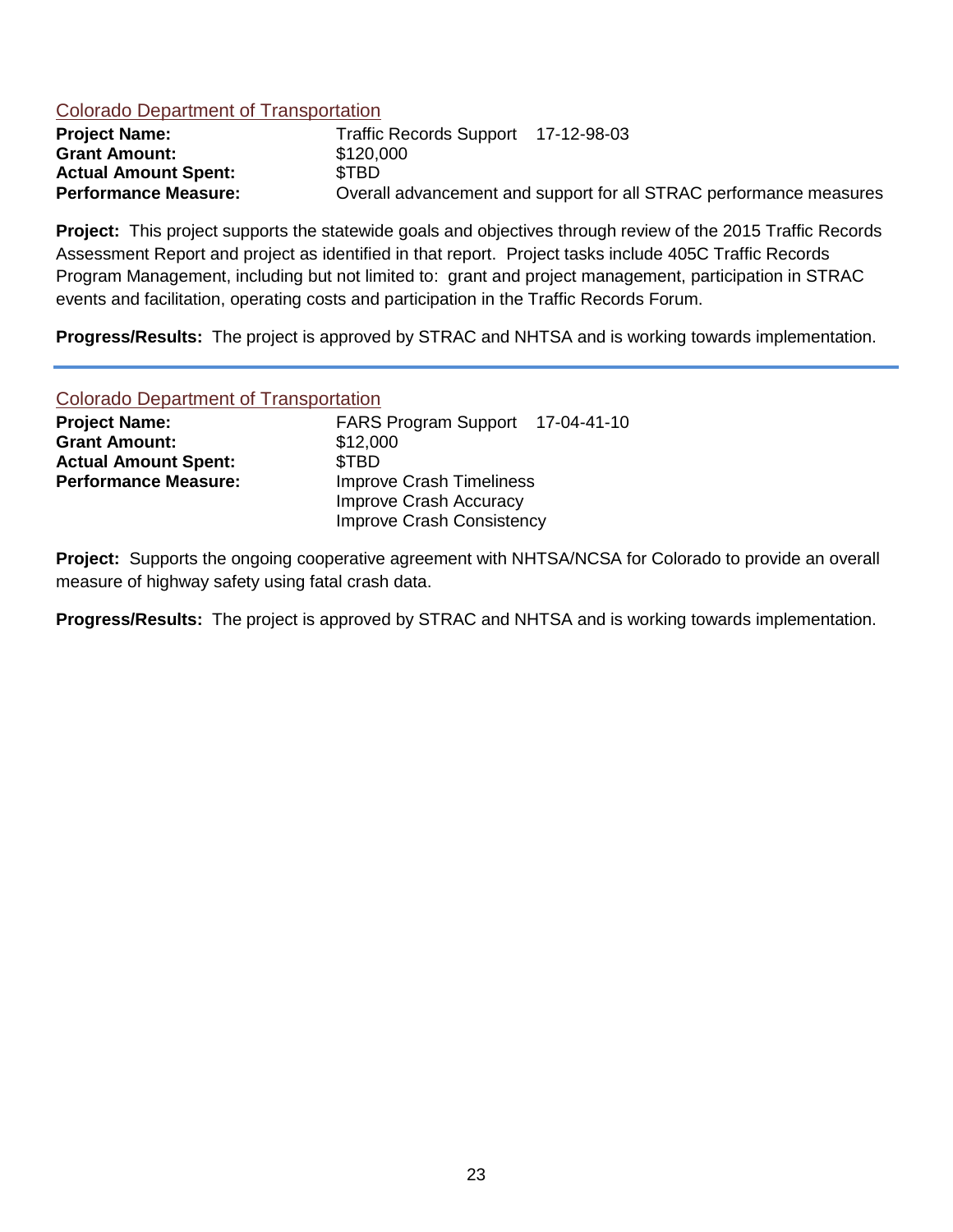# <span id="page-23-0"></span>**FFY 2018 Projects (October 2017 to September 2018)**

In FFY 2018, STRAC has preliminarily approved or is considering the following projects for potential funding.

#### Trinidad Police Department

**Project Name:** E-Citations **Grant Amount Requested:** \$58,950 **Actual Amount Spent:** \$Proposal still pending **Performance Measure: Improved Citation Accuracy** 

Improved Citation Timeliness

**Project:** The proposal is to purchase six laptops, docking stations, printers, and modems for the Trinidad Police Department to improve its E-Citation accuracy and timeliness.

**Conditions:** The project must be designed to match the State Judicial schema so that when Judicial is ready, the ability to send citations to them is in place.

**Progress/Results:** This project is under consideration by STRAC for approval and inclusion in the FFY 2018 Highway Safety Plan for approval by NHTSA.

#### Cañon City Police Department

| <b>Project Name:</b>           | E-Citations and E-Crash Submission  |
|--------------------------------|-------------------------------------|
| <b>Grant Amount Requested:</b> | \$237,000                           |
| <b>Actual Amount Spent:</b>    | TRD                                 |
| <b>Performance Measure:</b>    | <b>Improved Citation Accuracy</b>   |
|                                | <b>Improved Crash Accuracy</b>      |
|                                | <b>Improved Citation Timeliness</b> |
|                                | <b>Improved Crash Timeliness</b>    |

**Project:** The proposal is to purchase 30 mobile data computers for the Department's existing fleet of fully marked patrol vehicles. Funding also will be used for mounting, installation, software, and mobile RMS licensing for each unit. The mobile data computer project will allow the department to electronically submit crash reports to the DMV through email as PDF. This project also will allow for electronic submission of citations to the courts in the same way.

**Conditions:** The project must be designed to match the State Judicial schema so that when Judicial is ready, the ability to send citations to them is in place. Also, Crash reports must be E-Transmitted to DOR with GPS, included.

**Progress/Results:** This project was approved by STRAC for funding and inclusion in the FFY 2018 Highway Safety Plan for approval by NHTSA.

#### Weld County Sheriff's Office

**Grant Amount Requested:** \$75,000 **Actual Amount Spent:** TBD<br> **Performance Measure:** Improm

**Project Name:** E-Citation and E-Crash Improvements **Improved Citation Accuracy** Improved Crash Accuracy Improved Citation Timeliness Improved Crash Timeliness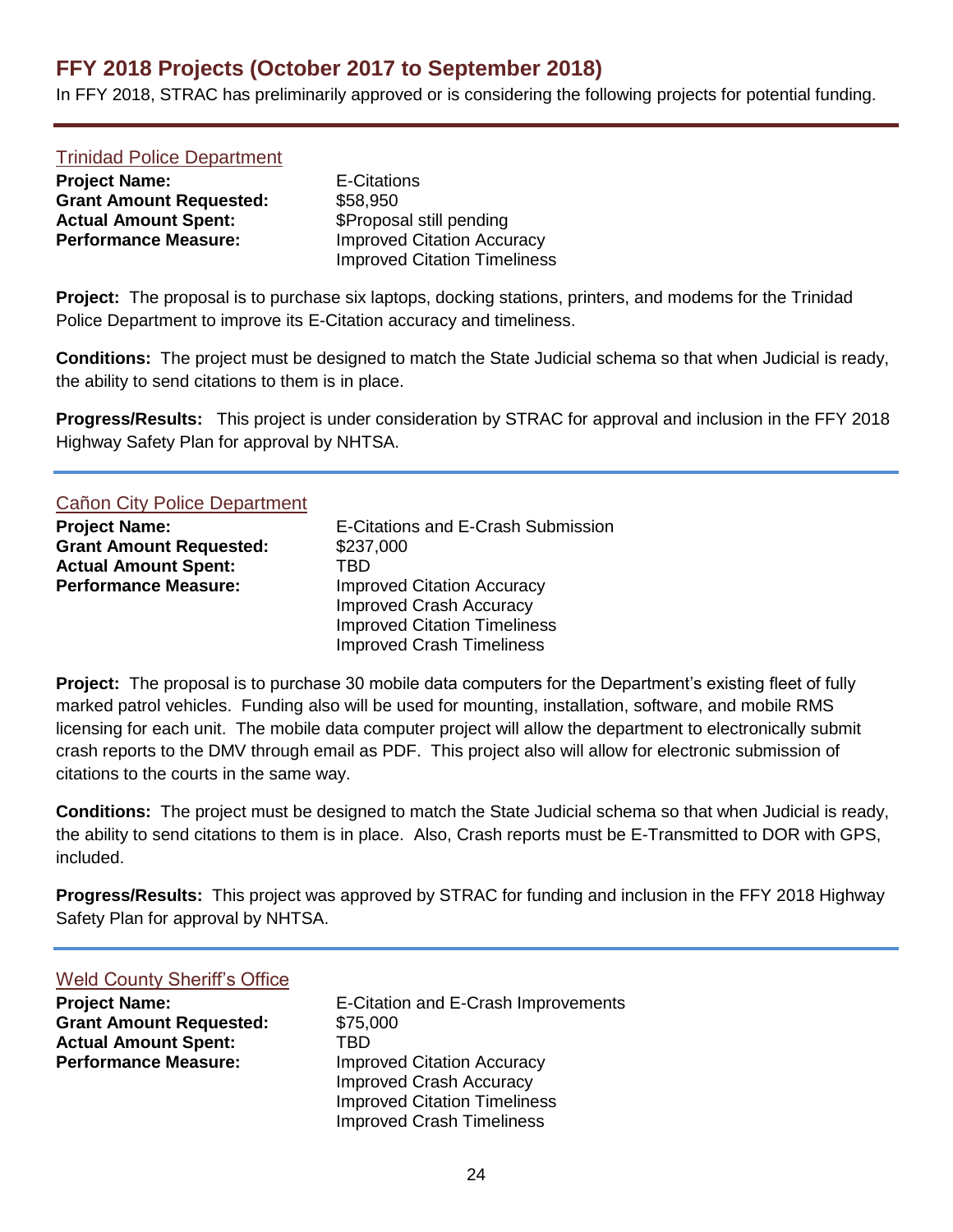**Project:** Weld County will purchase and install up to 40 additional electronic ticketing/crash reporting devices, associated printers, and docking equipment for the remaining cars in the patrol fleet. The \$94,000 project will purchase all hardware and software, installation of equipment into the Patrol vehicles, one year of maintenance and complete implementation of the program.

**Conditions:** The project must be designed to match the State Judicial schema so that when Judicial is ready, the ability to send citations to them is in place. Also, Crash reports must be E-Transmitted to DOR with GPS, included.

**Progress/Results:** This project was approved by STRAC for funding and inclusion in the FFY 2018 Highway Safety Plan for approval by NHTSA.

#### Arapahoe County Sheriff's Office

| <b>Project Name:</b>           | E-Crash Submission               |
|--------------------------------|----------------------------------|
| <b>Grant Amount Requested:</b> | \$26,700                         |
| <b>Actual Amount Spent:</b>    | Proposal still pending           |
| <b>Performance Measure:</b>    | <b>Improved Crash Accuracy</b>   |
|                                | <b>Improved Crash Timeliness</b> |

**Project**: The vendor Tyler (Brazos) offers an add-on accident module that will streamline accident reporting to ACSO records and on to the State. To do this, the PDAs need to be upgraded to newer models, the E-Crash component purchased and installed and the message switch obtained for the system to interface with ACSO's RMS and the State system (when completed). This will save staff time and staff costs by making the system automated.

**Progress/Results:** This project is under consideration by STRAC for approval and inclusion in the FFY 2018 Highway Safety Plan for approval by NHTSA.

#### Center Police Department

**Grant Amount Requested:** \$15,000 Actual Amount Spent: Proposal still pending **Performance Measure:** Improved Crash Accuracy

**Project Name:** E-Crash and E-Citation Improvements Improved Crash Timeliness Improved Citation Accuracy Improved Crash Timeliness

**Project:** The proposal is to purchase Crime Star Software, a Computer Aided Dispatch (CAD) system that tracks information relating to police, fire, EMS, and public works calls and activity. The purchase of Crime Star Software will eventually lead to officers having computers in their patrol vehicles. When implemented, a record will be made of timeliness and accuracy on citations and crash reports electronically submitted to the court system and to DOR/DMV.

**Progress/Results:** This project is under consideration by STRAC for approval and inclusion in the FFY 2018 Highway Safety Plan for approval by NHTSA.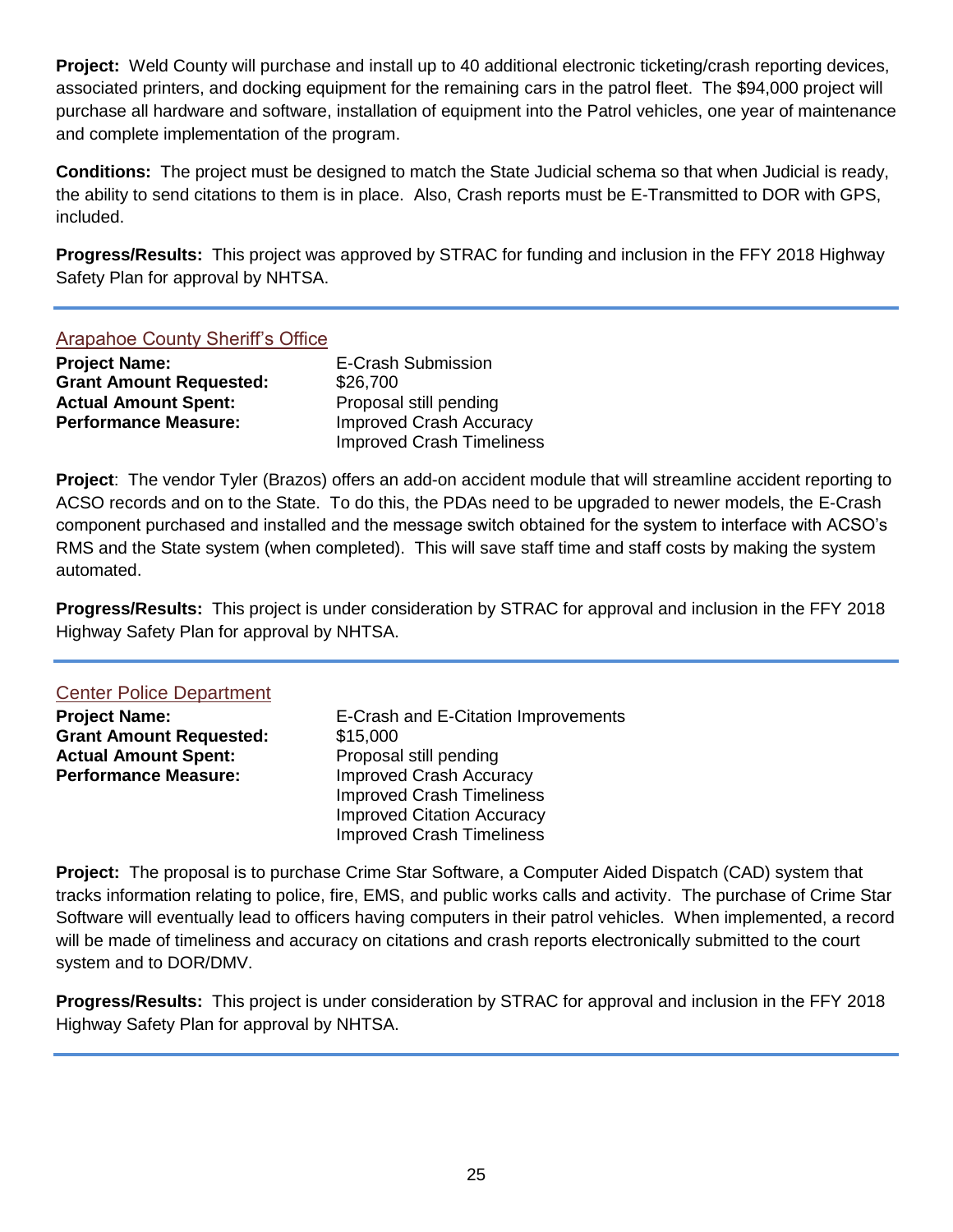#### Pikes Peak Area Council of Governments

| <b>Project Name:</b>           | E-Crash Improvements               |
|--------------------------------|------------------------------------|
| <b>Grant Amount Requested:</b> | \$30,000                           |
| <b>Actual Amount Spent:</b>    | TRD                                |
| <b>Performance Measure:</b>    | Improved Crash Accuracy            |
|                                | <b>Improved Crash Completeness</b> |

**Project:** Due to a change in project management this project was postponed from FFY 2017 to 2018. The intent of this project is to improve accuracy and completeness of the off-system crash records in the PPACG Area (El Paso and Teller Counties). This will be achieved by developing unified street naming convention, correcting crash attributes and improving locational accuracy for the off-system crash records for 2010 to 2015.

**Progress/Results:** This project was approved by STRAC for funding and inclusion in the FFY 2018 Highway Safety Plan for approval by NHTSA.

#### Colorado Department of Transportation

| <b>Project Name:</b>                    | <b>Technology Transfer</b>        |
|-----------------------------------------|-----------------------------------|
| <b>Grant Amount Requested: \$10,000</b> |                                   |
| <b>Actual Amount Spent:</b>             | TBD                               |
| <b>Performance Measure:</b>             | Improve Traffic Records Knowledge |

**Project:** To fund the attendance of four core STRAC Members (to be determined based on priority) to attend the International Traffic Records Conference hosted by National Safety Council and sponsored by NHTSA, FHWA, FMCSA, and BTS (Bureau of Transportation Statistics). This task will enable the attendees to learn and incorporate best practices around the nation.

**Progress/Results:** This project was approved by STRAC for funding and inclusion in the FFY 2018 Highway Safety Plan for approval by NHTSA.

#### Colorado Department of Transportation

| <b>Project Name:</b>           | <b>Traffic Records Coordinator</b>                 |
|--------------------------------|----------------------------------------------------|
| <b>Grant Amount Requested:</b> | \$297,845                                          |
| <b>Actual Amount Spent:</b>    | TBD                                                |
| <b>Performance Measure:</b>    | Deliverables Presented Satisfactorily and On Time. |

**Project:** This project was created to supply Colorado with a Coordinator to organize traffic records systems among all the agencies involved. The TRC would work closely with the STRAC, CDOT, DOR, CSP and other agencies (including Police Departments) involved with traffic records. The TRC will act as a liaison among the involved agencies, under the guidance of the CDOT Project Manager. This project will be an extension of the FFY 2017 contract.

**Progress/Results:** This project was approved by STRAC for funding and inclusion in the FFY 2018 Highway Safety Plan for approval by NHTSA.

#### Colorado Department of Transportation

| <b>Project Name:</b>           | <b>Traffic Records Support</b>                                     |
|--------------------------------|--------------------------------------------------------------------|
| <b>Grant Amount Requested:</b> | \$120,000                                                          |
| <b>Actual Amount Spent:</b>    | TBD                                                                |
| <b>Performance Measure:</b>    | Overall Advancement and Support for All STRAC Performance Measures |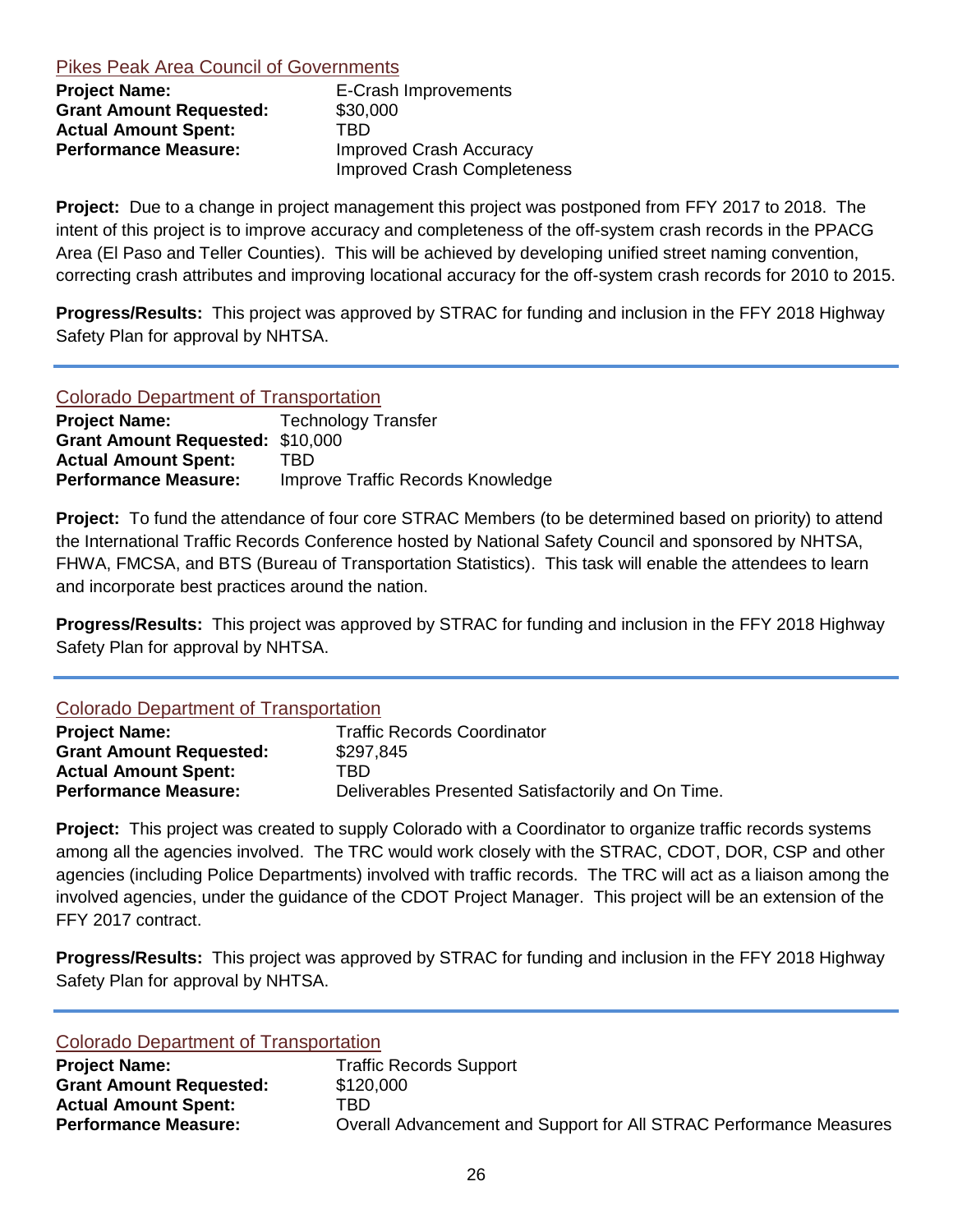**Project:** This project supports the statewide goals and objectives through review of the 2015 Traffic Records Assessment Report and project as identified in that report. Project tasks include 405C Traffic Records Program Management, including but not limited to: grant and project management, participation in STRAC events and facilitation, operating costs and participation in the Traffic Records Forum.

**Progress/Results:** This project was approved by STRAC for inclusion in the FFY 2018 Highway Safety Plan for approval by NHTSA.

| <b>Colorado Department of Transportation</b> |                                 |
|----------------------------------------------|---------------------------------|
| <b>Project Name:</b>                         | <b>FARS Program Support</b>     |
| <b>Grant Amount:</b>                         | \$12,000                        |
| <b>Actual Amount Spent:</b>                  | TRD                             |
| <b>Performance Measure:</b>                  | <b>Improve Crash Timeliness</b> |
|                                              | <b>Improve Crash Accuracy</b>   |
|                                              | Improve Crash Consistency       |

**Project:** This project supports the ongoing cooperative agreement with NHTSA/NCSA for Colorado to provide an overall measure of highway safety using fatal crash data.

**Progress/Results:** This project was approved by STRAC for inclusion in the FFY 2018 Highway Safety Plan for approval by NHTSA.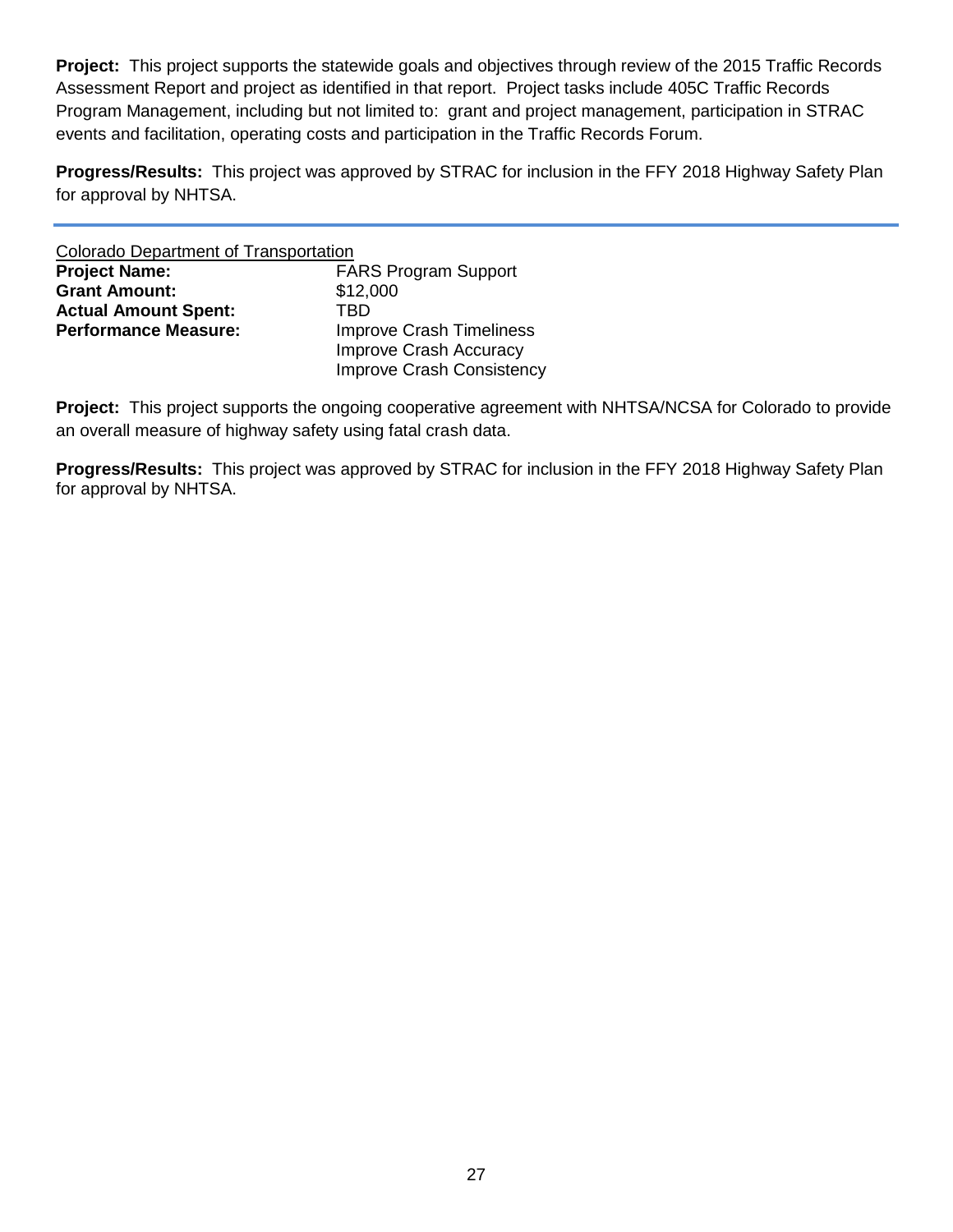# <span id="page-27-0"></span>**STRAC 2016 Strategic Plan Summary**

The following overarching strategic goals were identified for Colorado's statewide traffic records system:

- 1. **Traffic Records Coordinating Committee Management:** Provide a sustainable, ongoing, dynamic mechanism for strategic decision-making for traffic records improvements, project coordination, and project implementation.
- 2. **Strategic Planning:** The Traffic Records Strategic Plan is also connected to the Strategic Highway Safety Plan (SHSP) with has a data emphasis area. These strategic plans are living documents which can and should be changed as priorities evolve. Further consideration was made in the development and maintenance of performance measures based on recommendations from the Traffic Records Assessment.
- 3. **Crash Data:** Identify and implement improvements to crash records based on recommendations from the Traffic Records Assessment. The main priority is for the electronic transmission of crash reports.
- 4. **Vehicle Data:** Improve integration of vehicle records into the traffic records system.
- 5. **Driver Data:** Improve integration of driver records into the traffic records system.
- 6. **Roadway Data:** Improve integration and linkage of roadway data with traffic records.
- 7. **Citation/Adjudication Data:** Institute electronic citation projects to facilitate the development of statewide citation data and provide linkage to traffic records.
- 8. **EMS/Injury Surveillance Data:** Pursue integration of EMS/Hospital files with crash and other traffic records files.
- 9. **Data Use and Integration:** Improve data linkage between traffic records data systems.

Tables 2 through 10 identify specific action items and performance measures for each of these goals.

## **Table 2. Strategic Goals for Traffic Records Coordinating Committee Management**

*Goal 1: Provide a sustainable, ongoing, dynamic mechanism for strategic decision-making for traffic records improvements, project coordination, and project implementation.*

| No.   | <b>Objectives</b>                                                                                                                                                                                                                                                                                                                                                                                    | <b>Action Items</b>                                                                                                                                                                                                                      | <b>Performance Measure</b>                                                                                                                           |
|-------|------------------------------------------------------------------------------------------------------------------------------------------------------------------------------------------------------------------------------------------------------------------------------------------------------------------------------------------------------------------------------------------------------|------------------------------------------------------------------------------------------------------------------------------------------------------------------------------------------------------------------------------------------|------------------------------------------------------------------------------------------------------------------------------------------------------|
| 1.1   | Identify and develop a written<br>inventory of all traffic records<br>databases within the state. It is<br>important to have a clear<br>understanding of the individual<br>traffic records databases and the<br>relationship they have to one<br>another to be effective in managing<br>the overall State's traffic records<br>system. STRAC currently does not<br>have a Traffic Records Inventory. | Identify and develop a Traffic<br>$\bullet$<br>Records Inventory to fully<br>understand the data sources,<br>promote integration, and<br>promote uses of traffic records<br>information and the interrelated<br>nature of data elements. | By December 31, 2017, all<br>Colorado traffic records databases<br>will be identified in a Traffic<br>Records Inventory.                             |
| $1.2$ | Conduct one annual meeting with<br>the directors/administrators of the<br>seven represented state agencies.<br>Interaction between the STRAC<br>and the Executive Directors/<br>Administrators of the seven state<br>agencies currently is limited to<br>direct reports from STRAC<br>members back through their<br>individual organizational structure.                                             | STRAC officers will meet annually<br>with:<br>The Executive Director of the<br>$\bullet$<br>Colorado Department of<br>Transportation<br>The Executive Director of the<br>$\bullet$<br>Colorado Department of Public<br>Safety            | Beginning in 2016, the STRAC<br>٠<br>officers will meet annually with<br>the directors/administrators of<br>the seven represented state<br>agencies. |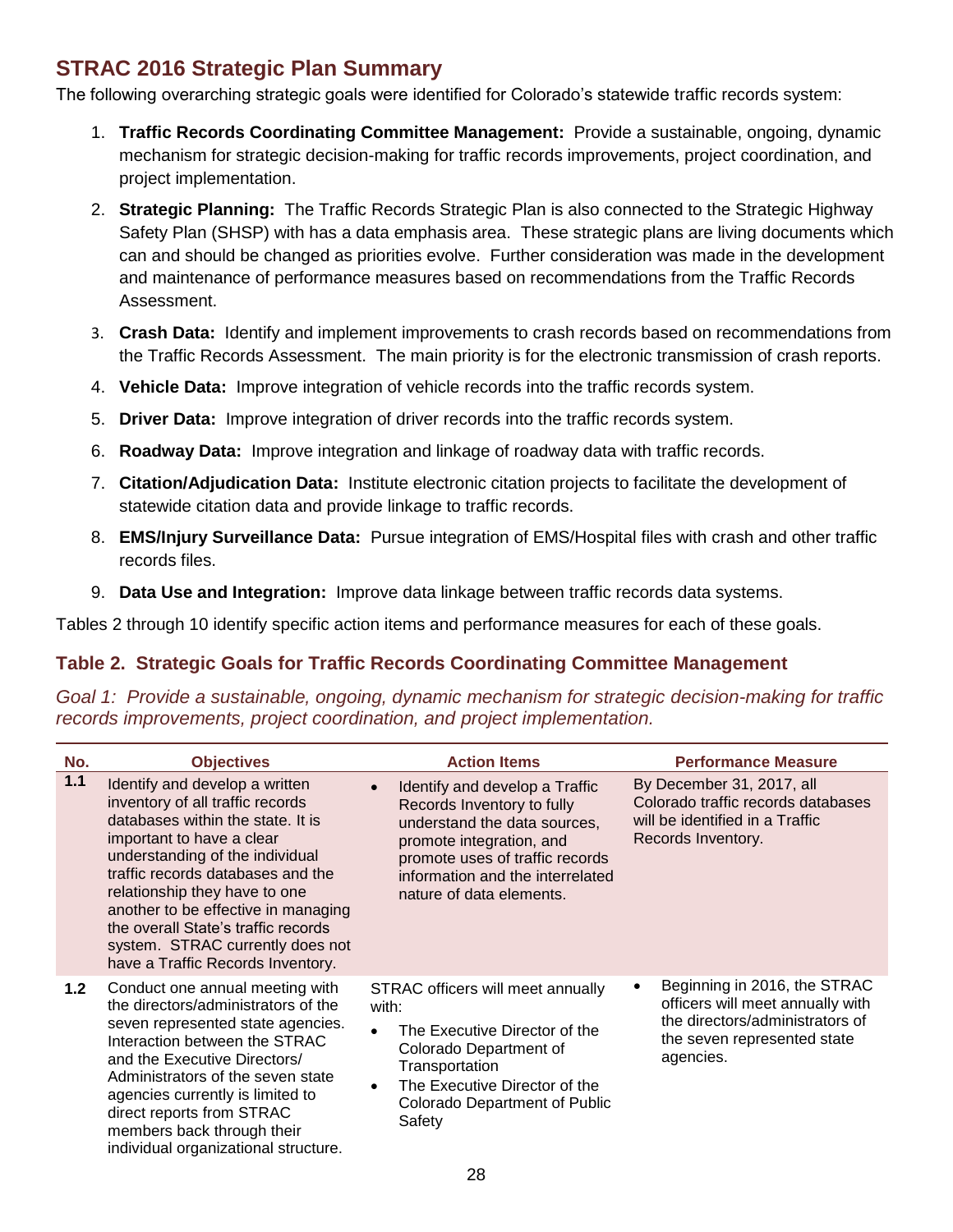| No.   | <b>Objectives</b>                                                                                                                                                                                                                                                                                                                                                                                                                                                                                                                                                                                                                                                                                                                                                        | <b>Action Items</b>                                                                                                                                                                                                                                                                                                                                                  | <b>Performance Measure</b>                                                                                                                                                                                                                                                                                                      |
|-------|--------------------------------------------------------------------------------------------------------------------------------------------------------------------------------------------------------------------------------------------------------------------------------------------------------------------------------------------------------------------------------------------------------------------------------------------------------------------------------------------------------------------------------------------------------------------------------------------------------------------------------------------------------------------------------------------------------------------------------------------------------------------------|----------------------------------------------------------------------------------------------------------------------------------------------------------------------------------------------------------------------------------------------------------------------------------------------------------------------------------------------------------------------|---------------------------------------------------------------------------------------------------------------------------------------------------------------------------------------------------------------------------------------------------------------------------------------------------------------------------------|
|       | This has resulted in limited<br>$\bullet$<br>involvement by those executive-<br>level members in improving the<br>Colorado Traffic Records System.<br>$\bullet$<br>$\bullet$<br>$\bullet$                                                                                                                                                                                                                                                                                                                                                                                                                                                                                                                                                                                | The Executive Director of the<br>Colorado Department of<br>Revenue<br>The Executive Director of the<br><b>Colorado Department of Public</b><br><b>Health and Environment</b><br>The Executive Director of the<br>Colorado Department of<br><b>Human Services</b><br>The State Chief information<br>Officer for the Governor's<br>Office of Information<br>Technology |                                                                                                                                                                                                                                                                                                                                 |
| $1.3$ | Identify all potential funding<br>$\bullet$<br>sources to best utilize the money<br>available to the State of Colorado<br>and fund needed projects to<br>improve our traffic records<br>$\bullet$<br>systems. STRAC primarily uses<br>Federal funds administered through<br>the Colorado Department of<br>Transportation to support projects<br>designed to improve our traffic<br>records system. A variety of these<br>funds exist, but STRAC has<br>typically only utilized one source.                                                                                                                                                                                                                                                                               | Identify all appropriate sources<br>of potential funding and the<br>mechanisms by which these<br>funds are obtained.<br>Review grant applications and<br>direct funding requests towards<br>the appropriate funding source.                                                                                                                                          | By December 31, 2016,<br>STRAC will identify all<br>appropriate sources of potential<br>funding and the mechanisms<br>by which these funds are<br>obtained.<br>2018 Grant applications will be<br>$\bullet$<br>reviewed and funding requests<br>will be directed towards the<br>appropriate funding source by<br>July 31, 2017. |
| 1.4   | Identify and hire, through the<br>$\bullet$<br>contract process, a group or<br>individual who will serve as the<br>TRC for the State of Colorado. To<br>achieve success, STRAC must<br>have dedicated personnel that<br>have the skills and time to devote<br>sufficient attention to STRAC<br>assignments in order to accomplish<br>the goals of this Strategic Plan.<br>That currently is not possible.<br>Each member of the STRAC has a<br>full-time job for one of the seven<br>agencies that they are expected to<br>be successful in. STRAC becomes<br>an additional duty whose projects<br>get accomplished as time allows.<br>In order to achieve our goals in an<br>efficient manner, the State must<br>have a dedicated Traffic Records<br>Coordinator (TRC). | Develop a position description<br>and responsibilities of the TRC.<br>Identify and hire, through the<br>contract process, a group or<br>individual who will serve as the<br>TRC for the State of Colorado.                                                                                                                                                           | By July 31, 2016, a dedicated<br>٠<br>TRC will be in place and<br>functioning at accomplishing<br>the goals of this Strategic Plan.                                                                                                                                                                                             |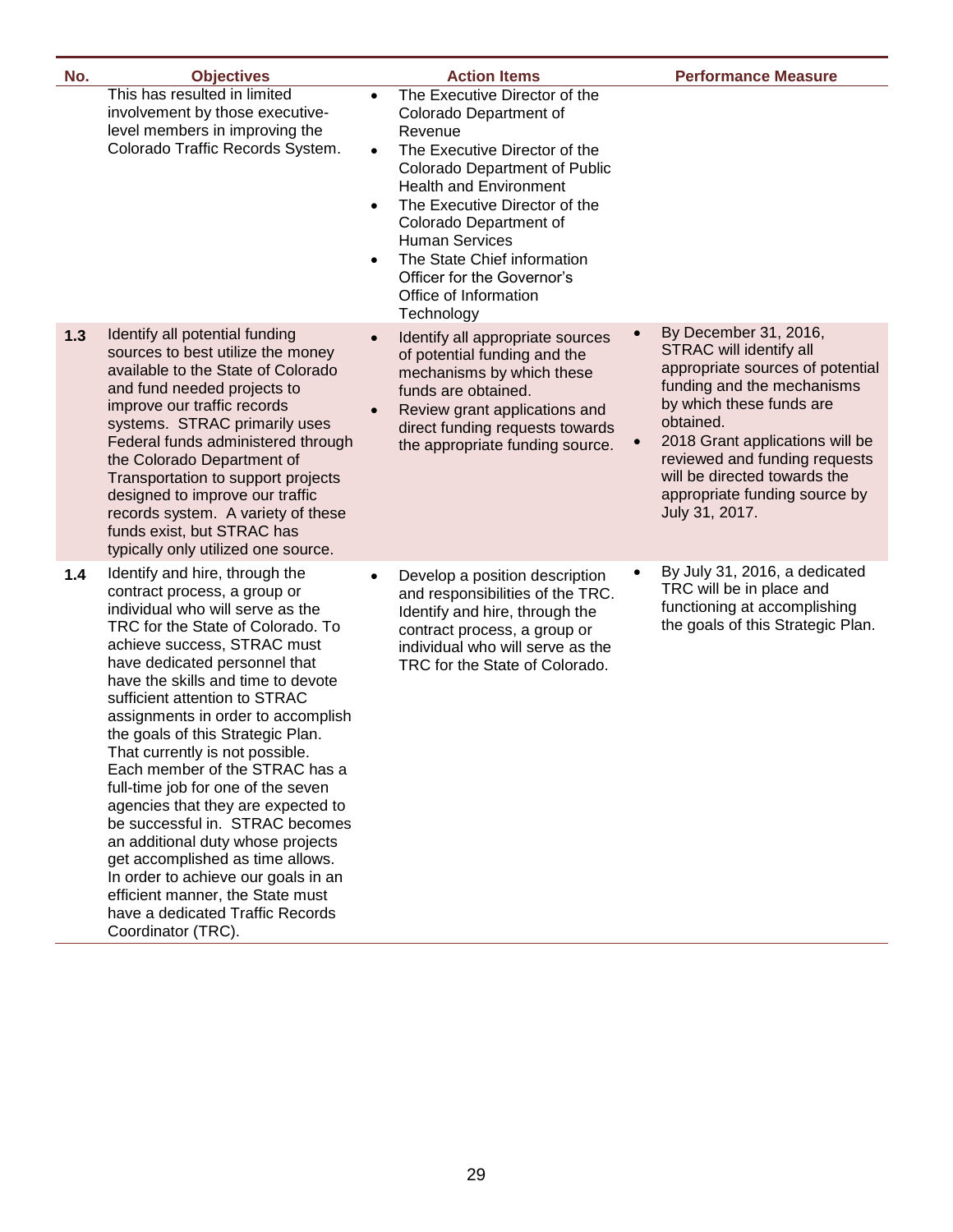## **Table 3. Strategic Goals for Strategic Planning**

*Goal 2: Develop and maintain performance measures based on recommendations from the Traffic Records Assessment.*

| No. | <b>Objectives</b>                                                                                                                                                                                                                                                                                                                                                                                                                                                                                                        | <b>Action Items</b>                                                                                                                                                                                                                                                                                                                                                                                                                                                                                                                                                                                                                                       |           | <b>Performance Measure</b>                                                                                                                                                               |
|-----|--------------------------------------------------------------------------------------------------------------------------------------------------------------------------------------------------------------------------------------------------------------------------------------------------------------------------------------------------------------------------------------------------------------------------------------------------------------------------------------------------------------------------|-----------------------------------------------------------------------------------------------------------------------------------------------------------------------------------------------------------------------------------------------------------------------------------------------------------------------------------------------------------------------------------------------------------------------------------------------------------------------------------------------------------------------------------------------------------------------------------------------------------------------------------------------------------|-----------|------------------------------------------------------------------------------------------------------------------------------------------------------------------------------------------|
| 2.1 | Annually review the STRAC<br>Strategic Plan and modify and<br>update as necessary to ensure that<br>plan remains a valuable document<br>to guide the STRAC. It is important<br>to have a strategic plan that<br>provides for long-range objectives<br>and is reviewed annually to ensure<br>that it remains current and the<br>goals consistent with the direction<br>of the State. While the prior<br>strategic plans provided those long-<br>range goals, they were not<br>reviewed and updated on an<br>annual basis. | Review and modify the STRAC<br>$\bullet$<br>Strategic Plan as necessary to<br>reflect the STRAC goals and<br>objectives for a three-year time<br>period.<br>Conduct a survey of state and<br>$\bullet$<br>local data users to identify their<br>needs and goals and<br>incorporate them into the<br>strategic plan.                                                                                                                                                                                                                                                                                                                                       | $\bullet$ | Annually by April 15th the<br><b>STRAC Strategic Plan will be</b><br>reviewed and modified as<br>necessary to reflect the STRAC<br>goals and objectives for a<br>three-year time period. |
| 2.2 | Publish an annual report that<br>reviews the progress on strategic<br>goals, funded projects, and STRAC<br>coordination efforts. It also is<br>important to have a document that<br>reviews short-term objectives and<br>reports on the successes and<br>failures of the STRAC to<br>accomplish the goals identified<br>within the Strategic Plan. The<br>STRAC has produced annual<br>reports but these need to be<br>modified to better achieve the ideal<br>as described by NHTSA.                                    | Publish an annual report that<br>$\bullet$<br>provides at a minimum the<br>following:<br>A review of the progress on<br>$\bullet$<br>each of the strategic goals;<br>A review of the funded grant<br>$\bullet$<br>project for the previous year;<br>A summary of any grants not<br>$\bullet$<br>funded and the STRAC's<br>reasoning for not funding those<br>projects;<br>A projection of future funding<br>$\bullet$<br>sources as well as both known<br>and potential funding levels;<br>A time line for the next grant<br>٠<br>submission-cycle; and<br>A projection of future trends<br>$\bullet$<br>that STRAC should consider in<br>the year ahead. | ٠         | Annually by April 15th the<br>STRAC will publish an annual<br>report that reviews the<br>progress on strategic goals,<br>funded projects, and STRAC<br>coordination efforts.             |
| 2.3 | Improve the level of knowledge<br>about traffic records by hosting a<br>traffic records conference. Traffic<br>Records Conference: The impact<br>and reach of traffic records is not<br>well understood. Showing the<br>need for accurate data collection,<br>input, and accessibility is vital to<br>achieving the level of cooperation<br>needed throughout the State to<br>accomplish the goals of this<br>strategic plan.                                                                                            | Host a traffic records<br>$\bullet$<br>conference in the Metro Denver<br>area that provides at a<br>minimum the following:<br>An overview of the STRAC role<br>$\bullet$<br>in traffic records;<br>A presentation of the strategic<br>$\bullet$<br>goals;<br>A presentation on possible<br>$\bullet$<br>funding sources to improve<br>traffic records; and<br>The progress on the<br>$\bullet$<br>development of a new accident<br>reporting form.                                                                                                                                                                                                        | $\bullet$ | By October 1, 2016 the STRAC<br>will host a traffic records<br>conference in the Metro Denver<br>area.                                                                                   |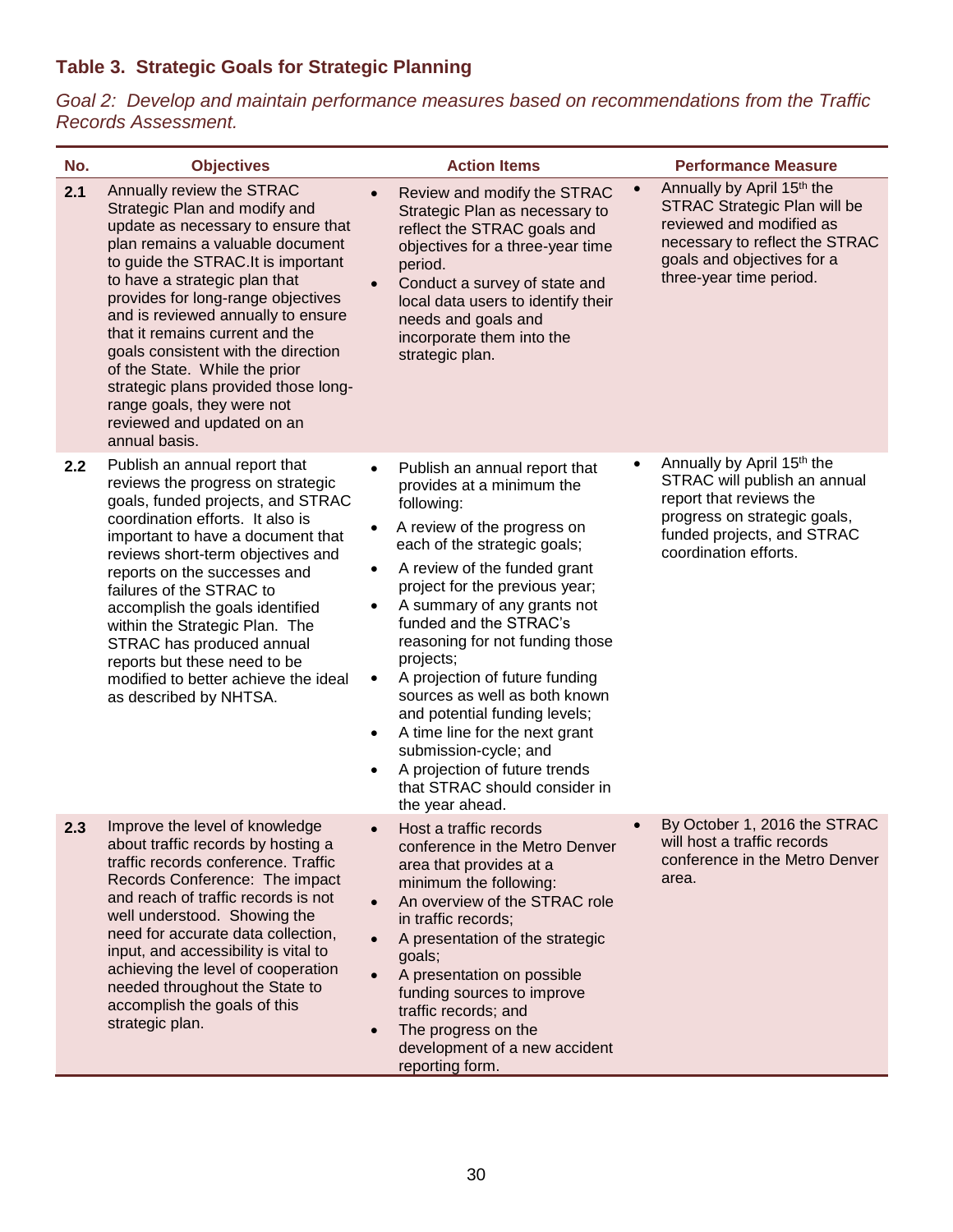## **Table 4. Strategic Goals for Crash Data Systems**

*Goal 3: Identify and implement improvements to crash records based on recommendations from the Traffic Records Assessment.*

| No. | <b>Objectives</b>                                                                                                                                                                                                                                                                                                                                                                                                                                                                                                                                                                                                                                                                                                                                       | <b>Action Items</b>                                                                                                                                                                                                                                                                            | <b>Performance Measure</b>                                                                                                                                                                                                                                                                                                                                                                                                                                                                                                                                                                                                                                                                                                                                                                                                                                                                                                                                                                                                                                                                                                                                                                                                                                                                                                                                                                    |
|-----|---------------------------------------------------------------------------------------------------------------------------------------------------------------------------------------------------------------------------------------------------------------------------------------------------------------------------------------------------------------------------------------------------------------------------------------------------------------------------------------------------------------------------------------------------------------------------------------------------------------------------------------------------------------------------------------------------------------------------------------------------------|------------------------------------------------------------------------------------------------------------------------------------------------------------------------------------------------------------------------------------------------------------------------------------------------|-----------------------------------------------------------------------------------------------------------------------------------------------------------------------------------------------------------------------------------------------------------------------------------------------------------------------------------------------------------------------------------------------------------------------------------------------------------------------------------------------------------------------------------------------------------------------------------------------------------------------------------------------------------------------------------------------------------------------------------------------------------------------------------------------------------------------------------------------------------------------------------------------------------------------------------------------------------------------------------------------------------------------------------------------------------------------------------------------------------------------------------------------------------------------------------------------------------------------------------------------------------------------------------------------------------------------------------------------------------------------------------------------|
| 3.1 | Achieve timely and accurate<br>reporting of these events through<br>primarily an electronic means<br>utilizing a current crash reporting<br>form. Crash data serves as one of<br>the six cornerstones for Colorado's<br>Traffic Records. It is vitally<br>important to the effectiveness of<br>our ability to identify and respond to<br>traffic issues through the<br>appropriate use of enforcement,<br>education, or engineering to save<br>lives and minimize the economic<br>impact of traffic crashes. The most<br>effective way to improve our crash<br>data is to continue to push for the<br>electronic reporting of crashes by<br>law enforcement with current forms<br>that are consistent with the Model<br>Minimum Uniform Crash Criteria. | Revise state accident reporting<br>$\bullet$<br>form (DR 3447).<br>Identify critical elements for<br>$\bullet$<br>crash report forms.<br>Train law enforcement<br>$\bullet$<br>agencies in the State on the<br>new DR3447 form.<br>Make the new DR3447 form<br>$\bullet$<br>available for use. | By July 1, 2017, a proposed<br>$\bullet$<br>draft of the revised state<br>accident reporting form<br>(DR3447) will be available in<br>both paper and electronic form.<br>By July 1, 2017, the critical<br>$\bullet$<br>elements for crash report forms<br>will be identified.<br>By December 31, 2017, all law<br>$\bullet$<br>enforcement agencies in the<br>State will have received<br>training on the new DR 3447.<br>By January 1, 2018, the new<br>$\bullet$<br>DR 3447 will be available for<br>use.<br>By January 1, 2020, 80 % of all<br>$\bullet$<br>crash reports in Colorado will<br>be submitted electronically to<br>the Department of Revenue.<br>Using the 2016 Integrated<br>$\bullet$<br>Safety Plan reported number<br>(19.83 days for the period<br>April 1, 2015 to March 31,<br>2016) as the baseline, reduce<br>the average number of days<br>from the crash date to submittal<br>into EARS (at DOR) by 5 to<br>10 % per year.<br>By December 31, 2017, obtain<br>$\bullet$<br>(with the new form) baseline<br>percentage of the electronically<br>submitted crash reports that<br>have no errors in critical data<br>elements (critical fields).<br>By January 1, 2019, establish a<br>$\bullet$<br>goal for improvement of the<br>percentage of the electronically<br>submitted crash reports that<br>have no errors in critical data<br>elements (critical fields). |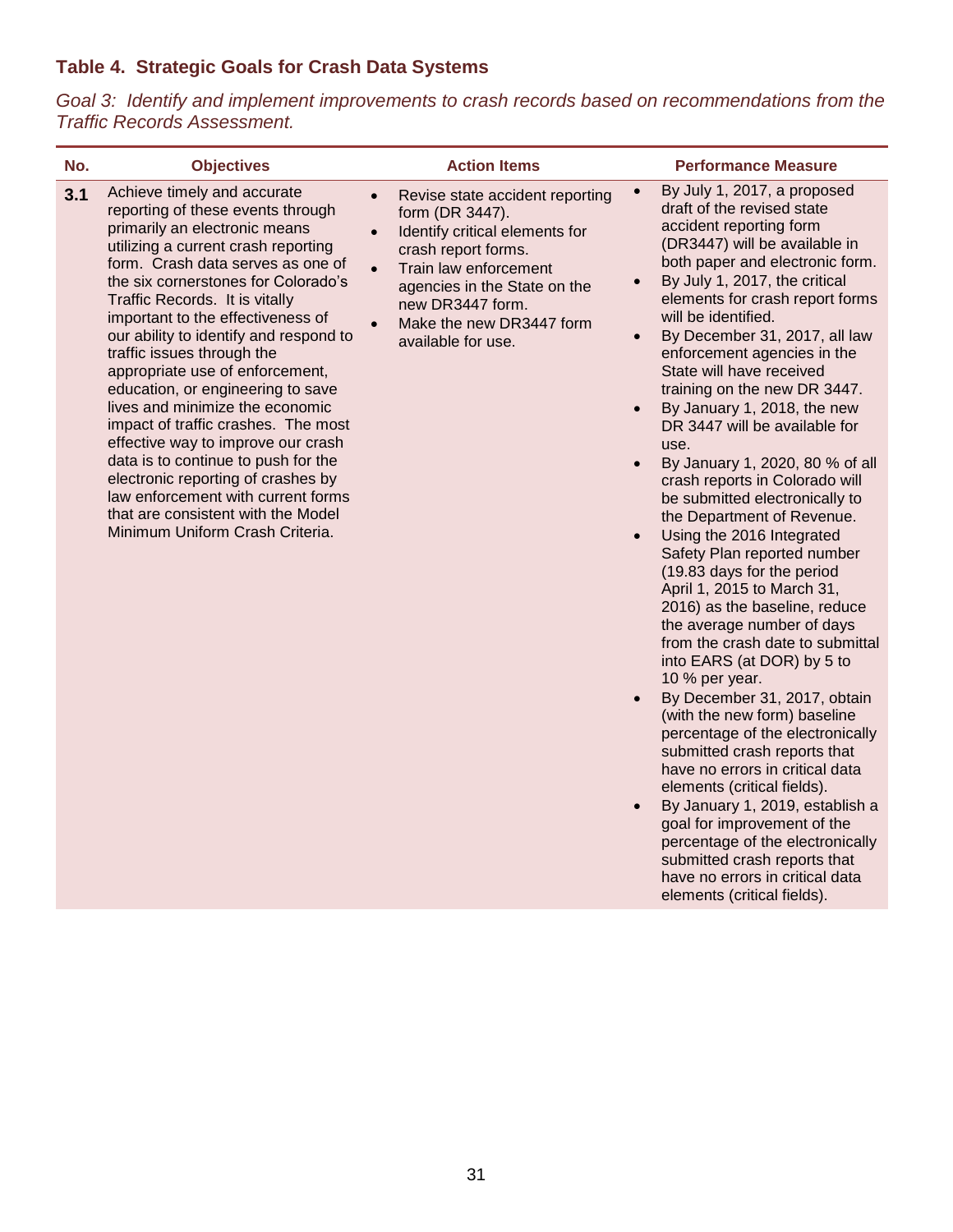| No. | <b>Objectives</b>                                                                                                                                                                                                                                    | <b>Action Items</b>                                                                                                                                                                                                                                                                                                                                                                                      | <b>Performance Measure</b>                                                                                                                                                                                                                                                                                                                                                                                                                                                                                                            |
|-----|------------------------------------------------------------------------------------------------------------------------------------------------------------------------------------------------------------------------------------------------------|----------------------------------------------------------------------------------------------------------------------------------------------------------------------------------------------------------------------------------------------------------------------------------------------------------------------------------------------------------------------------------------------------------|---------------------------------------------------------------------------------------------------------------------------------------------------------------------------------------------------------------------------------------------------------------------------------------------------------------------------------------------------------------------------------------------------------------------------------------------------------------------------------------------------------------------------------------|
| 3.2 | Develop a web-based data system<br>that is accessible to authorized<br>users and meeting all legal<br>requirements. The ability to share<br>data among authorized<br>stakeholders is vital to a successful<br>traffic records system.                | Identify and publish in an<br>$\bullet$<br>annual report applicable legal<br>requirement related to the<br>sharing of traffic records.<br>Develop a best practice<br>$\bullet$<br>recommendation to verify<br>authorized traffic records users.<br>Develop a web-based query<br>$\bullet$<br>data system that is accessible<br>for crash record stakeholders<br>to use that meets legal<br>requirements. | By December 31, 2017, the<br>$\bullet$<br>STRAC will have identified, and<br>published in an annual report,<br>the applicable legal<br>requirements related to the<br>sharing of traffic records.<br>By December 31, 2018, the<br>STRAC will have developed a<br>best practice recommendation<br>to verify authorized traffic<br>records users.<br>By December 21, 2019, the<br>$\bullet$<br>State will have a web-based<br>data query system that is<br>accessible for crash record<br>stakeholders and meets legal<br>requirements. |
| 3.3 | Ensure that the Crash data system<br>is integrated with both the Vehicle<br>and Driver systems. To have<br>robust traffic records system, the<br>vast majority of the information<br>must be integrated to ensure<br>consistent and accessible data. | Develop a uniform data<br>$\bullet$<br>dictionary for the Crash record<br>system.<br>Document the schema for the<br>$\bullet$<br>Crash record system.<br>Integrate the Crash data<br>$\bullet$<br>system into the Driver and<br>Vehicle data systems.                                                                                                                                                    | By December 31, 2018, a<br>$\bullet$<br>uniform data dictionary will be<br>developed for the Crash record<br>system.<br>By December 31, 2018, the<br>$\bullet$<br>Crash record system will have<br>a documented schema.<br>By December 31, 2019, 100 %<br>$\bullet$<br>of the electronic Crash data<br>system will be integrated with<br>Driver and Vehicle data<br>systems.                                                                                                                                                          |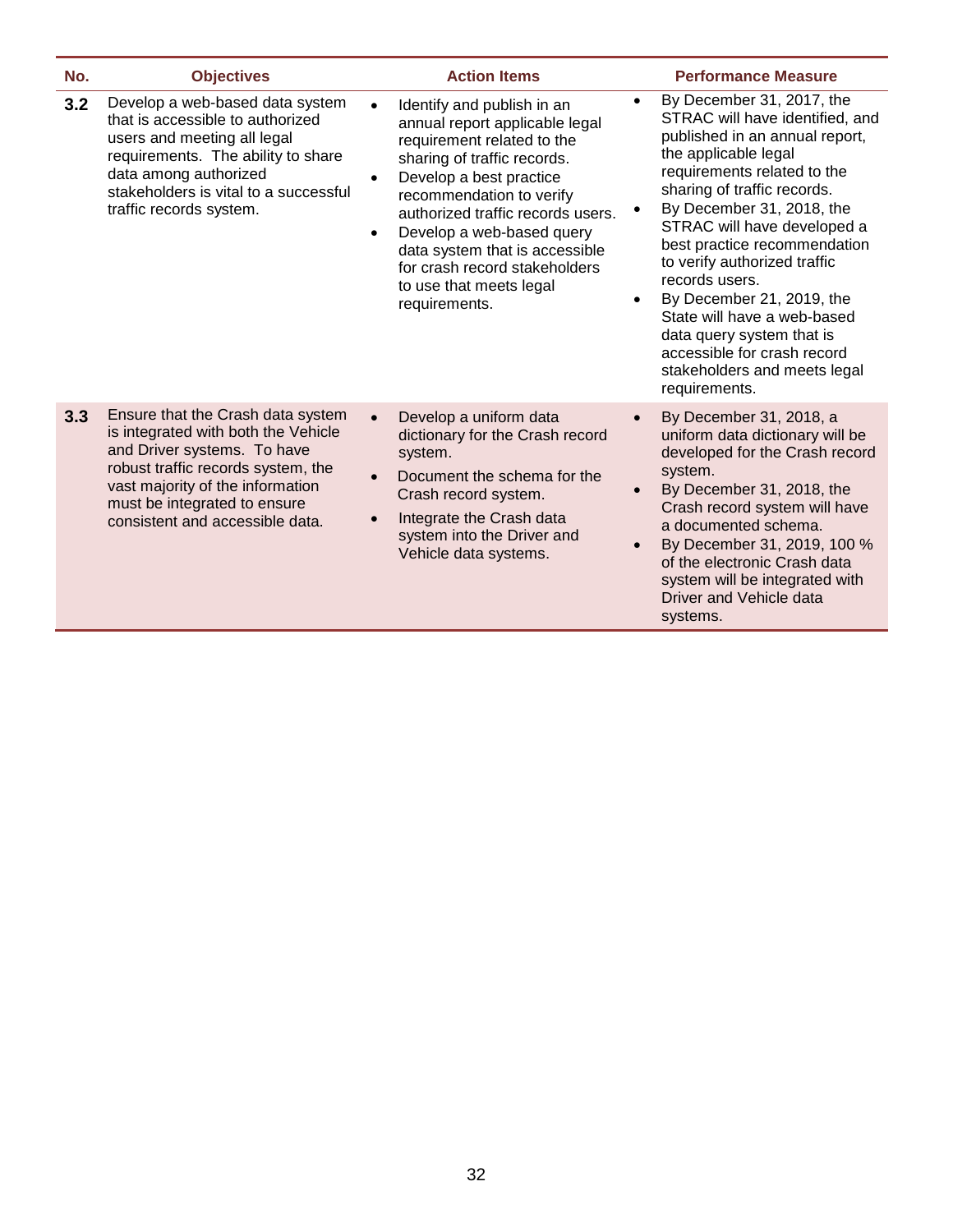# **Table 5. Strategic Goals for Vehicle Data Systems**

|  | Goal 4: Improve integration of vehicle records into the traffic records system. |
|--|---------------------------------------------------------------------------------|
|--|---------------------------------------------------------------------------------|

| No. | <b>Objectives</b>                                                                                                                                                                                                                                       | <b>Action Items</b>                                                                                                                                                                                                                                                                                                                                                                                                                                                                                                                                                                                                                                                                                                | <b>Performance Measure</b>                                                                                                                                                                                                                                                                                                                                                                                                                                                                                                                                                                                                           |
|-----|---------------------------------------------------------------------------------------------------------------------------------------------------------------------------------------------------------------------------------------------------------|--------------------------------------------------------------------------------------------------------------------------------------------------------------------------------------------------------------------------------------------------------------------------------------------------------------------------------------------------------------------------------------------------------------------------------------------------------------------------------------------------------------------------------------------------------------------------------------------------------------------------------------------------------------------------------------------------------------------|--------------------------------------------------------------------------------------------------------------------------------------------------------------------------------------------------------------------------------------------------------------------------------------------------------------------------------------------------------------------------------------------------------------------------------------------------------------------------------------------------------------------------------------------------------------------------------------------------------------------------------------|
| 4.1 | Ensure that the Vehicle data<br>system is integrated with both<br>the Crash and Driver systems.<br>To have robust traffic records<br>system, the vast majority of the<br>information must be integrated<br>to ensure consistent and<br>accessible data. | Develop a uniform data<br>$\bullet$<br>dictionary for the Vehicle<br>record system.<br>Document the schema for the<br>$\bullet$<br>Vehicle record system.<br>$\bullet$<br>Integrate the Vehicle data<br>system into the Driver and<br>Crash data systems.                                                                                                                                                                                                                                                                                                                                                                                                                                                          | By December 31, 2018, a uniform<br>$\bullet$<br>data dictionary will be developed for<br>the Vehicle record system.<br>By December 31, 2018, the Vehicle<br>$\bullet$<br>record system will have a<br>documented schema.<br>By December 31, 2019, 100 % of the<br>$\bullet$<br>electronic Vehicle data system will<br>have been integrated with Driver and<br>Crash data systems.                                                                                                                                                                                                                                                    |
| 4.2 | Establish the data process flow<br>for vehicle data system<br>information. The current user<br>manual documents the<br>system, but high-level flow<br>charts would help new<br>personnel to understand the<br>systems.                                  | Develop high-level flow charts<br>$\bullet$<br>depicting the data process<br>flow for vehicle data system<br>information.<br>Update current user manual<br>$\bullet$<br>documents to reflect the data<br>process flow.                                                                                                                                                                                                                                                                                                                                                                                                                                                                                             | By December 31, 2020, 75 % of<br>$\bullet$<br>relevant DOR staff has been trained<br>on the data process flow.                                                                                                                                                                                                                                                                                                                                                                                                                                                                                                                       |
| 4.3 | Improve the data quality and<br>assurance of vehicle data<br>system.                                                                                                                                                                                    | Assess the possibility of<br>$\bullet$<br>barcoded vehicle registrations<br>in the DRIVE system.<br>Assess the possibility to<br>$\bullet$<br>automate queries of NMVTIS<br>to reduce clerk lookup time<br>and possible errors.<br>Formalize trend analysis<br>$\bullet$<br>process to identify<br>unexplained differences in<br>data across years and<br>jurisdictions.<br>Perform trend analysis on a<br>$\bullet$<br>regular basis.<br>Provide data quality<br>$\bullet$<br>management reports to the<br>STRAC for review.<br>Develop performance<br>$\bullet$<br>measures for timeliness,<br>accuracy, and completeness<br>of the vehicle data system.<br>Establish numeric goals for<br>performance measures. | By December 31, 2017, present the<br>$\bullet$<br>results of the registration barcode<br>assessment to the STRAC, along<br>with the recommended plan of<br>action.<br>By December 31, 2017, present the<br>$\bullet$<br>results of the NMVITS automation<br>assessment to the STRAC, along<br>with the recommended plan of<br>action.<br>By August 1, 2018, obtain baseline<br>$\bullet$<br>percentage of records in the vehicle<br>data system with no errors in critical<br>data elements.<br>By August 1, 2018, obtain baseline<br>percentage of records in the vehicle<br>data system with no missing critical<br>data elements. |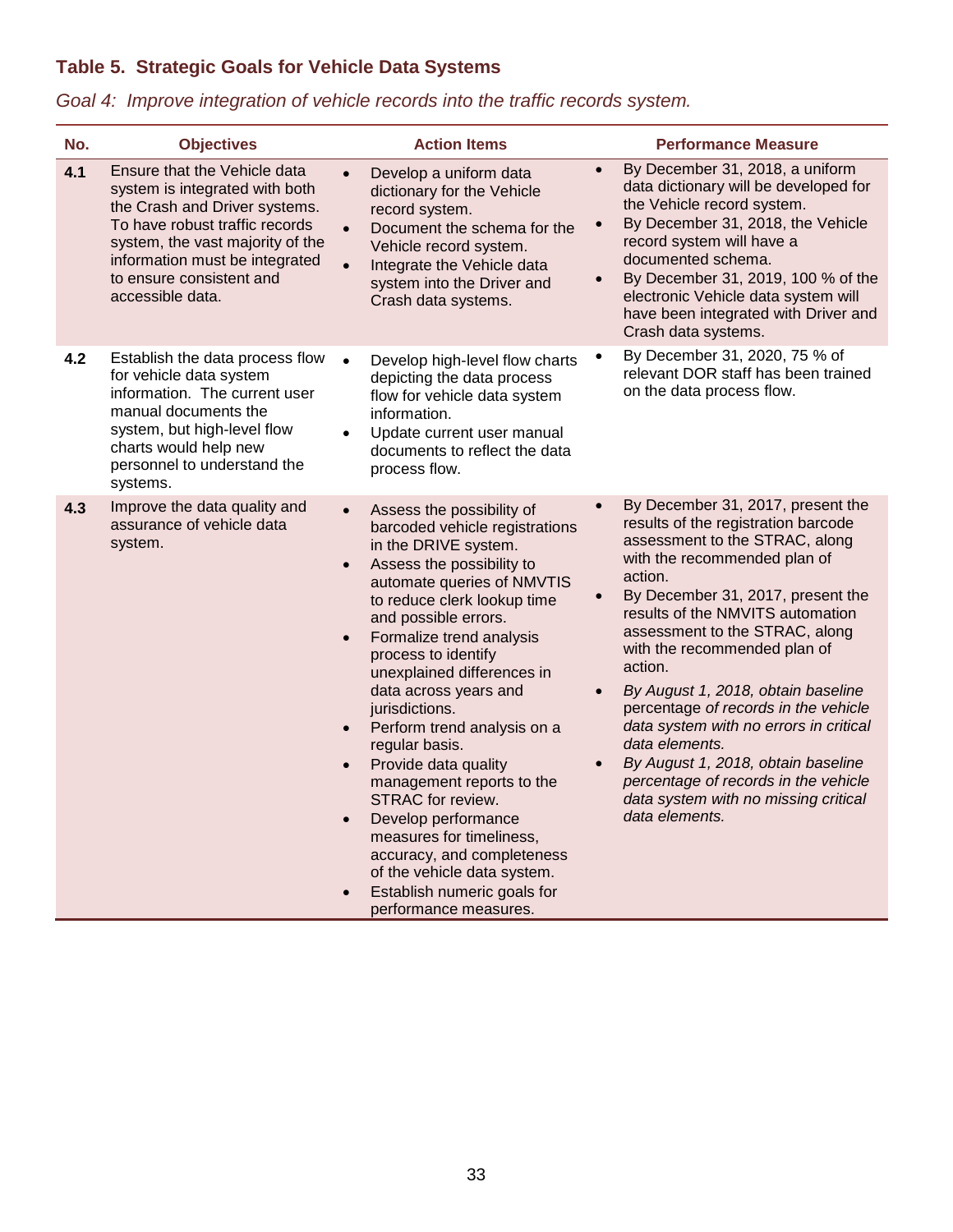# **Table 6. Strategic Goals for Driver Data Systems**

|  |  |  |  |  |  |  | Goal 5: Improve integration of driver records into the traffic records system. |
|--|--|--|--|--|--|--|--------------------------------------------------------------------------------|
|--|--|--|--|--|--|--|--------------------------------------------------------------------------------|

| No. | <b>Objectives</b>                                                                                                                                                                                                                                       | <b>Action Items</b>                                                                                                                                                                                                                                                                                                                                      | <b>Performance Measure</b>                                                                                                                                                                                                                                                                                                                                                                                                                                |
|-----|---------------------------------------------------------------------------------------------------------------------------------------------------------------------------------------------------------------------------------------------------------|----------------------------------------------------------------------------------------------------------------------------------------------------------------------------------------------------------------------------------------------------------------------------------------------------------------------------------------------------------|-----------------------------------------------------------------------------------------------------------------------------------------------------------------------------------------------------------------------------------------------------------------------------------------------------------------------------------------------------------------------------------------------------------------------------------------------------------|
| 5.1 | Ensure that the Driver data<br>system is integrated with both<br>the Crash and Vehicle systems.<br>To have robust traffic records<br>system, the vast majority of the<br>information must be integrated<br>to ensure consistent and<br>accessible data. | Develop a uniform data<br>dictionary for the Driver record<br>system.<br>Document the schema for the<br>Driver record system.<br>Integrate the Driver data<br>system into the Vehicle and<br>Crash data systems.                                                                                                                                         | By December 31, 2018, a uniform<br>$\bullet$<br>data dictionary will be developed<br>for the Driver record system.<br>By December 31, 2018, the Driver<br>$\bullet$<br>record system will have a<br>documented schema.<br>By December 31, 2019, 100 % of<br>$\bullet$<br>the electronic Driver data system<br>will have been integrated with<br>Vehicle and Crash data systems.                                                                           |
| 5.2 | Establish data process flow for<br>driver data system information.                                                                                                                                                                                      | Develop high-level flow charts<br>depicting the data process flow<br>for driver data system<br>information.<br>Update current user manual<br>$\bullet$<br>documents to reflect the data<br>process flow.                                                                                                                                                 | By December 31, 2020, 75 % of<br>$\bullet$<br>relevant DOR staff has been<br>trained on the data process flow.                                                                                                                                                                                                                                                                                                                                            |
| 5.3 | Improve the data quality and<br>assurance of driver data<br>system.                                                                                                                                                                                     | Develop a formal data quality<br>$\bullet$<br>management system.<br>Provide data quality<br>$\bullet$<br>management reports to the<br>STRAC for review.<br>Develop performance<br>$\bullet$<br>measures for timeliness,<br>accuracy, and completeness<br>of the driver data system.<br>Establish numeric goals for<br>$\bullet$<br>performance measures. | By August 1, 2018, obtain baseline<br>$\bullet$<br>percentage of driver record<br>updates entered into the database<br>within seven days after the date of<br>a driver's adverse action.<br>By August 1, 2018, obtain baseline<br>$\bullet$<br>percentage of records in the driver<br>data system with no errors in<br>critical data elements. By<br>December 31, 2020, 75 % of the<br>driver data system will have no<br>missing critical data elements. |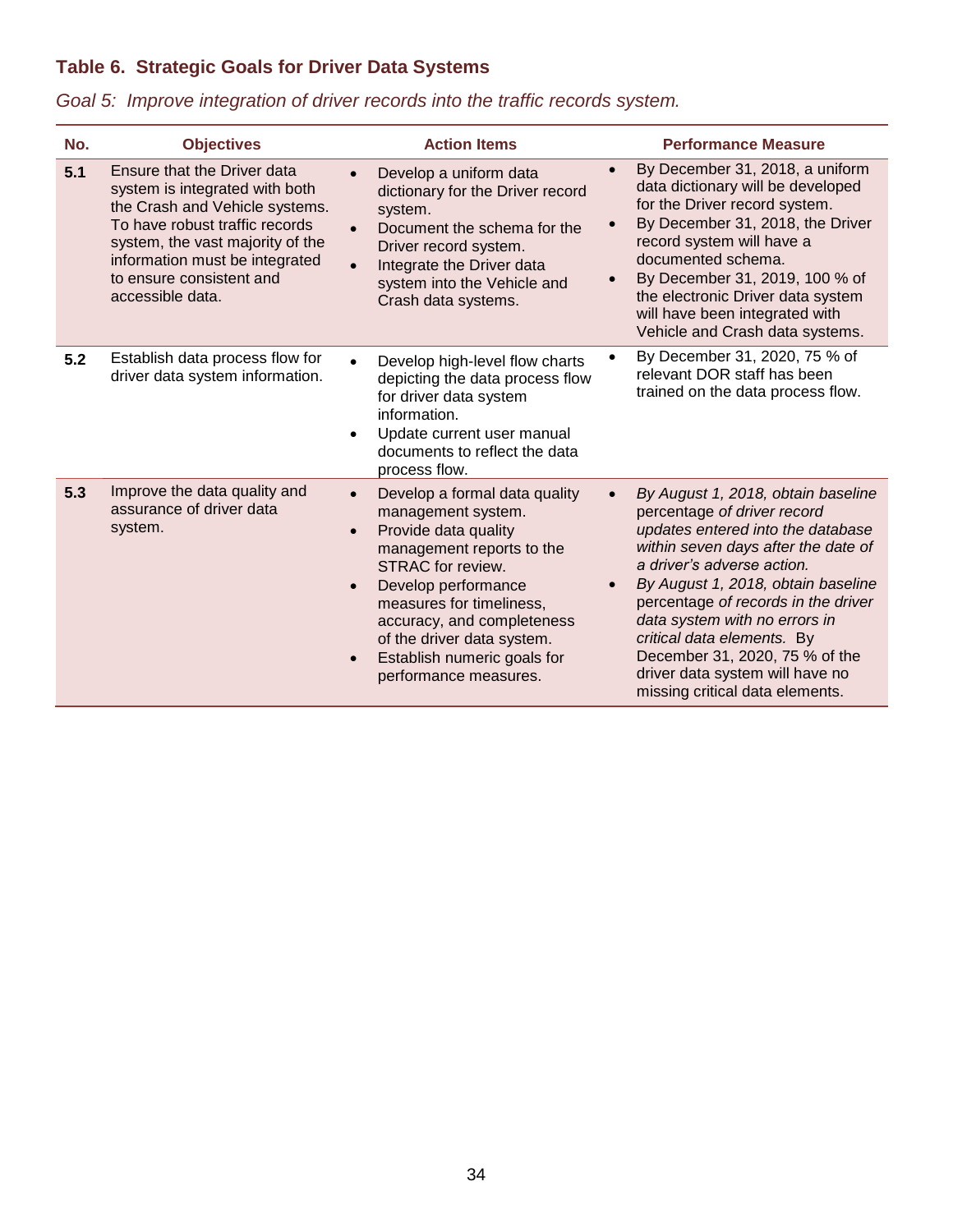# **Table 7. Strategic Goals for Roadway Data Systems**

| No. | <b>Objectives</b>                                                                                                                                                                                                  | <b>Action Items</b>                                                                                                                                                                                                                                                                                                                                                                                                                                     | <b>Performance Measure</b>                                                                                                                                                                                                                                                                                                                                                                                                                                                                                                                                                                                                                                |
|-----|--------------------------------------------------------------------------------------------------------------------------------------------------------------------------------------------------------------------|---------------------------------------------------------------------------------------------------------------------------------------------------------------------------------------------------------------------------------------------------------------------------------------------------------------------------------------------------------------------------------------------------------------------------------------------------------|-----------------------------------------------------------------------------------------------------------------------------------------------------------------------------------------------------------------------------------------------------------------------------------------------------------------------------------------------------------------------------------------------------------------------------------------------------------------------------------------------------------------------------------------------------------------------------------------------------------------------------------------------------------|
| 6.1 | Improve the data quality and<br>assurance of roadway data system.                                                                                                                                                  | Implement the new Geographic<br>$\bullet$<br>Roadway Database<br>Management System and use<br>it for roadway and nonroadway<br>data and LRS management.<br>Develop automated business<br>$\bullet$<br>rule validations and data review<br>procedures.<br>Develop performance<br>$\bullet$<br>measures for timeliness,<br>accuracy, and completeness of<br>the roadway data system.<br>Establish numeric goals for<br>$\bullet$<br>performance measures. | By 2016, the new Geographic<br>$\bullet$<br>Roadway Database<br>Management System will be<br>fully implemented and used for<br>100 % of roadway and<br>nonroadway data and LRS<br>management.<br>By 2016, automated business<br>$\bullet$<br>rule validations and data review<br>procedures will be implemented<br>as part of the new Geographic<br>Roadway Database<br>Management System.<br>By December 31, 2017, 100 %<br>$\bullet$<br>of on-system crashes will be<br>locatable using GPS latitude/<br>longitude coordinates.<br>By January 1, 2010, 100 % of<br>$\bullet$<br>state highway roadway<br>segments will have mile points<br>tied to GPS. |
| 6.2 | Per FHWA requirement develop a<br>plan to collect or obtain<br><b>Fundamental Data Elements</b><br>(FDEs) currently not collected for<br>the Model Inventory of Roadway<br>Elements (MIRE) on all public<br>roads. | Develop and execute a plan to<br>$\bullet$<br>draft a plan to collect the<br>remaining FDEs.                                                                                                                                                                                                                                                                                                                                                            | By 2020, present to the STRAC<br>$\bullet$<br>a document outlining the plan<br>for collecting the remaining<br>FDEs in time to meet the<br>FHWA requirement.                                                                                                                                                                                                                                                                                                                                                                                                                                                                                              |
| 6.3 | Establish data process flow for<br>obtaining CDOT Project information<br>and notification of project<br>completion.                                                                                                | Establish a formal process/<br>$\bullet$<br>work flow to provide<br>information regarding roadway<br>and asset changes as a result<br>of completed CDOT projects to<br>the roadway data managers for<br>correction/updating of roadway<br>and nonroadway data. (There<br>currently is not a well-defined<br>process for sharing this<br>information to ensure that<br>roadway and nonroadway data<br>are the most current and<br>accurate.)             | By December 31, 2018 attempt<br>$\bullet$<br>to establish a formal process/<br>work flow to provide<br>information regarding roadway<br>and asset changes as a result<br>of completed CDOT projects to<br>the roadway data managers for<br>correction/updating of roadway<br>and nonroadway data.                                                                                                                                                                                                                                                                                                                                                         |
| 6.4 | Improve data documentation and<br>electronic consolidation of business<br>processes, work flows and data<br>dictionaries involved with collecting,<br>editing, publishing and reporting of<br>roadway data.        | Document all business<br>$\bullet$<br>processes and workflows<br>(collecting, editing, publishing,<br>and reporting of data).<br>Develop and publish a<br>$\bullet$<br>comprehensive data dictionary.<br>Develop and publish guidelines<br>$\bullet$<br>for update scheduling.<br>Consolidate all business<br>$\bullet$<br>processes, workflows, data<br>dictionary, and guidelines in a<br>central digital location.                                   | By December 31, 2017 all<br>$\bullet$<br>business processes and<br>workflows (collecting, editing,<br>publishing and reporting of<br>data) will be documented and<br>consolidated in a central digital<br>location.<br>By June 30, 2017 a<br>comprehensive data dictionary<br>will be developed and<br>published, including guidelines<br>for update scheduling and<br>consolidated in a central digital<br>location.                                                                                                                                                                                                                                     |

*Goal 6: Improve integration and linkage of roadway data with traffic records.*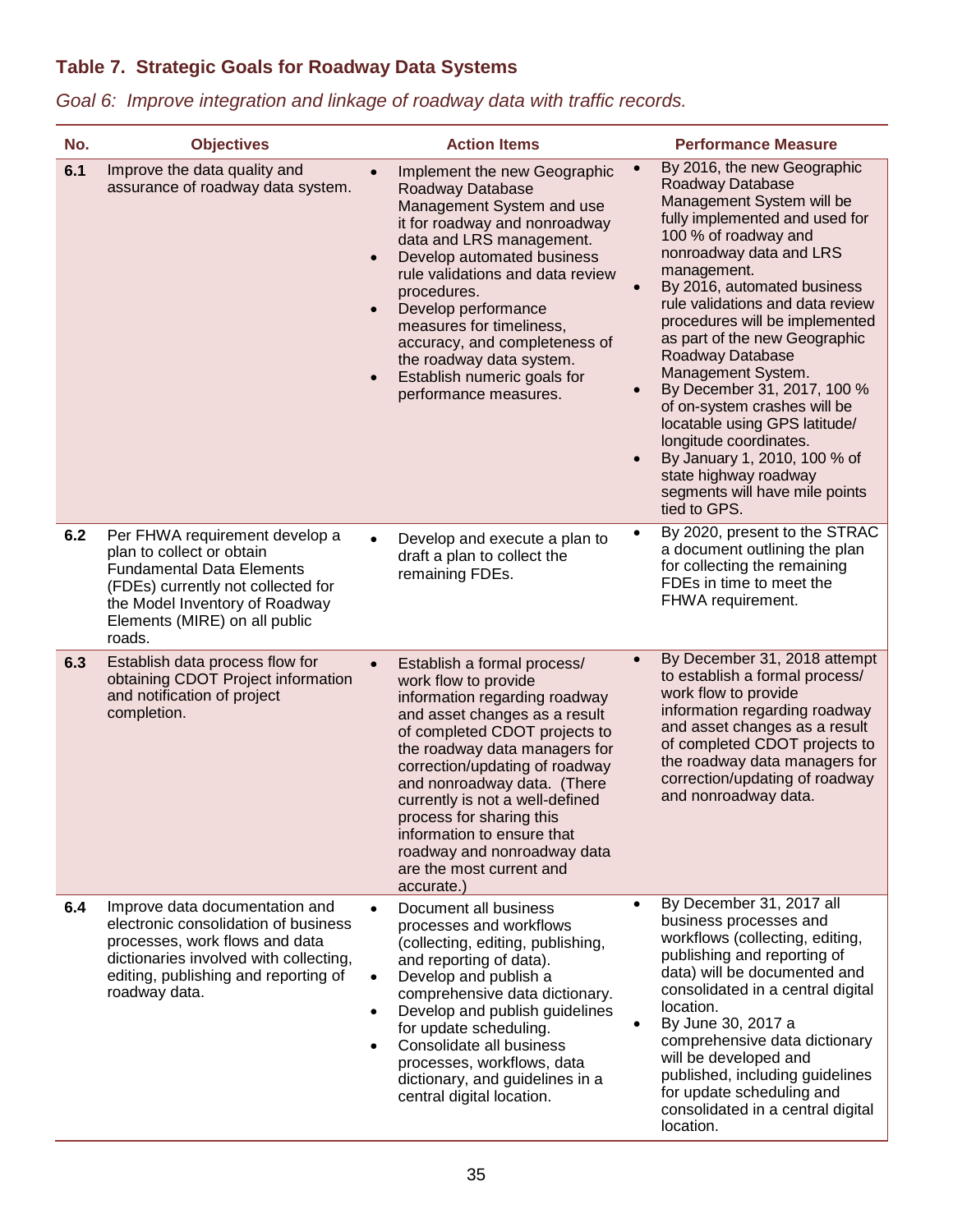## **Table 8. Strategic Goals for Citation/Adjudication Data Systems**

*Goal 7: Institute electronic citation projects to facilitate the development of statewide citation data and provide linkage to traffic records.*

| No. | <b>Improvement Area</b>                                                                  | <b>Action Items</b>                                                                                                                                                                                                                                      | <b>Performance Measure</b>                                                                                                                                                                                                                                                                                                                                                                                                                                                                                                                                                        |
|-----|------------------------------------------------------------------------------------------|----------------------------------------------------------------------------------------------------------------------------------------------------------------------------------------------------------------------------------------------------------|-----------------------------------------------------------------------------------------------------------------------------------------------------------------------------------------------------------------------------------------------------------------------------------------------------------------------------------------------------------------------------------------------------------------------------------------------------------------------------------------------------------------------------------------------------------------------------------|
| 7.1 | Improve the data quality and<br>assurance of citation/adjudication<br>data.              | Reduce the number of cases<br>where the courts dismiss<br>charges due to the citation<br>from CDOR to Courts not<br>arriving before the court<br>appearance date.                                                                                        | By February 1, 2017, identify<br>$\bullet$<br>the baseline percentage of<br>unpaid citations sent from<br>CDOR to Courts less than<br>three days before the court<br>appearance date.<br>By January 31, 2018, achieve<br>$\bullet$<br>a reduction in the percentage.                                                                                                                                                                                                                                                                                                              |
| 7.2 | Ensure components of electronic<br>citation data adhere to National<br>guidelines.       | Document compatible<br>$\bullet$<br>guidelines for National Crime<br>Information Center, Uniform<br>Crime Reporting, and National<br>Incident Based Reporting<br>System.<br>Implement the process to<br>$\bullet$<br>establish compatible<br>guidelines. | By December 31, 2018,<br>$\bullet$<br>compatible guidelines for<br>National Crime Information<br>Center, Uniform Crime<br>Reporting, and National<br>Incident Based Reporting<br>System have been<br>documented.<br>By December 31, 2019, the<br>$\bullet$<br>process to establish compatible<br>guidelines has been<br>implemented.<br>By December 31, 2020, the<br>$\bullet$<br>electronic citation data meets<br>compatible guidelines for the<br><b>National Crime Information</b><br>Center, Uniform Crime<br>Reporting, and National<br>Incident Based Reporting<br>System. |
| 7.3 | Enhance the State judicial data<br>dictionary for citation/adjudication<br>data systems. | Develop a comprehensive<br>$\bullet$<br>Charge Code table with<br>Common Codes, with<br>agreement between CDOR,<br>CDAC, and the State Court.                                                                                                            | By February 28, 2018, have an<br>$\bullet$<br>agreed Charge Code table in<br>place, along with an<br>appropriate Data Dictionary.                                                                                                                                                                                                                                                                                                                                                                                                                                                 |
| 7.4 | Pursue data linkage of citation/<br>adjudication data with other data<br>systems.        | Develop a plan identifying the<br>desired linkages.                                                                                                                                                                                                      | By December 31, 2017,<br>$\bullet$<br>document a proposed plan to<br>achieve the desired linkage.                                                                                                                                                                                                                                                                                                                                                                                                                                                                                 |
| 7.5 | Develop performance measures for<br>the citation/adjudication data<br>systems.           | Develop performance<br>measures for the citation/<br>adjudication data systems.<br>Establish numeric goals for<br>performance measures.                                                                                                                  | By June 1, 2017, identify<br>$\bullet$<br>performance measures in two<br>of the six quality areas<br>(timeliness, accuracy,<br>uniformity, completeness,<br>integration, accessibility)<br>relative to citation/adjudication<br>data systems.<br>By December 31, 2017,<br>$\bullet$<br>establish numerical goals for<br>those performance measures.                                                                                                                                                                                                                               |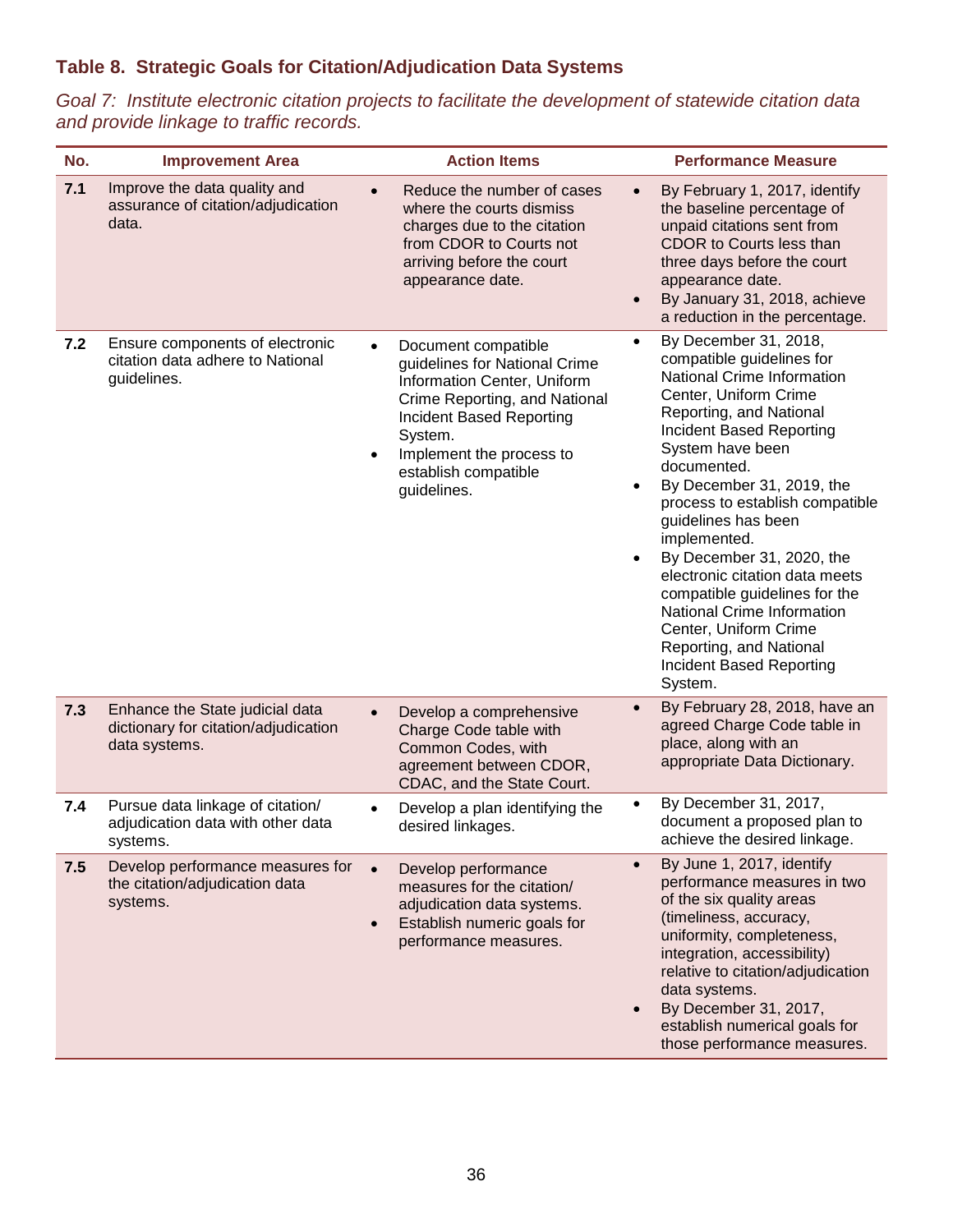## **Table 9. Strategic Goals for EMS and Injury Surveillance Data Systems**

| No. | <b>Improvement Area</b>                                                                           | <b>Action Items</b>                                                                                                                                                                                                                                                                                                                                                                                                                                                                                                                                                                                                                                                 | <b>Performance Measure</b>                                                                                                                                                                                                                                                                                                                                                                                                                                                                                                                                                                                                                                                                                                                                                                                                                                                                                                                                                                             |
|-----|---------------------------------------------------------------------------------------------------|---------------------------------------------------------------------------------------------------------------------------------------------------------------------------------------------------------------------------------------------------------------------------------------------------------------------------------------------------------------------------------------------------------------------------------------------------------------------------------------------------------------------------------------------------------------------------------------------------------------------------------------------------------------------|--------------------------------------------------------------------------------------------------------------------------------------------------------------------------------------------------------------------------------------------------------------------------------------------------------------------------------------------------------------------------------------------------------------------------------------------------------------------------------------------------------------------------------------------------------------------------------------------------------------------------------------------------------------------------------------------------------------------------------------------------------------------------------------------------------------------------------------------------------------------------------------------------------------------------------------------------------------------------------------------------------|
| 8.1 | Improve the integration of EMS and<br>injury surveillance data systems<br>with other data systems | Identify mutually beneficial<br>projects, based on the<br>opportunities listed in the<br><b>Traffic Records Assessment</b><br>and in the 2007 Colorado study<br>on data integration (Linking<br><b>Traffic Accident Information to</b><br>Public Health Data). Of<br>interest to STRAC is the<br>economic cost of motor<br>vehicle-related injuries and<br>clinical severity measures such<br>as Glascow Coma Score,<br>Abbreviated Injury Score for<br>body regions, and Injury<br>Severity Scale.<br>Test the feasibility of linking<br>$\bullet$<br>Colorado traffic accident report<br>data and injury surveillance<br>data systems data at the state<br>level. | By December 31, 2017,<br>$\bullet$<br><b>CDPHE and STRAC have</b><br>identified mutually beneficial<br>projects for data integration.<br>By December 31, 2018,<br>$\bullet$<br>CDPHE has completed a pilot<br>linking of the necessary<br>databases at CDPHE, and<br>assessed the feasibility and<br>need to routinely link these<br>databases.<br>By December 31, 2019,<br>$\bullet$<br>CDPHE has an established<br>system in place to routinely<br>integrate (link) key components<br>of the injury surveillance<br>system and share updated<br>results with STRAC and other<br>stakeholders.<br>By December 31, 2018, PSD<br>$\bullet$<br>and HFEMSD will collaborate<br>on a pilot study of linkage<br>achieved using multiple steps<br>using deterministic (exact)<br>matches of various number of<br>elements (name, gender, date<br>of incident +/- 1 day) followed<br>by probabilistic (close match)<br>linking and report on the<br>percentage of records linked<br>under different criteria. |
| 8.2 | Improve the data quality and<br>assurance of EMS and injury<br>surveillance data.                 | Compile and share relevant<br>$\bullet$<br>data quality and assurance<br>documentation needed for the<br>next NHTSA traffic records<br>assessment.<br>Develop, compile, and share<br>data quality management<br>reports as applicable for the<br>EMS, trauma, and vital records<br>data systems that CDPHE<br>manages.<br>Develop and document<br>performance measures related<br>to timeliness, accuracy,<br>completeness, uniformity,<br>integration, and accessibility as<br>applicable for the EMS,<br>trauma, and vital records data<br>systems that CDPHE<br>manages.                                                                                         | By December 31, 2019,<br>$\bullet$<br>CDPHE has compiled and<br>shared with STRAC relevant<br>documentation needed for the<br>next NHTSA traffic records<br>assessment.<br>By December 31, 2019,<br>CDPHE has developed,<br>compiled, and shared with<br><b>STRAC data quality</b><br>management reports as<br>applicable for the EMS,<br>trauma, and vital records data<br>systems that CDPHE<br>manages.<br>By December 31, 2019,<br>$\bullet$<br>CDPHE has documented or<br>developed performance<br>measures related to timeliness,<br>accuracy, completeness,<br>uniformity, integration, and<br>accessibility as applicable for<br>the EMS, trauma, and vital                                                                                                                                                                                                                                                                                                                                    |

*Goal 8: Pursue integration of EMS/Hospital files with crash and other traffic records files.*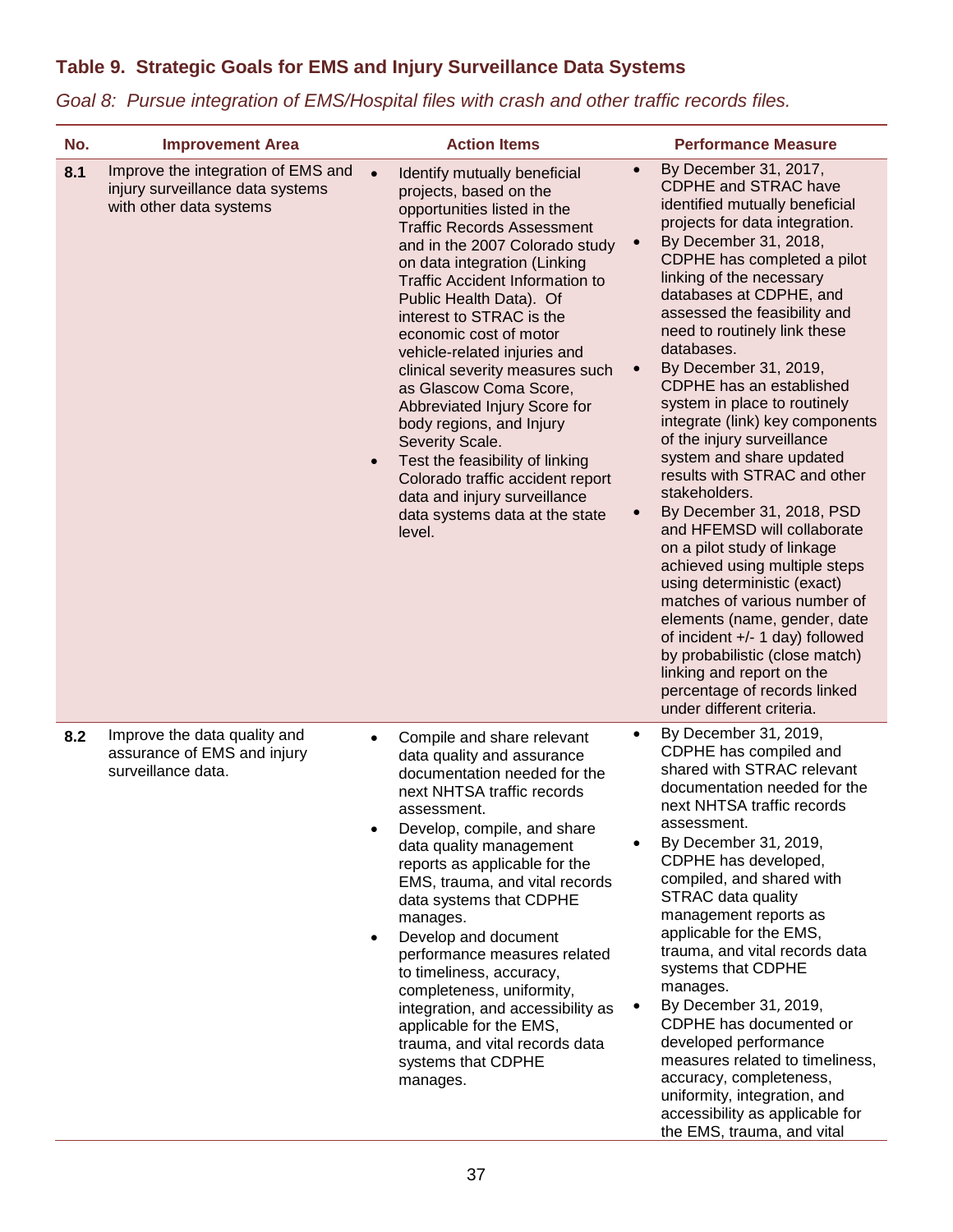| No. | <b>Improvement Area</b>                                           | <b>Action Items</b>                                                                                                                                                                                                                                                                                                                 | <b>Performance Measure</b>                                                                                                                                                                                                                                                                                                                                                                                                                                                                               |
|-----|-------------------------------------------------------------------|-------------------------------------------------------------------------------------------------------------------------------------------------------------------------------------------------------------------------------------------------------------------------------------------------------------------------------------|----------------------------------------------------------------------------------------------------------------------------------------------------------------------------------------------------------------------------------------------------------------------------------------------------------------------------------------------------------------------------------------------------------------------------------------------------------------------------------------------------------|
|     |                                                                   |                                                                                                                                                                                                                                                                                                                                     | records data systems that<br>CDPHE manages.<br>By December 31, 2019, 70 %<br>$\bullet$<br>of EMS patient care reports will<br>be entered into the State EMS<br>discharge file within 90 days<br>after the EMS run.<br>By December 31, 2019, 70 %<br>$\bullet$<br>of EMS patient care reports will<br>be submitted with no errors in<br>critical data elements.<br>By December 31, 2019, 70 %<br>$\bullet$<br>of EMS patient care reports will<br>be submitted with no missing<br>critical data elements. |
| 8.3 | Improve the uniformity of EMS and<br>injury surveillance data.    | Migrate the Colorado EMS<br>$\bullet$<br>data system to the national<br>standard of NEMSIS Version 3.<br>Determine data elements to<br>$\bullet$<br>include in this migration.<br>Identify additional personal<br>$\bullet$<br>identifiers in Version 3 to make<br>it easier to link data systems,<br>especially the trauma system. | By December 31, 2019, 100 %<br>$\bullet$<br>of records on the State EMS<br>data file will be National<br><b>Emergency Medical Service</b><br>Information System (NEMSIS)-<br>compliant.                                                                                                                                                                                                                                                                                                                  |
| 8.4 | Improve the accessibility of EMS<br>and injury surveillance data. | Compile and distribute an<br>$\bullet$<br>annual report on the<br>percentage of injury records<br>that have external cause of<br>injury to maintain or increase<br>cause reporting using<br>ICD-10-CM.                                                                                                                              | By December 31, 2017, the<br>$\bullet$<br>Colorado Hospital Association<br>routinely shares with member<br>hospitals and with the Colorado<br><b>Health Information</b><br>Management Association the<br>percentage of injury records<br>that have external cause of<br>injury to maintain or increase<br>because reporting using<br>ICD-10-CM. Note: CDPHE<br>can provide annual results to<br>stakeholders, such as STRAC.                                                                             |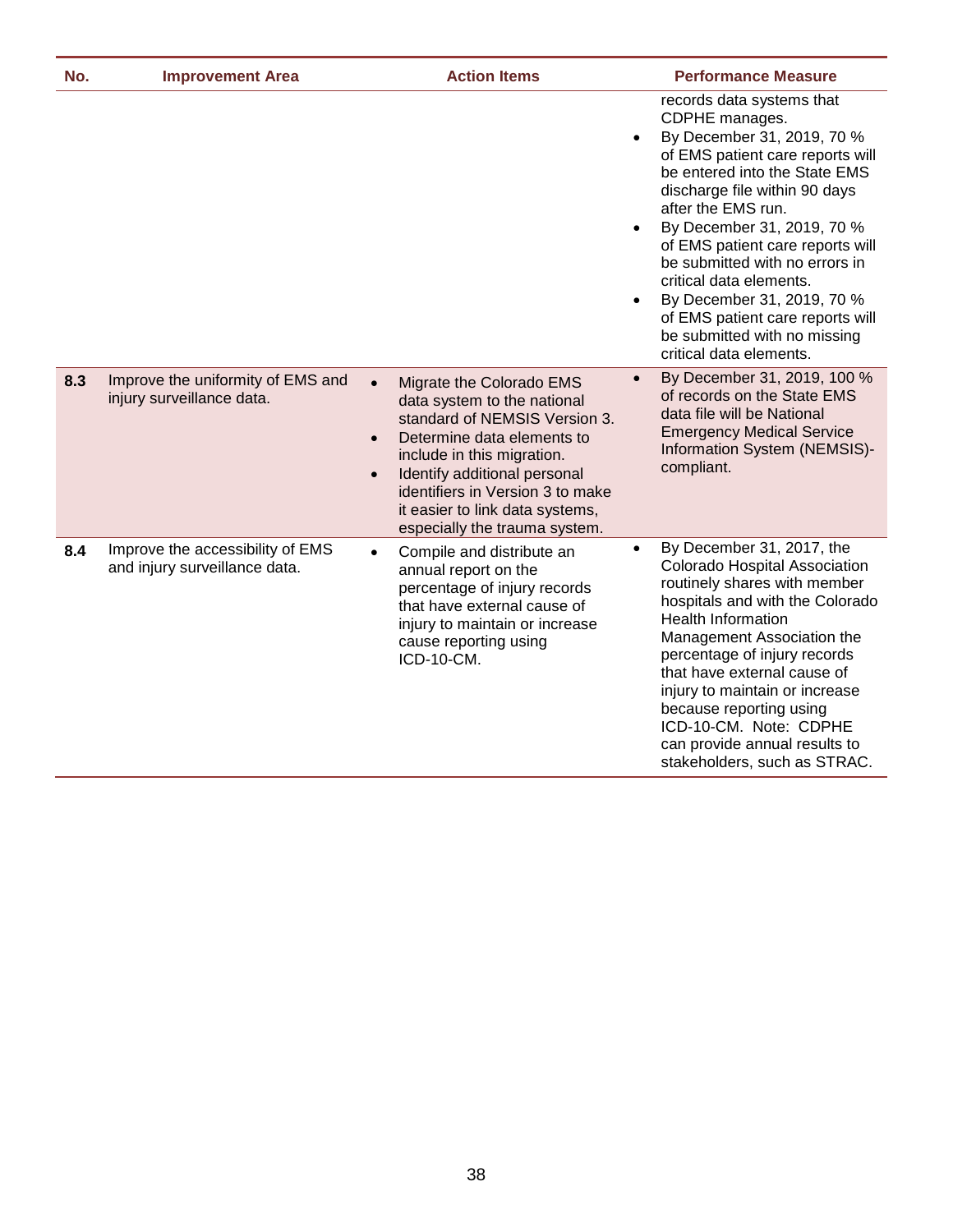# **Table 10. Strategic Goals for Data Use and Integration**

| No. | <b>Improvement Area</b>                                                                |                        | <b>Action Items</b>                                                                                                                                                                                                                                                                                                                                                                                                                                                                                                                                                                                                                                                                                                                                                                             |                        | <b>Performance Measure</b>                                                                                                                                                                                                                                                                                                                                                                                                 |
|-----|----------------------------------------------------------------------------------------|------------------------|-------------------------------------------------------------------------------------------------------------------------------------------------------------------------------------------------------------------------------------------------------------------------------------------------------------------------------------------------------------------------------------------------------------------------------------------------------------------------------------------------------------------------------------------------------------------------------------------------------------------------------------------------------------------------------------------------------------------------------------------------------------------------------------------------|------------------------|----------------------------------------------------------------------------------------------------------------------------------------------------------------------------------------------------------------------------------------------------------------------------------------------------------------------------------------------------------------------------------------------------------------------------|
| 9.1 | Improve data linkage between<br>traffic records data systems.                          | $\bullet$<br>$\bullet$ | Develop and execute a plan to<br>understand data users and their<br>data integration needs.<br>Identify and document the key<br>data fields, data definitions, and<br>data standards that would<br>enable data to be linked<br>between the six Traffic Records<br>data systems (crash, driver,<br>motor vehicle, citation/<br>adjudication, roadway, and<br>injury surveillance). Link the<br>vehicle, driver, and crash data<br>systems to create one data<br>interface.                                                                                                                                                                                                                                                                                                                       | $\bullet$              | By December 31, 2016, present<br>to the STRAC a document<br>covering the various<br>stakeholder/user needs for data<br>integration between the six<br>Traffic Records data systems<br>(crash, driver, motor vehicle,<br>citation/adjudication, roadway,<br>and/or injury surveillance).<br>By June 30, 2019, the vehicle,<br>driver, citation, and crash data<br>systems have been linked to<br>create one data interface. |
| 9.2 | Improve access to resources for<br>use and analysis of traffic record<br>data systems. | $\bullet$              | Develop and execute a plan to<br>understand data users and their<br>accessibility needs.                                                                                                                                                                                                                                                                                                                                                                                                                                                                                                                                                                                                                                                                                                        | $\bullet$              | By December 31, 2018, 80 % of<br>authorized traffic records data<br>stakeholders have access to<br>the crash data linked to vehicle,<br>driver, and/or citation data.<br>(Accessibility)                                                                                                                                                                                                                                   |
| 9.3 | Improve intra-agency interface and<br>interagency data integration.                    | $\bullet$<br>$\bullet$ | Develop and execute a plan to<br>understand intra-agency<br>interface and interagency data<br>integration needs across all six<br>Traffic Records data systems<br>(crash, driver, motor vehicle,<br>citation/adjudication, roadway,<br>and/or injury surveillance).<br>Develop a plan for providing<br>law enforcement officers with<br>interfaces (for example, web<br>service calls) that would assist<br>in autopopulation of the<br>relevant fields of various forms<br>(crash report, citation,<br>impairment, etc.) based on the<br>input information. (For<br>example, the information for the<br>driver fields could be obtained<br>using the driver's license<br>number, or the information for<br>the vehicle-related fields could<br>be obtained using the license<br>plate number.) | $\bullet$<br>$\bullet$ | By December 31, 2017, present<br>to STRAC a document covering<br>the various stakeholder/user<br>needs for access to the<br>integrated data sets identified in<br>Objective 9.1.<br>By June 1, 2018, present to the<br>STRAC a proposed plan for<br>providing services to assist in<br>the autopopulation of fields<br>across various forms for use by<br>the law enforcement agencies.                                    |

# *Goal 9: Improve data linkage between traffic records data systems.*